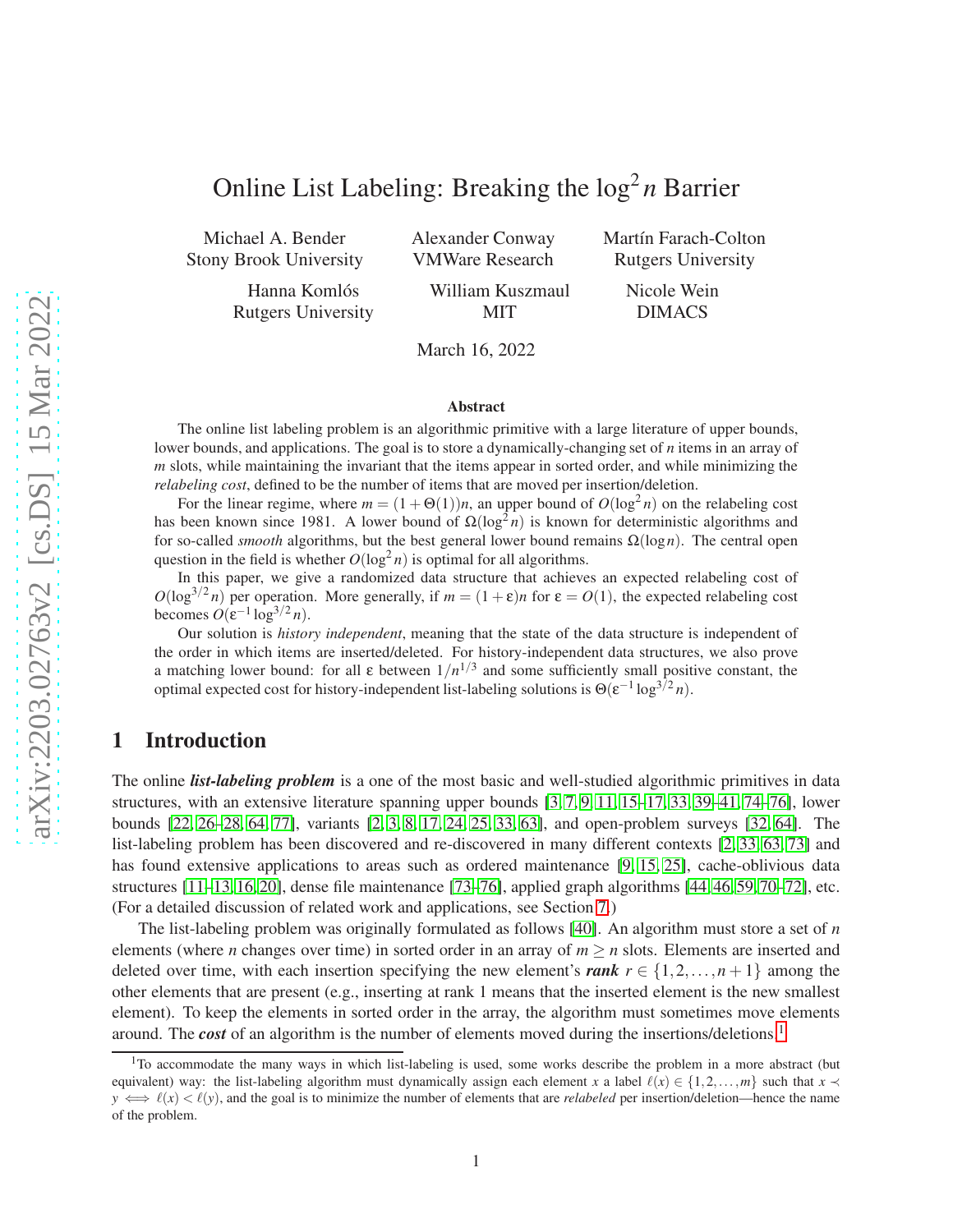The list-labeling problem is well understood in the regime where  $m \gg n$ . In the **pseudo-exponential** *regime*, when  $\frac{m}{n} = 2^{n^{\Omega(1)}}$ , it is possible to achieve  $O(1)$  amortized cost per operation [\[7\]](#page-26-0). In the *polynomial regime*, when  $\frac{m}{n} = n^{\Theta(1)}$ , the amortized cost becomes  $O(\log n)$  [\[2,](#page-25-1) [33,](#page-27-0) [43\]](#page-28-5). These bounds are known to be tight for both deterministic and randomized algorithms [\[6,](#page-26-9) [7,](#page-26-0) [23\]](#page-27-7).

It has remained an open problem, however, what happens in the *linear regime*, where  $m = (1 + \varepsilon)n$  for some  $\varepsilon = \Theta(1)$ . In 1981, Itai, Konheim, and Rodeh [\[40\]](#page-28-4) showed how to achieve amortized cost  $O(\log^2 n)$ , and posed as an open question whether any algorithm could do better. Despite a great deal of subsequent work on alternative solutions (including deterministic, randomized, and deamortized algorithms) for the same problem [\[8,](#page-26-5)[9,](#page-26-1)[15,](#page-26-3)[17,](#page-26-4)[39,](#page-28-0)[41,](#page-28-1)[74](#page-30-0)[–76\]](#page-30-1), the bound of  $O(log<sup>2</sup> n)$  has remained unimproved for four decades.

Starting in 1990, there has been a long line of work towards establishing a matching  $\Omega(\log^2 n)$  lower bound [\[22,](#page-27-1) [23,](#page-27-7) [26–](#page-27-2)[28\]](#page-27-3). It is known that any deterministic algorithm requires  $\Omega(\log^2 n)$  amortized cost per insertion [\[22\]](#page-27-1). And the same lower bound holds for *smooth* algorithms, which are those that are restricted to spread out elements evenly whenever a sub-interval of the array is rearranged [\[28\]](#page-27-3). This second lower bound is surprisingly strong: it applies even to randomized algorithms and even to the offline problem, where the entire sequence of operations is known <sup>a</sup> priori.

These lower bounds tell us that, if an algorithm is to beat the  $O(\log^2 n)$  bound, then the algorithm must be both randomized and non-smooth. Whether or not any such algorithm is possible has remained the central open question [\[22,](#page-27-1) [23,](#page-27-7) [26–](#page-27-2)[28,](#page-27-3) [40\]](#page-28-4) in this research area (see also discussion of the problem in open-problem surveys and textbooks [\[32,](#page-27-6) [48,](#page-28-6) [64\]](#page-29-0)). Several sources [\[26](#page-27-2)[–28\]](#page-27-3) have conjectured that  $\Theta(\log^2 n)$  cost is optimal in general.

Breaking through the  $\log^2 n$  barrier. We present a randomized list-labeling algorithm that achieves expected cost  $O(\log^{3/2} n)$  per insertion/deletion in the linear regime (Theorem [14\)](#page-13-0). In breaking through the log<sup>2</sup> *n* barrier, we establish that there is a fundamental gap between deterministic and randomized algorithms for online list labeling. Our result is the first upper-bound improvement in the linear regime in the 40-year history of the problem.

The original  $O(\log^2 n)$  upper bound by Itai et al. [\[40\]](#page-28-4) also extends to the *dense regime* of  $\varepsilon = o(1)$ , where the bound on amortized cost becomes  $O(\varepsilon^{-1} \log^2 n)$  [\[3,](#page-25-0) [18,](#page-26-10) [77\]](#page-30-2). Extending our algorithm to the same regime we achieve expected cost  $O(\varepsilon^{-1} \log^{3/2} n)$  (Theorem [14\)](#page-13-0).

Applying our result to the insertion-only setting, the array can be filled from empty to full (i.e.,  $n = m$ ) in total expected time  $O(n \log^{2.5} n)$  (Corollary [15\)](#page-13-1). This improves over the previous state of the art of  $O(n \log^3 n)$ , which was known to be optimal for deterministic algorithms [\[22\]](#page-27-1)—again we have a separation between what can be achieved with deterministic and randomized algorithms.

A surprising aspect of our results is how they contrast with the polynomial regime  $m = n^{1+\Theta(1)}$  where randomized and deterministic algorithms are asymptotically equivalent [\[6,](#page-26-9) [7,](#page-26-0) [23\]](#page-27-7). Our final upper-bound result considers a continuum between these regimes, where  $m = \omega(n) \cap n^{o(1)}$ . In this *sparse regime* there is a folklore bound [\[2,](#page-25-1) [33,](#page-27-0) [43\]](#page-28-5) of  $O\left(\frac{\log^2 n}{\log(m))}\right)$  $\frac{\log^2 n}{\log(m/n)}$ , which continuously deforms between  $O(\log^2 n)$  for the linear regime and *O*(log*n*) for the polynomial regime. Using our techniques (Theorem [28\)](#page-21-0), we achieve expected cost

$$
O\left(\frac{\log^{3/2}n}{\sqrt{\log(m/n)}}\right).
$$

Thus we achieve asymptotic improvements for list-labeling for all  $m = n^{1+o(1)}$ .

An unexpected ally: history independence. One research area that our algorithms build directly upon is the study of history-independent data structures: a data structure is said to be *history independent* [\[49,](#page-28-7) [52\]](#page-28-8) if its current state reveals nothing about the history of the past operations beyond the current set of elements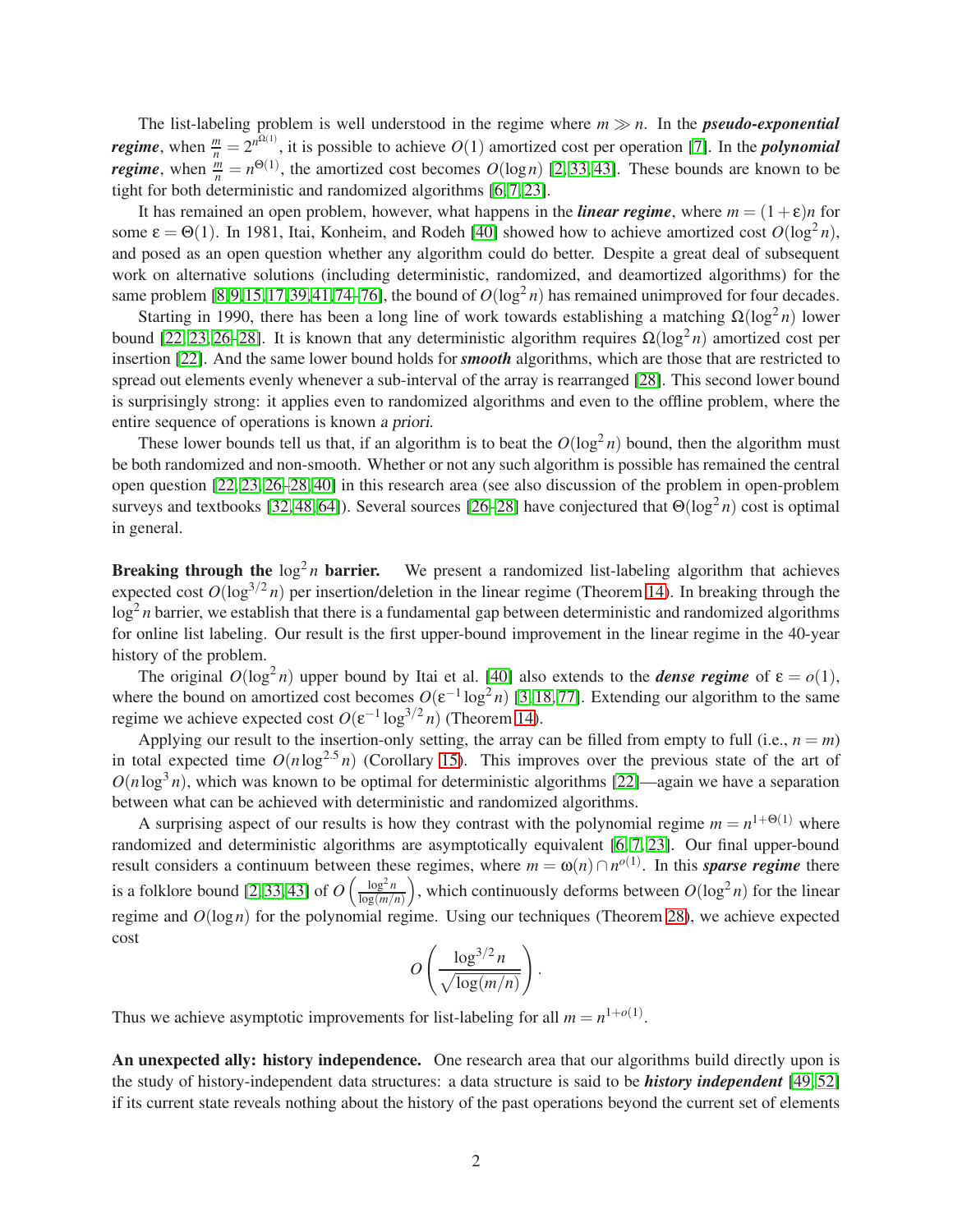that are present.

History independence is typically viewed as a security guarantee, with the intent being to minimize the risk incurred by a security breach. Research on history-independent data structures [\[19,](#page-26-11) [21,](#page-27-8) [34,](#page-27-9) [35,](#page-27-10) [37,](#page-28-9) [49,](#page-28-7) [51,](#page-28-10)[52\]](#page-28-8) (as well as on history-independent list-labeling [\[8\]](#page-26-5) specifically) has focused on history independence as an *end goal*, with the question being whether history independence can be achieved without any loss in running time.

We find that, in the context of list labeling, history independence is actually a valuable *algorithmic tool* for building faster randomized data structures. History independence allows for us to have a data structure with vulnerabilities (i.e., certain spots where an insertion would be expensive) while (1) keeping those vulnerabilities hidden from the adversary; and (2) preventing the adversary from having any control over where those vulnerabilities appear. This simple paradigm plays an important role in allowing our randomized data structures to bypass the  $\log^2 n$  barrier.

A matching lower bound for history-independent data structures. Finally, we show that our bounds in the dense regime are asymptotically optimal for any history-independent data structure: there exists a positive constant *c* such that, for all  $1/n^{1/3} \le \varepsilon \le 1/c$ , the expected insertion/deletion cost when  $m = (1+\varepsilon)n$ is necessarily at least  $\Omega(\varepsilon^{-1} \log^{3/2} n)$  for any history-independent data structure (Theorem [17\)](#page-14-0).

This means that, if there exists a randomized data structure that achieves better bounds than those in this paper, then the data structure must fundamentally be *adaptive* in how it responds to the history of the operations being performed. Of course, by being adaptive, such a data structure would also implicitly surrender the structural anonymity that history independence offers, revealing information about where the "hot spots" are within the data structure. Our results suggest that  $\log^{3/2} n$  is a potentially fundamental barrier—whether or not the bounds achieved in this paper are optimal in general remains an enticing open problem.

# 2 Preliminaries

In this section, we formally define the list-labeling problem, and we briefly describe both the classical  $O(\log^2 n)$  solution [\[40\]](#page-28-4) and a history-independent variation on that solution [\[8\]](#page-26-5).

The list-labeling problem. A list-labeling data structure stores a dynamically changing set of size  $n \le m$ in an array of *m* slots. It supports two operations:

- INSERT(*r*),  $r \in \{1, 2, ..., n+1\}$ : This operation adds an element whose rank is *r*. This increments *n* and also increments the ranks of each of the elements whose ranks were formerly in  $\{r, \ldots, n\}$ .
- DELETE(*r*),  $r \in \{1, 2, ..., n\}$ : This operation removes the element whose rank is *r*. This decrements *n* and also decrements the ranks of each of the elements whose ranks were formally in  $\{r+1,\ldots,n\}$ .

The list-labeling algorithm must maintain the invariant that the elements appear in sorted order (by rank) within the array. The *cost* of an insertion/deletion is the number of elements that are moved within the array during the insertion/deletion (including the element being inserted/deleted). In the case where  $n = \Omega(m)$ , we will further guarantee (for our upper bounds) that the maximum gap between any two consecutive elements in the array is at most  $O(1)$  positions—this extra guarantee is often required for applications of list labeling in which algorithms perform range queries within the array, e.g., [\[11,](#page-26-2) [12,](#page-26-12) [59,](#page-29-2) [71,](#page-30-6) [72\]](#page-30-5).

We will typically use an additional parameter  $\varepsilon$  such that either  $n \le (1 - \varepsilon)m$  or  $m \ge (1 + \varepsilon)n$  (the specific convention that we follow will differ from section to section to optimize for simplifying the algebraic manipulation in each section).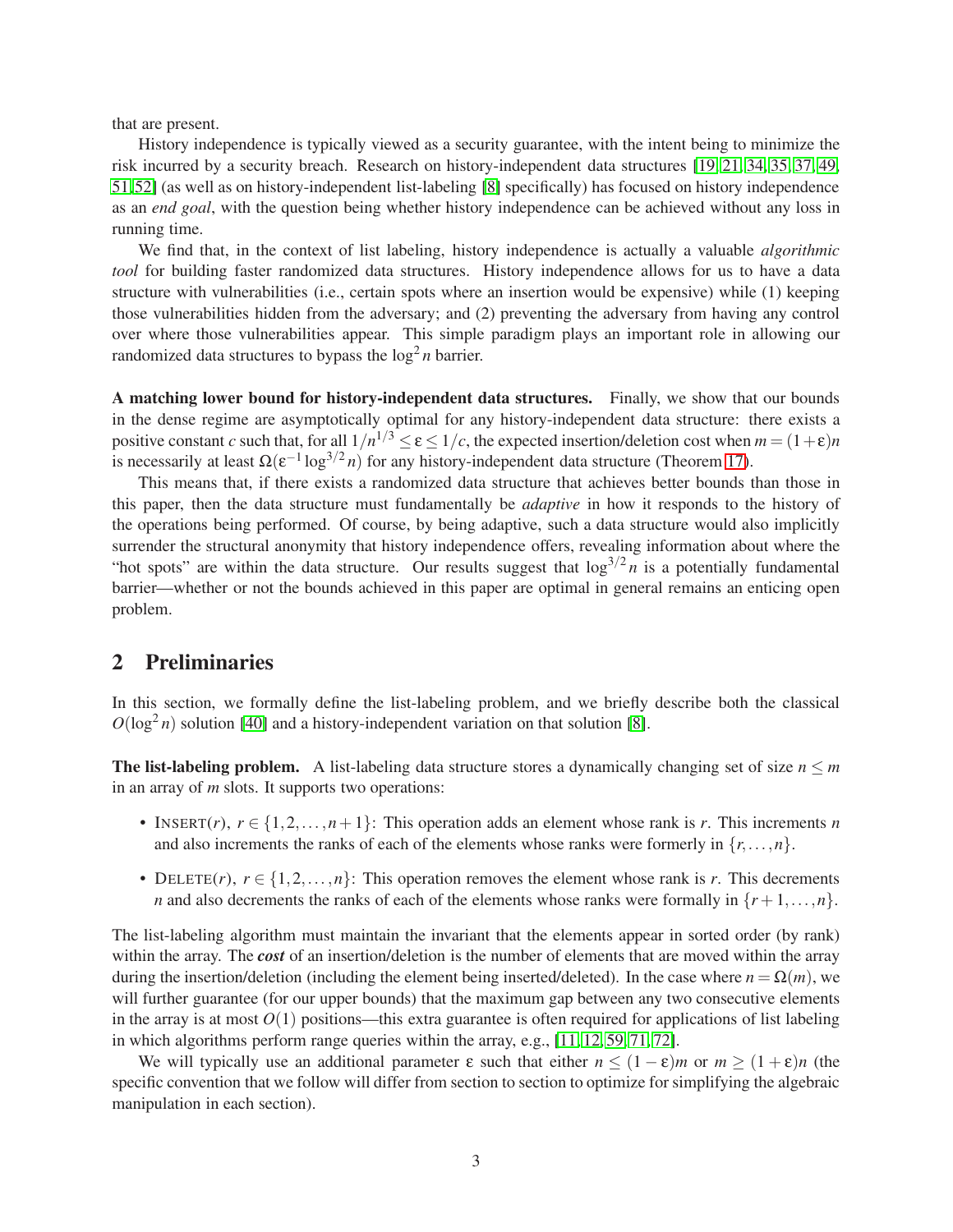From the perspective of the list-labeling data structure, the elements that it stores are black boxes—the only information that the data structure knows about its elements is their sorted order. This allows for list labeling to be used in applications where the elements are from arbitrary universes.

Finally, it is important to emphasize that the insertions/deletions are performed by an *oblivious adversary*, who does not get to see the random decisions made by the list-labeling data structure. If the adversary were to be adaptive, then, trivially, no randomized list-labeling data structure could incur expected cost any better than the worst-case cost of the best deterministic list-labeling data structure.

The classical solution. The classical solution to list labeling [\[40\]](#page-28-4) can be described in terms of weightbalanced trees [\[33,](#page-27-0) [57,](#page-29-3) [58\]](#page-29-4). For brevity, we will describe the solution here for the linear regime, where  $m = (1 + \Theta(1))n$ , but the same solution directly generalizes to all regimes from dense  $(n = (1 - \epsilon)m)$  to polynomial  $(m = poly(n))$ .

Consider an array of size *m*, and impose a tree structure on it, where the root node represents the entire array, the nodes in the *i*-th level of the tree represent disjoint sub-arrays of size  $m/2^{i-1}$ , and the leaf nodes represent sub-arrays of size Θ(log *n*). Keep the tree tightly weight balanced, meaning that, for any pair of sibling nodes x and y, their densities are always within a  $1 \pm O(1/\log n)$  factor of each other. In particular, whenever an insertion or deletion breaks this invariant for some pair of siblings *x* and *y*, we take the elements in the sub-array *<sup>x</sup>*∪*<sup>y</sup>* and rearrange them to be distributed evenly across that sub-array.[2](#page-3-0)

This tight weight balancing ensures that *all* of the nodes in the tree have densities that are within a factor of  $(1+O(1/\log n))^{O(\log n)} = O(1)$  of each other. By selecting the constants in the algorithm appropriately, one can ensure that every leaf has more slots than it has elements, which guarantees the correctness of the data structure. On the other hand, in order to maintain such tight weight balancing, one must rebuild nodes a factor of  $O(\log n)$  more often than in a standard weight-balanced binary search tree [\[33,](#page-27-0) [57,](#page-29-3) [58\]](#page-29-4), leading to an amortized cost of  $O(\log^2 n)$ .

Intuitively, the above data structure would seem to be the asymptotically optimal approach to maintaining tightly-balanced densities within an array—the known lower bounds for list labeling [\[22,](#page-27-1)[26–](#page-27-2)[28\]](#page-27-3) confirm that this is the case for both deterministic and smooth data structures. The upper bounds in this paper reveal that, perhaps surprisingly, it is not the case for randomized data structures. Randomization fundamentally reduces the cost to maintain a tightly weight-balanced tree.

History independence. A data structure is said to be *history independent* [\[8,](#page-26-5) [19,](#page-26-11) [21,](#page-27-8) [34,](#page-27-9) [35,](#page-27-10) [37,](#page-28-9) [49,](#page-28-7) [51,](#page-28-10) [52\]](#page-28-8) if, given access to the current state of the data structure, the only information that an adversary can deduce about the history of operations performed is what the current set of elements is.

To understand history independence in the context of list labeling, it is helpful to first understand it in the context of balanced binary search trees. The classic example of balanced binary tree with a historyindependent topology is the *randomized binary search tree* [\[5,](#page-25-2) [65\]](#page-29-5) (or, similarly, the treap [\[5,](#page-25-2) [65\]](#page-29-5)), which maintains as an invariant that, at any given moment, the structure of the tree is random (i.e., that within each subtree, the root of that subtree is a random element). This can be achieved with reservoir sampling [\[5,](#page-25-2) [8,](#page-26-5) [47,](#page-28-11) [65,](#page-29-5) [69\]](#page-29-6)—in particular, whenever a new item is added to a subtree of (former) size *r*, the element becomes the new root with probability  $1/(r+1)$  (in which case the subtree is rebuilt from scratch). This simple approach yields an expected time of *O*(log*n*) per operation.

As shown by Bender et al. [\[8\]](#page-26-5), the same basic approach can be used to achieve history-independent list labeling. Now, the tree is random across all *tightly balanced trees*—that is, within each subtree *T* containing elements  $x_1 < x_2 < \cdots < x_k$ , the root is a random element  $x_i$  of those satisfying  $|i - k/2| \in O(k/\log n)$ . As before, this structure can be maintained using reservoir sampling. However, the restriction that the tree must be tightly balanced increases the frequency with which subtrees are rebuilt, so that the expected cost per

<span id="page-3-0"></span><sup>&</sup>lt;sup>2</sup>This approach is both deterministic and smooth, and thus consistent with the assumptions made by lower bounds  $[6, 26-28]$  $[6, 26-28]$ .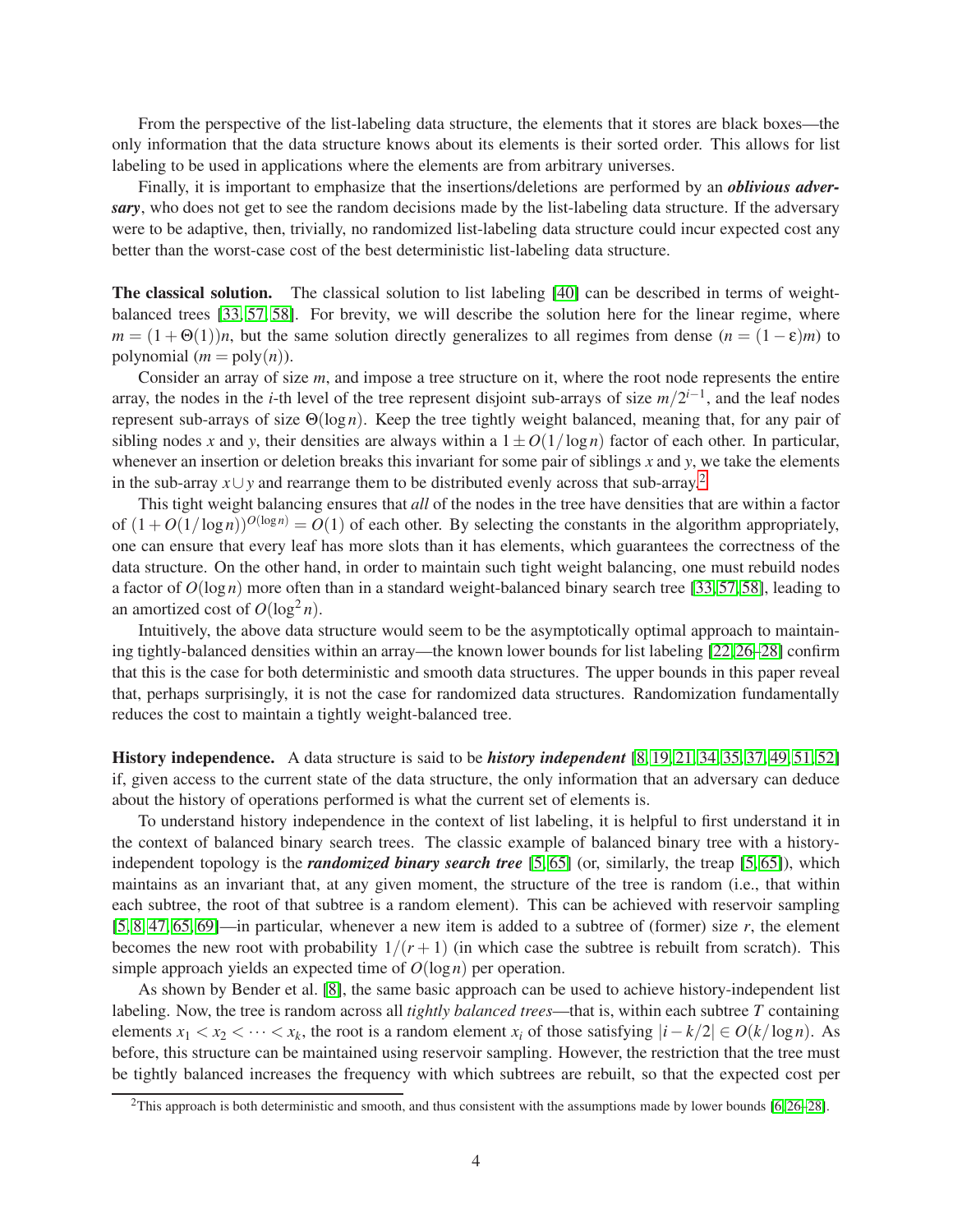operation becomes  $O(\log^2 n)$ , just as for the standard solution to list labeling.

History independence plays an important supporting role throughout this paper. Indeed, although history independence does not on its own improve the asymptotics of list labeling, it does create a natural abstraction for how to separate the behavior of the data structure that we are designing from the actions of the user.

We conclude this section by noting several basic mathematical properties that will be useful in both our upper and lower bounds. Define the *array configuration* of a list-labeling data structure to be the boolean vector in  $\{0,1\}^m$  indicating which *n* positions of the array contain elements. Since the list-labeling data structure accesses the elements in a black-box fashion, the array configuration of a history-independent list-labeling data structure cannot depend the specific values of elements. Thus we have the following:

#### Property 1.

- (a) Whenever the array contains *n* elements, its array configuration *A* satisfies  $A \sim C_{n,m}$ , where  $C_{n,m}$  is some probability distribution over array configurations.
- (b) Whenever an insertion is performed at rank  $r \in \{1, 2, \ldots, n+1\}$  in an array with *n* elements, the array configurations  $A_0$  and  $A_1$  before and after the insertion satisfy  $(A_0, A_1) \sim I_{n,m,r}$ , where  $I_{n,m,r}$  is a joint distribution between  $C_{n,m}$  and  $C_{n+1,m}$ <sup>[3](#page-4-0)</sup>
- (c) Whenever a deletion is performed at rank  $r \in \{1, 2, ..., n+1\}$  in an array with  $n+1$  elements, the array configurations  $A_1$  and  $A_0$  before and after the deletion satisfy  $(A_0, A_1) \sim \mathcal{D}_{n,m,r}$ , where  $\mathcal{D}_{n,m,r}$  is a joint distribution between  $C_{n,m}$  and  $C_{n+1,m}$ .

These properties imply that the (probability distribution on the) behavior of the algorithm on any given operation is fully determined by *n*, *m*, the operation (insertion or deletion), and the rank *r* of the element being inserted/deleted. In our upper bounds, we will further have that  $\mathcal{D}_{n,m,r} = I_{n,m,r}$ ; we call any list-labeling data structure with this property *insertion/deletion symmetric*.

Paper outline. The rest of this paper proceeds as follows. Sections [3](#page-4-1) and [4](#page-7-0) present our upper bounds for the linear/dense regime. A key technical idea is to control the local density of the array via a random process that we call a Zeno random walk—we describe and analyze this random walk in Section [3.](#page-4-1) Section [4](#page-7-0) then gives our (history-independent) list-labeling data structure and uses the bounds on Zeno random walks to analyze it. Section [5](#page-14-1) presents our lower bound for history-independent list-labeling data structures. Section [6](#page-20-0) gives a black-box reduction for transforming dense list-labeling solutions into sparse list-labeling solutions—this yields our upper bound for the sparse regime. Finally, Section [7](#page-23-0) discusses related work in more detail.

### <span id="page-4-1"></span>3 Zeno's Random Walk

This section describes and analyzes a simple but somewhat unusual type of random walk that we will refer to as a *Zeno walk*—this random walk will play an important algorithmic role in later sections.

Let  $\delta \in (0,1/2]$ . A Zeno walk  $Z_0, Z_1, Z_2, \ldots$  starts at  $Z_0 = 0$  and deterministically satisfies  $Z_i \in (-1,1)$ for all *i*. We define  $\alpha_i = 1 - |Z_i|$  to be the distance between  $Z_i$  and the nearest boundary 1 or -1. We determine  $Z_{i+1}$  from  $Z_i$  as follows:

- An adaptive adversary selects a quantity  $\delta_i \leq \delta$ , possibly as a function of  $Z_0, Z_1, \ldots, Z_i$ .
- $Z_{i+1}$  is then set to be one of  $Z_i + \alpha_i \delta_i$  or  $Z_i \alpha_i \delta_i$ , each with equal probability.

What makes the Zeno walk unusual is that, the closer it gets to  $-1$  or 1, the smaller its steps become (since the *i*-th step has its size multiplied by  $\alpha_i$ ). The result is that (as in Zeno's paradox), the walk can get arbitrarily close to  $\pm 1$  but can never reach  $\pm 1$ .

<span id="page-4-0"></span><sup>&</sup>lt;sup>3</sup>A probability distribution *X* is a joint distribution between distributions *A* and *B* if  $(A, B) \sim X \implies A \sim A, B \sim B$ .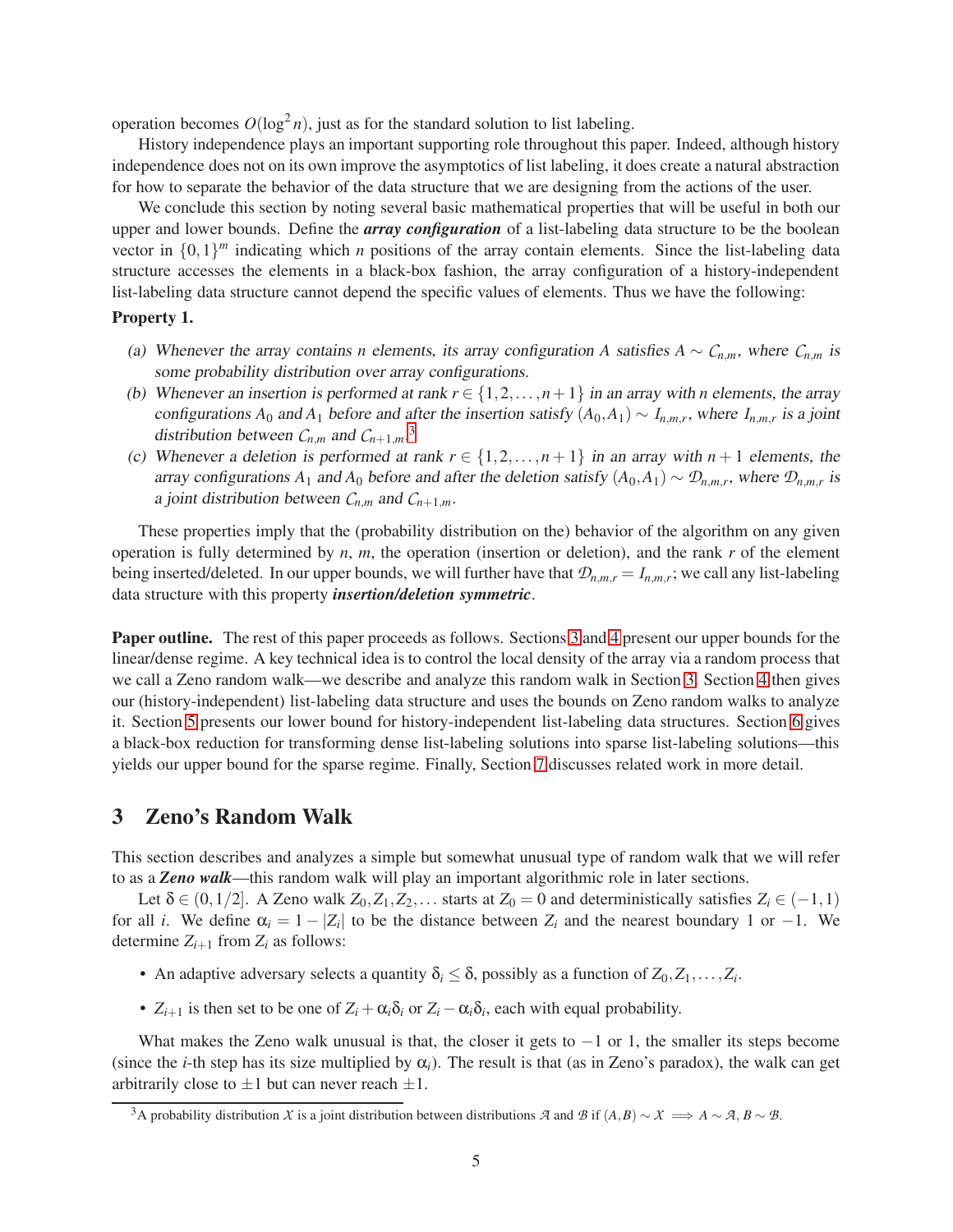We will be interested in Zeno walks  $Z_1, \ldots, Z_\ell$  where the relationship between  $\delta$  and the length  $\ell$  of the walk is  $\delta = O(1/\sqrt{\ell})$ . To gain some intuition here, consider the case where  $\delta_i = \delta = 1/\sqrt{\ell}$  for all *i*, and let us compare the Zeno walk  $Z_1, \ldots, Z_\ell$  to a standard unbiased random walk  $X_1, \ldots, X_\ell$  that changes by  $\pm 1/\sqrt{\ell}$ on each step. After  $\ell$  steps, the random walk  $X_1, \ldots, X_\ell$  deviates from the origin by  $O(1)$  in *expectation* (but could deviate by much more) and has the property that each step is *deterministically* the same size. The Zeno walk does the complement of this: it deviates from the origin by at most 1 *deterministically*, but to do this it decreases the size of the *i*-th step by a factor of  $1/\alpha_i$ . The key property that we will prove (Proposition [3\)](#page-5-0) is that, although the multiplier  $1/\alpha_i$  can potentially be large, the *expected value* satisfies  $O(1/\alpha_i) = O(1)$ for  $i \in [\ell]$ . With this intuition in mind, we can now begin the analysis.

Define  $Y_i := \ln(1/(1 - Z_i))$ . Rather than analyze the  $Z_i$ s directly, we will instead analyze the  $Y_i$ s. We will see that the sequence  $Y_1, Y_2, \ldots$  behaves similarly to the standard random walk  $X_1, X_2, \ldots$  that we described in the previous paragraph (except that  $(1)$   $Y_i$  is slightly biased and  $(2)$   $Y_i$  can never go below ln 0.5). To make this more precise, the next lemma shows that the random walk  $Y_1, Y_2, \ldots$  takes steps of size at most  $O(\delta)$  and has bias at most  $O(\delta^2)$  per step.

**Lemma 2.** For  $i \geq 0$ , we have that

<span id="page-5-2"></span>
$$
|Y_{i+1} - Y_i| = O(\delta)
$$
\n<sup>(1)</sup>

deterministically, and that

<span id="page-5-1"></span>
$$
\left| \mathbb{E}[Y_{i+1} - Y_i \mid Y_1, \dots, Y_i, \delta_i] \right| = O(\delta^2).
$$
 (2)

*Proof.* Define

$$
\gamma_i = \frac{\alpha_i \delta_i}{1 - Z_i}
$$

.

Note that, if  $Z_i \geq 0$ , then  $\gamma_i = \delta_i$ , and otherwise  $\gamma_i < \delta_i$ . Since  $Z_{i+1} = Z_i \pm (1 - Z_i)\gamma_i$ , we have that

$$
Y_{i+1} = \ln\left(\frac{1}{1 - Z_i \pm (1 - Z_i)\gamma_i}\right)
$$
  
= 
$$
\ln\left(\frac{1}{1 - Z_i} \cdot \frac{1}{1 \pm \gamma_i}\right)
$$
  
= 
$$
\ln\left(\frac{1}{1 - Z_i}\right) + \ln\left(\frac{1}{1 \pm \gamma_i}\right)
$$
  
= 
$$
Y_i + \ln\left(\frac{1}{1 \pm \gamma_i}\right).
$$

By a Taylor approximation, we know that  $\ln\left(\frac{1}{1+\gamma_i}\right)$ ) is within  $O(\gamma_i^2)$  of  $\pm \gamma_i$ . That is,  $Y_{i+1}$  can be computed from  $Y_i$  by first adding  $\pm \gamma_i$  at random to  $Y_i$ , and then adding/subtracting an additional  $O(\gamma_i^2)$ . We therefore have that

$$
|Y_{i+1}-Y_i|\leq \gamma_i+O(\gamma_i^2)\leq \delta_i+O(\delta_i^2)\leq O(\delta)
$$

and that

$$
\left|\mathbb{E}[Y_{i+1}-Y_i \mid Y_1,\ldots,Y_i,\gamma_i]\right| \leq O(\gamma_i^2) \leq O(\delta_i^2) \leq O(\delta^2).
$$

<span id="page-5-0"></span>Using Lemma [2,](#page-5-1) we can now bound  $\mathbb{E}[1/\alpha_{\ell}]$  for the  $\ell = O(1/\delta^2)$ -th step of a Zeno walk: **Proposition 3.** For  $\ell = O(1/\delta^2)$ , we have  $\mathbb{E}[1/\alpha_{\ell}] = O(1)$ .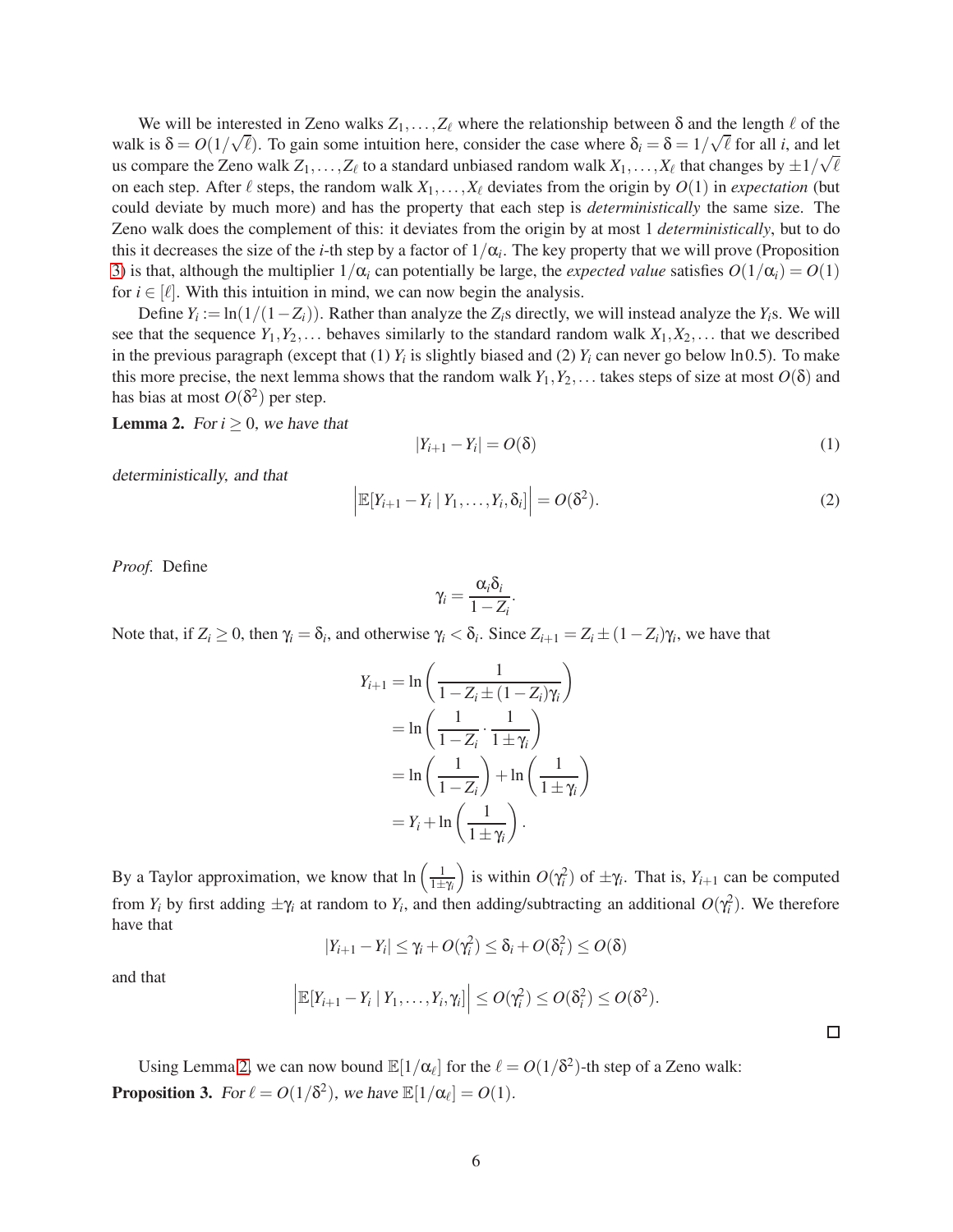*Proof.* By symmetry, it suffices to show that

$$
\mathbb{E}[1/\alpha_\ell\cdot\mathbb{I}_{Z_\ell\geq 0}]=\textit{O}(1),
$$

where  $\mathbb{I}_{Z_{\ell}>0}$  is 0-1 indicator random variable for the event  $Z_{\ell}\geq 0$ . Note that

$$
\mathbb{E}[1/\alpha_{\ell} \cdot \mathbb{I}_{Z_{\ell}\geq 0}] = E[1/(1-Z_{\ell}) \cdot \mathbb{I}_{Z_{\ell}\geq 0}]
$$
  
\n
$$
\leq E[1/(1-Z_{\ell})],
$$

so we can complete the proof by showing that

<span id="page-6-0"></span>
$$
\mathbb{E}[1/(1-Z_{\ell})]=O(1). \tag{3}
$$

Let *c* be a sufficiently large positive constant and define the sequence  $X_1, X_2, \ldots$ , where

$$
X_i = Y_i - i \cdot c \delta^2.
$$

This means that  $X_{i+1}-X_i=Y_{i+1}-Y_i-c\delta^2$ , so we can think of the  $X_i$ s as being a modification of the  $Y_i$ 's that eliminates any upward bias that the  $Y_i$ s might have (recall by Lemma [2](#page-5-1) that the  $Y_i$ s have bias at most  $O(\delta^2)$ ).

Formally, one can apply Lemma [2](#page-5-1) to deduce that the *Xi*s are a supermartingale with bounded differences of  $O(\delta)$ . That is, by [\(2\)](#page-5-1) we have  $\mathbb{E}[X_{i+1} | X_1, \ldots, X_i] \leq X_i$  (so the  $X_i$ s form a supermartingale) and by [\(1\)](#page-5-2) we have  $|X_{i+1} - X_i| \leq O(\delta)$  (so the martingale has bounded differences of  $O(\delta)$ ).

We can apply Azuma's inequality for supermartingales with bounded differences to deduce the following tail bound. For  $k \geq 1$ , we have

$$
\Pr[X_i \ge \delta k \sqrt{i}] \le e^{-\Omega(k^2)}.
$$

Unrolling the definition of  $X_i$ , we get that

$$
\Pr[\ln(1/(1-Z_i)) \ge \delta k \sqrt{i} + ic\delta^2] \le e^{-\Omega(k^2)}.
$$

Plugging in  $i = \ell = O(1/\delta^2)$ , we conclude that

$$
\Pr[\ln(1/(1-Z_\ell)) \geq \Omega(k)] \leq e^{-\Omega(k^2)}.
$$

This further simplifies to

$$
\Pr\left[1/(1-Z_\ell)\geq e^{\Omega(k)}\right]\leq e^{-\Omega(k^2)},
$$

which implies [\(3\)](#page-6-0), and completes the proof.

We conclude the section by generalizing Zeno walks to take place in an arbitrary interval  $(\lambda - \varepsilon, \lambda + \varepsilon)$ . This works exactly as before, except that now the Zeno walk begins at  $Z_0 = \lambda$ ; it deterministically stays in the interval  $(\lambda - \varepsilon, \lambda + \varepsilon)$ ; it sets  $\alpha_i = \varepsilon - |Z_i - \lambda|$  to be the distance from  $Z_i$  to the nearest boundary  $\lambda - \varepsilon$  or  $λ + ε$ ; and then  $Z_{i+1} = Z_i \pm α_i δ_i$  where  $δ_i ≤ δ$  is selected by an adversary. Equivalently, a sequence  $\{Z_i\}$  is a Zeno walk in the interval  $(\lambda - \varepsilon, \lambda + \varepsilon)$  if  $\{(Z_i - \lambda)/\varepsilon\}$  is a Zeno walk in  $(-1,1)$  (and the two Zeno walks have the same parameter  $\delta$  as each other). Thus we get the following generalization of Proposition [3.](#page-5-0)

<span id="page-6-1"></span>**Proposition 4.** Consider a Zeno walk in  $(\lambda - \varepsilon, \lambda + \varepsilon)$ . For  $\ell = O(1/\delta^2)$ , we have  $\mathbb{E}[1/\alpha_{\ell}] \leq O(\varepsilon^{-1})$ .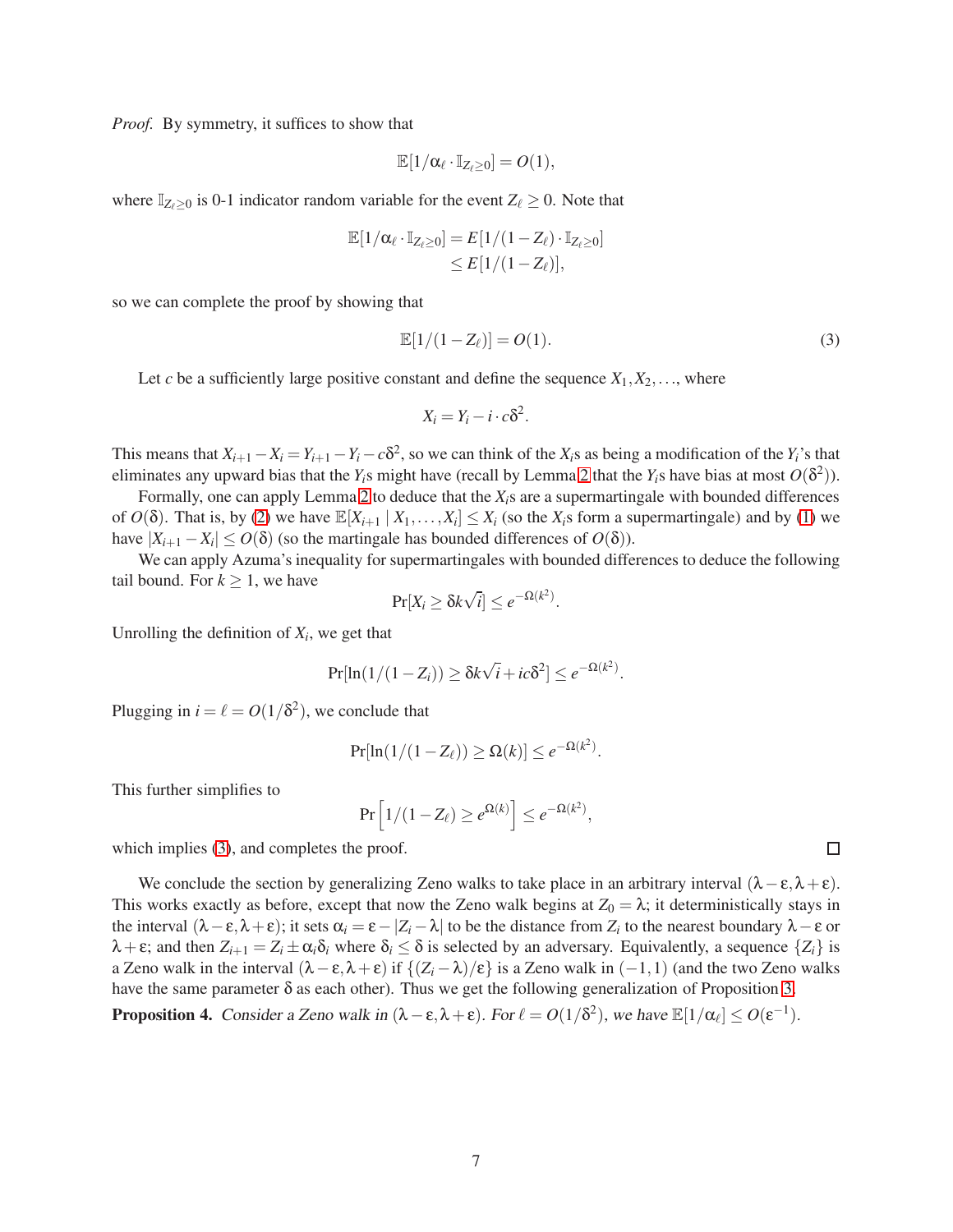# <span id="page-7-0"></span>4 The Zeno Embedding: a Data Structure for  $m \geq (1+\epsilon)n$

In this section, we give list-labeling solution for  $m \ge (1+\epsilon)n$  that achieves expected cost  $O(\epsilon^{-1} \log^{3/2} n)$  per insertion and deletion. We will treat  $m \in \mathbb{N}$  and  $\varepsilon \in (0,1)$  as being fixed, and we will allow the number *n* of elements to vary subject to the constraint that  $m \ge (1 + \varepsilon)n$ . We will also assume without loss of generality that *n* is at least a sufficiently large positive constant.

We construct and analyze the data structure in three phases. First, we describe a certain type of static construction, which we call the *Zeno embedding*, for how to embed *n* elements into *m* slots. Then we show how to dynamize the Zeno embedding in order to efficiently implement *random* insertions/deletions. Finally, we present one final modification to the Zeno embedding in order to implement arbitrary insertions/deletions efficiently.

#### 4.1 The Static Zeno Embedding

The Zeno embedding treats the array as having a simple recursive structure: the *level-0 subproblem* consists of the entire array; and the *level-i* subproblems each consist of either  $\lfloor m/2^i \rfloor$  or  $\lceil m/2^i \rceil$  contiguous slots in the array.

Each level-*i* subproblem *S* is either a *base case* (meaning it does not have child subproblems) or has two recursive children. If *S* has  $q \in \{\lfloor m/2^i \rfloor, \lceil m/2^i \rceil\}$  slots, then the children of *S* have  $\lfloor q/2 \rfloor$  and  $\lceil q/2 \rceil$  slots, respectively. Here we are taking advantage of the basic mathematical fact that

$$
\{\lfloor \lfloor m/2^i\rfloor/2\rfloor,\lfloor \lceil m/2^i\rceil/2\rfloor,\lceil \lfloor m/2^i\rfloor/2\rceil,\lceil \lceil m/2^i\rceil/2\rceil\}\subseteq \{\lfloor m/2^{i+1}\rfloor,\lceil m/2^{i+1}\rceil\}.
$$

For each level-*i* subproblem *S*, define |*S*| to be the number of elements stored in that subproblem, and define the *density*  $\mu_S$  of the subproblem to be

$$
\mu_S = \frac{|S|}{n/2^i}.
$$

Note that in the definition of  $\mu_S$ , the denominator is the average number of elements per level-*i* subproblem, which means that  $\mu<sub>S</sub>$  can be greater than 1. In fact, we will guarantee deterministically that  $\mu_S \in [1-\epsilon/2, 1+\epsilon/2]$ . The upper bound will ensure correctness (i.e., that no subproblem overflows), and the lower bound will ensure that every pair of consecutive elements are within  $O(1)$  slots of each other.

We can now describe how to implement a given level-*i* subproblem *S*. Define

$$
\alpha_S = \varepsilon/2 - |1 - \mu_s|
$$

to be the distance between  $\mu_S$  and the nearest boundary  $\{1 - \varepsilon/2, 1 + \varepsilon/2\}$ . Let  $x_1, \ldots, x_{|S|}$  denote the elements of *S* in sorted order. Define the *pivot candidate set* for *S* to be

$$
C_S = \left\{ x_i \mid \frac{|S|}{2} - \frac{n}{2^i} \cdot \frac{\alpha_S}{\sqrt{\log n}} \leq i \leq \frac{|S|}{2} + \frac{n}{2^i} \cdot \frac{\alpha_S}{\sqrt{\log n}} \right\}.
$$

Roughly speaking,  $C_S$  consists of the elements representing the middle  $\Theta(\alpha_S/\sqrt{\log n})$ -fraction of the subproblem.

If  $|C_S| \leq 4$ , we declare *S* to be a *base case*, and we spread the elements of *S* evenly across its slots. Otherwise, we define the *pivot*  $p_S$  for *S* to be an element of  $C_S$  chosen uniformly at random. The elements  $x_i \leq p_S$  are recursively placed in *S*'s left child, and the elements  $x_i > p_S$  are recursively placed in *S*'s right child.

Later on, when we discuss the *dynamic* Zeno embedding, we will see several ways that one can implement the random choice of *pS*. For concreteness, we will mention one natural approach here: define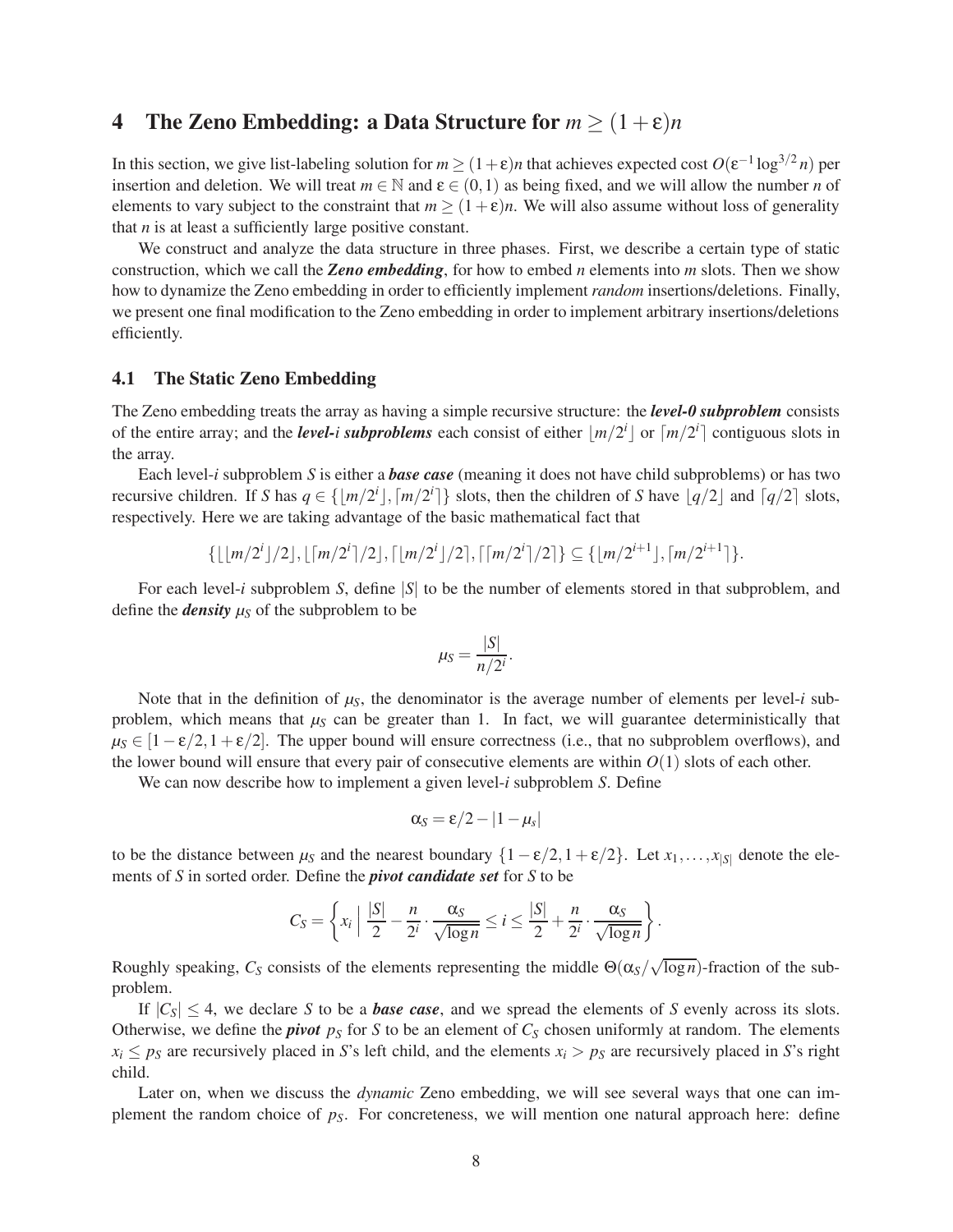$h_0, h_1, h_2, \ldots, h_{O(\log n)}$  to be an independent sequence of hash functions<sup>[4](#page-8-0)</sup> where each  $h_i$  maps each element to a uniformly random real number in [0,1], and set

$$
p_S = \operatorname{argmin}_{x \in C_S} h_i(x).
$$

The key property of the Zeno embedding is that if we perform a random walk down the recursive tree, then the densities  $\mu_S$  that we encounter form an  $O(\log n)$ -step Zeno walk in the interval  $[1 - \varepsilon/2, 1 + \varepsilon/2]$ :

<span id="page-8-1"></span>**Lemma 5.** Fix any outcomes for the hash functions  $h_0, h_1, h_2, \ldots$  Consider a random walk  $S_0, S_1, S_2, \ldots, S_\ell$ down the recursion tree, where each  $S_{i+1}$  is a random child of  $S_i$ , and  $S_\ell$  is a base-case subproblem. Then the sequence  $\{\mu_{S_i}\}_{i=1}^{\ell}$  is a Zeno walk on  $[1 - \varepsilon/2, 1 + \varepsilon/2]$  with  $\delta = O(1/\sqrt{\log n})$ .

*Proof.* Recall that a Zeno walk on  $[1 - \varepsilon/2, 1 + \varepsilon/2]$  is any walk  $Z_0, Z_1, \ldots$  that starts at 1 and takes the following form: each step  $Z_{i+1} - Z_i$  is randomly  $\pm \alpha_i \delta_i$  for some  $\delta_i \leq \delta$  (that may be chosen by an adversary) and where  $\alpha_i = \varepsilon/2 - |1 - Z_i|$ . Or, equivalently, each step  $Z_{i+1} - Z_i$  is randomly  $\pm \beta_i$  for some  $\beta_i \leq \delta(\varepsilon/2 - |1-Z_i|).$ 

Consider a non-base-case subproblem  $S_i$ , and let *A* and *B* be the child subproblems of  $S_i$ . By construction,

$$
||A|-|B|| = O\left(\frac{n}{2^i}\cdot\frac{\alpha_S}{\sqrt{\log n}}\right).
$$

Since  $|A| + |B| = |S_i|$ , we have that  $\mu_A + \mu_B = 2\mu_{S_i}$  and

$$
|\mu_A-\mu_B|=\frac{\big||A|-|B|\big|}{n/2^{i+1}}=O\left(\frac{\alpha_{S_i}}{\sqrt{\log n}}\right).
$$

Thus, since  $S_{i+1}$  is randomly one of *A* or *B*, we have that  $\mu_{S_{i+1}}$  is randomly one of

$$
\mu_{S_i} + \beta_i
$$
 or  $\mu_{S_i} - \beta_i$ ,

where

$$
\beta_i = |\mu_A - \mu_B|/2 = O\left(\frac{\alpha_{S_i}}{\sqrt{\log n}}\right) = O\left(\delta\left(\epsilon/2 - |1 - \mu_s|\right)\right).
$$

Thus the sequence  $\{mu_s\}$  is a Zeno walk on  $[1 - \varepsilon/2, 1 + \varepsilon/2]$  with  $\delta = O(1/\sqrt{\log n})$ .

For clarity, we remark that the definition of the Zeno walk includes an adaptive adversary who chooses  $\delta_i < \delta$ . The adversary for the Zeno walk in this lemma simply chooses a pivot uniformly at random from the pivot candidate set, which determines δ*<sup>i</sup>* .  $\Box$ 

The reason that Lemma [5](#page-8-1) is important is that it allows for us to bound the quantities  $\alpha_S^{-1}$ . Indeed, we use Proposition [4](#page-6-1) to prove the following inequality.

<span id="page-8-2"></span>**Lemma 6.** Let  $S_i$  be the set of level-*i* subproblems. Then

$$
\frac{1}{2^i}\sum_{S\in\mathcal{S}_i}\alpha_S^{-1}=O(\epsilon^{-1}).
$$

<span id="page-8-0"></span><sup>&</sup>lt;sup>4</sup>Technically, our data structure does not necessarily have access to the internal values of elements, so it cannot compute a hash  $h_i(x)$  of any given element. However, we can simulate a hash function  $h_i$  by assigning each element *x* a random value  $h_i(x)$  when the element is inserted.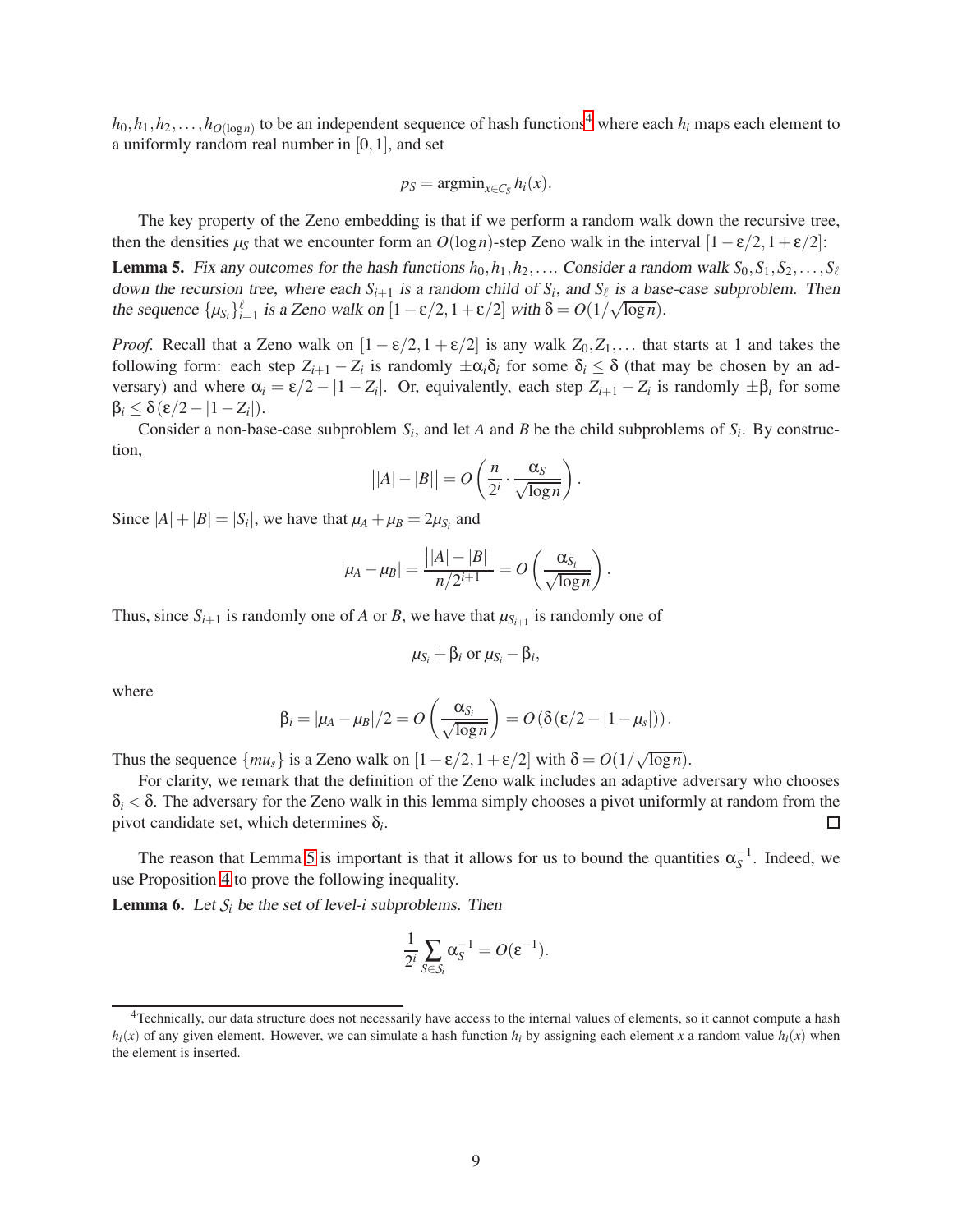*Proof.* Fix any outcomes for the hash functions  $h_0, h_1, h_2, \ldots$  Consider a random walk  $S_0, S_1, S_2, \ldots, S_\ell$  down the recursion tree, where each  $S_{i+1}$  is a random child of  $S_i$ , and  $S_\ell$  is a base-case subproblem. Lemma [5](#page-8-1) tells us that  $\{\mu_{S_i}\}_{i=1}^{\ell}$  is a Zeno walk on  $[1 - \varepsilon/2, 1 + \varepsilon/2]$  with  $\delta = O(1/\sqrt{\log n})$  (and, moreover,  $\alpha_{S_i}$  corresponds to  $\alpha_i$  in the Zeno walk).

For  $i \in [0, \log m]$ , define  $\overline{\alpha}_i$  to be  $\alpha_{S_i}$  if  $S_i$  exists and 0 otherwise (i.e., if  $i > \ell$ ). Proposition [4](#page-6-1) tells us that, for each  $i \in [0, \log m]$ ,

<span id="page-9-0"></span>
$$
\mathbb{E}[1/\overline{\alpha}_i] = O(\varepsilon^{-1}).\tag{4}
$$

On the other hand, each level-*i* subproblem has probability exactly  $1/2^i$  of being  $S_i$ . Thus

<span id="page-9-1"></span>
$$
\mathbb{E}[1/\overline{\alpha}_i] = \frac{1}{2^i} \sum_{S \in \mathcal{S}_i} \alpha_S^{-1}.
$$
\n(5)

Combined, [\(4\)](#page-9-0) and [\(5\)](#page-9-1) imply the lemma.

It is interesting to note that, whereas Lemma [5](#page-8-1) is a statement about random walks, Lemma [6](#page-8-2) is a *deterministic* bound on the  $\alpha_S^{-1}$ s, even though it uses a probabilistic argument to derive the bound.

Lastly, we also need to explicitly show that no subproblem ever overflows:

<span id="page-9-2"></span>**Lemma 7.** Each level-*i* subproblem *S* satisfies  $|S| \leq \lfloor m/2^i \rfloor$ .

This lemma is a technicality that is essentially immediate from the fact that each subproblem *S* has density  $\mu_S \leq 1 + \varepsilon/2$ . The only difficulty in the proof comes from the necessity to carefully handle floors/ceilings. We defer the proof to Appendix [A.](#page-30-7)

#### 4.2 Dynamizing the Zeno Embedding

We now describe a dynamic version of the Zeno embedding; we will treat *m* and ε as fixed, and allow *n* to vary subject to the constraint that  $n \ge (1+\varepsilon)m$ .

We note that, in this section we will focus on analyzing *random* insertions/deletions, that is, an insertion/deletion that is performed at a random rank (in an array with arbitrary contents). Our solution will be history independent, and we will see in the next subsection that this allows the random-rank assumption to be removed.

Implementing insertions and deletions. To implement an insertion/deletion in the Zeno embedding, we simply update the embedding to account for the element being added/removed. More concretely, we can implement an insertion/deletion of an element *x* as follows. We will describe the process recursively, focusing on how to insert/delete *x* into a given level-*i* recursive subproblem *S*. The insertion/deletion of *x* may change the values of  $\mu_S, \alpha_S, C_S$ , and  $p_S$ . If it changes the pivot  $p_S$ , or if *S* is a base-case, then we implement the insertion/deletion by rebuilding the entire subproblem from scratch, incurring a cost of  $O(n/2^i)$ . Otherwise, we recursively insert/delete *x* into either the left child (if  $x \le p_S$ ) or the right child (if  $x > p<sub>S</sub>$ ). Once the insertion/deletion is complete, the Zeno embedding will be the same as if it were constructed from scratch on the current set of elements.

As described in the static Zeno embedding, there are multiple ways to implement randomly choosing a pivot. One way is to use the hash functions  $h_i$  described in the previous subsection. This means that a level-*i* subproblem *S* being inserted/deleted into gets rebuilt if  $\argmin_i \{h_i(x) | x \in C_S\}$  is changed by the insertion/deletion. We note that, in this construction, the hash functions are fixed at the very beginning and are never resampled (even when subproblems are rebuilt).

Another way to implement the random choice of pivot is to use reservoir sampling [\[5,](#page-25-2) [8,](#page-26-5) [47,](#page-28-11) [65,](#page-29-5) [69\]](#page-29-6). This means that, when a subproblem is first built (or rebuilt), it picks a random  $x \in C<sub>S</sub>$  to be the pivot; whenever an element *x* is added to  $C_S$ , it has probability  $1/|C_S \cup \{x\}|$  of becoming the pivot; and whenever an element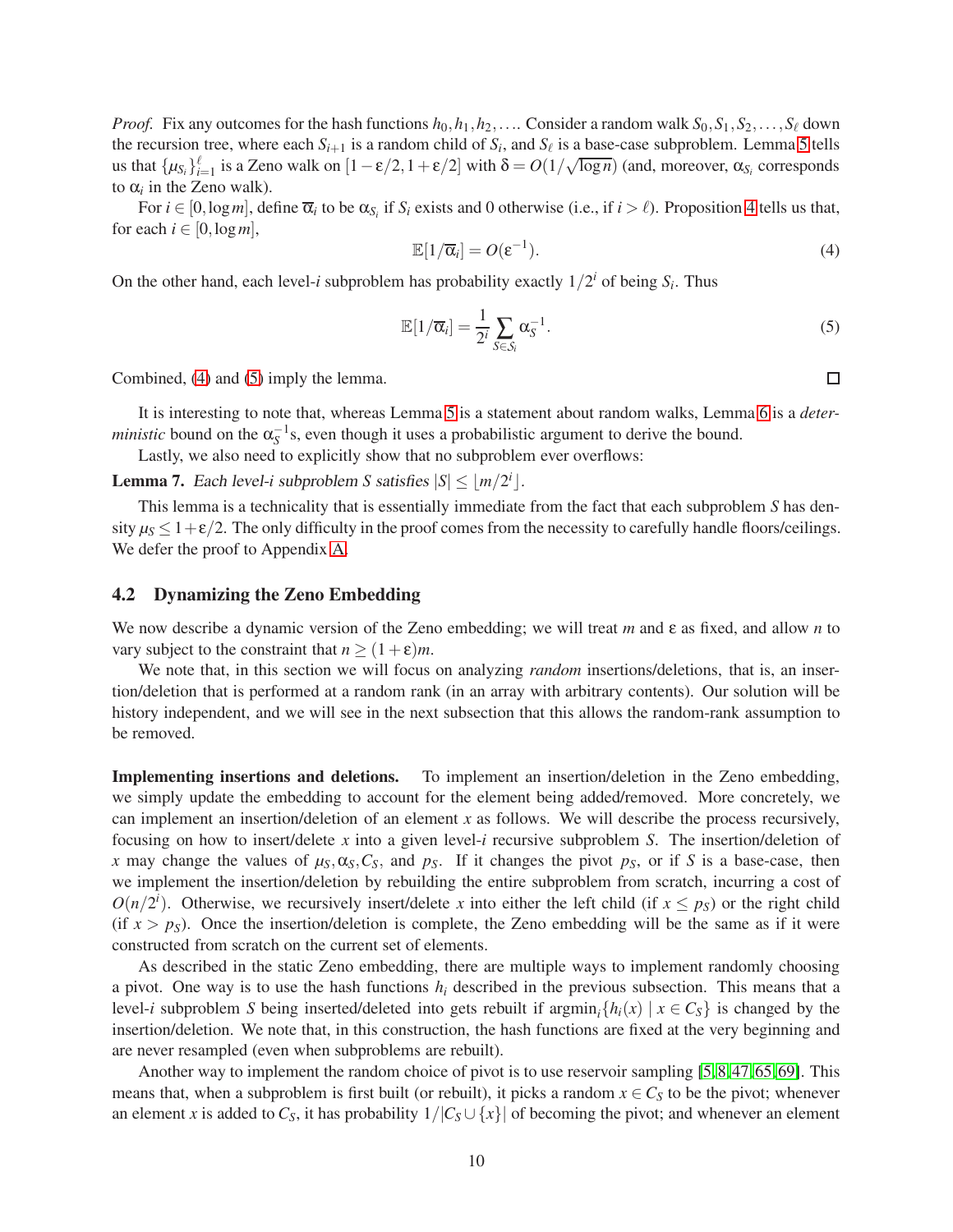*x* is removed from  $C_S$ , if *x* was the pivot, then a random element in  $C_S \setminus \{x\}$  is chosen as the new pivot. Like the hashing method, reservoir sampling maintains as an invariant that each candidate in *C<sup>S</sup>* is equally likely to be the pivot.

Each of the two methods (hashing and reservoir sampling) have their own benefits: reservoir sampling can be used to immediately obtain an algorithm in the RAM-model that has the same asymptotic running time as its list-labeling cost, while hashing, on the other hand, ensures that the embedding is deterministic after fixing the hash functions. In our formal arguments, we use the hash function method, but this can easily be replaced with reservoir sampling.

Analyzing a random insertion/deletion. To begin analyzing the dynamic Zeno embedding, we observe that, by construction, the dynamic Zeno embedding is insertion/deletion-symmetric and historyindependent.

#### Observation 8. The dynamic Zeno embedding is insertion/deletion-symmetric and history-independent.

Due to the insertion/deletion symmetry, the expected cost of a random insertion on an array with *n* elements is the same as the expected cost of a random deletion on an array with  $n+1$  elements. Thus we need only analyze the expected cost of a random deletion.

We will analyze the probability that the deletion of an element  $x$  causes the rebuild of a subproblem. More precisely, we say that a subproblem *S* is *rebuilt* if the pivot of *S* changes, while the pivots of all of the ancestors of *S* do not change.

Next, we will prove that, if we delete an element *x*, and *S* is the level-*i* subproblem that contains *x*, then the probability that *S* is rebuilt is  $O(|C_S|^{-1})$ .

<span id="page-10-1"></span>Lemma 9. If an element *x* is deleted from <sup>a</sup> subproblem *S*, then *S* is rebuilt with probability

$$
O\left(|C_S|^{-1}\right).
$$

*Proof.* If *S* is a base-case subproblem, either before or after the deletion, then  $|C_s| = O(1)$ , and the lemma is trivial. Now, suppose *S* is not a base-case subproblem.

Let  $C_S$  denote the pivot candidate set prior to the deletion of *x*, and let  $\overline{C}_S$  denote the pivot candidate set after the deletion. Each time that we add/remove an element to/from *CS*, the probability that  $p_S = \text{argmin}_{x \in C_S} h_i(x)$  changes is  $\Theta(1/|C_S|)$ . It therefore suffices to show that  $C_S$  and  $C_S$  have a symmetric difference of at most  $O(1)$  elements.

We can think of the transformation of  $C_S$  into  $\overline{C}_S$  as taking place in three steps. First we update

$$
\alpha_S = \varepsilon/2 - \left|1 - \frac{|S|}{n/2^i}\right|
$$

to become

$$
\alpha_S = \varepsilon/2 - \left|1 - \frac{|S| - 1}{n/2^i}\right|.
$$

This changes  $\alpha_S$  by at most  $\pm \frac{1}{n/2}$  $\frac{1}{n/2^i}$ , which changes the set

<span id="page-10-0"></span>
$$
C_S = \left\{ x_i \mid \frac{|S|}{2} - \frac{n}{2^i} \cdot \frac{\alpha_S}{\sqrt{\log n}} \le i \le \frac{|S|}{2} + \frac{n}{2^i} \cdot \frac{\alpha_S}{\sqrt{\log n}} \right\}
$$
(6)

by at most  $O(1)$  elements. Second, we replace |*S*| in [\(6\)](#page-10-0) with  $|S| - 1$ . This again changes the set  $C_S$  by at most  $O(1)$  elements. Third, we remove the element *x*; if  $x = x_j$  for some *j*, then the removal of *x* has the effect of decrementing the index of each  $x_i$  with  $i \geq j$ . This again changes  $C_S$  by at most  $O(1)$  elements.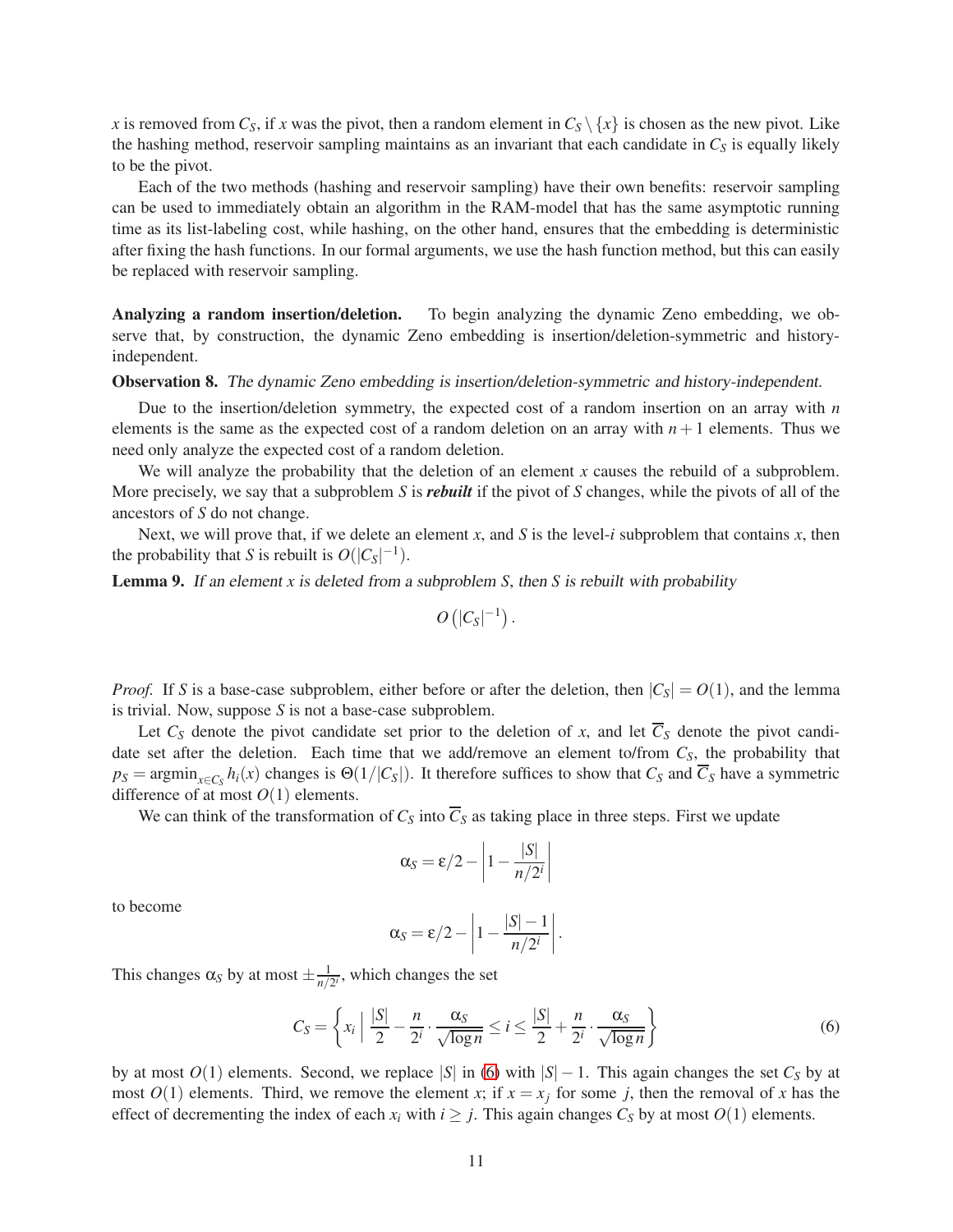Combined, the three steps complete the transformation of  $C_S$  into  $\overline{C}_S$ , meaning that  $\overline{C}_S$  and  $C_S$  have a symmetric difference of  $O(1)$  elements, as desired.  $\Box$ 

Lemma [9](#page-10-1) immediately implies a bound on the expected cost incurred by rebuilding *S*.

<span id="page-11-0"></span>Lemma 10. If an element *x* is deleted from <sup>a</sup> level-*i* subproblem *S*, the expected cost incurred from possibly rebuilding *S* is

$$
O\left(\frac{n/2^i}{|C_S|}\right).
$$

*Proof.* A rebuild of *S* costs  $\Theta(n/2^i)$ . Thus the lemma follows from Lemma [9.](#page-10-1)

Observe that, by design,

$$
\frac{n/2^i}{|C_S|} = O(\alpha_S^{-1} \sqrt{\log n}).
$$

This is where Lemma [6](#page-8-2) comes into play: it tells us that even though  $\frac{n/2^i}{|C_S|}$  may be large for some subproblems *S*, it cannot be consistently large across all subproblems. Using this, we can analyze the expected co delete a random element.

<span id="page-11-1"></span>**Lemma 11.** The expected cost to delete a random element *x* from the Zeno embedding is  $O(\epsilon^{-1} \log^{3/2} n)$ .

*Proof.* Let  $S_i$  denote the set of level-*i* subproblems (prior to the deletion). Each  $S \in S_i$  contains  $\Theta(n/2^i)$ elements, so

$$
\Pr[x \in S] = \Theta\left(\frac{1}{2^i}\right).
$$

If  $x \in S$ , then we have by Lemma [10](#page-11-0) that *S* incurs expected rebuild cost

$$
O\left(\frac{n/2^i}{|C_S|}\right) = O(\alpha_S^{-1}\sqrt{\log n}).
$$

The expected cost from rebuilds in the *i*-th level of recursion is therefore at most

$$
O\left(\sum_{S\in\mathcal{S}_i}\frac{1}{2^i}\cdot\alpha_S^{-1}\sqrt{\log n}\right),\,
$$

which by Lemma [6](#page-8-2) is at most

$$
O\left(\varepsilon^{-1}\sqrt{\log n}\right).
$$

Summing over the  $O(\log n)$  levels of recursion, the total expected cost of the deletion is  $O(\epsilon^{-1} \log^{3/2} n)$ .

Due to the previously described symmetry between insertions and deletions, the same lemma is true for insertions.

<span id="page-11-2"></span>**Lemma 12.** The expected cost to insert an element *x* with a random rank in  $\{1, 2, ..., n+1\}$  into the Zeno embedding is  $O(\varepsilon^{-1} \log^{3/2} n)$ .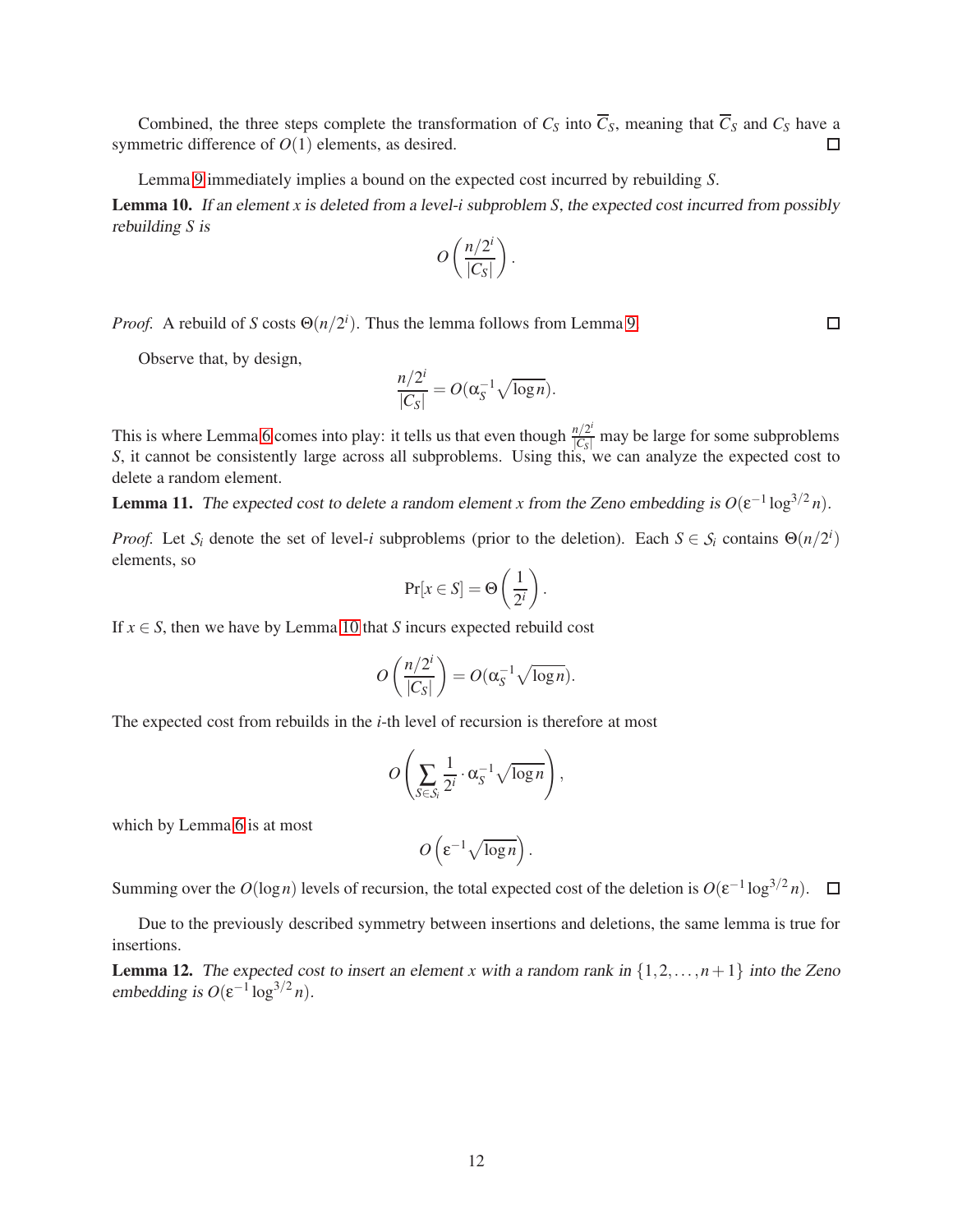#### 4.3 Achieving a Bound on Arbitrary Insertions/Deletions.

So far, we have only analyzed random insertions/deletions. At first glance, this may seem like an insignificant accomplishment. (Indeed, it is already known that random insertions/deletions can be supported in  $O(\varepsilon^{-1})$  amortized time per operation [14].)

What makes the Zeno embedding special is that it is history-independent. We will now show how to reduce the list-labeling problem (with *arbitrary* insertions/deletions) to the problem of constructing an insertion/deletion-symmetric history-independent embedding that supports efficient *random* insertions/deletions.

Within any history-independent data structure, the expected cost to perform a deletion at rank *r* on an array of size *m* containing *n* elements can be expressed by a *cost function*  $T(m, n, r)$  only dependent on *m*, *n* and *r*. Moreover, if the data structure is insertion/deletion symmetric, then the same cost function *T* expresses the expected cost for an insertion; specifically, the expected cost to perform an insertion at rank *r* on an array of size *m* containing *n* elements is  $T(m, n-1, r)$ .

To reduce from the arbitrary insertion/deletion case to the random insertion/deletion case, we will show that given any (insertion/deletion-symmetric) history-independent algorithm  $\mathcal{A}$  with cost function  $T(m,n,r)$ , we can construct a history-independent algorithm  $B$  with cost function  $T'(m, n, r)$  such that for each individual rank *r*, the cost  $T'(m,n,r)$  is upper bounded by the *average* of the costs  $T(m,n,r)$  across all ranks (up to constant factors).

<span id="page-12-0"></span>Lemma 13. Suppose there is an insertion/deletion-symmetric history-independent algorithm *A* whose cost is determined by a function  $T(m,n,r)$ . Then we can construct a new insertion/deletion-symmetric historyindependent algorithm  $B$  with cost function  $T'(m, n, r)$  satisfying

$$
T'(m, n, r) = O\left(\frac{1}{m+1} \sum_{j=1}^{2m} T(2m, m+n, j)\right)
$$

for all *r*.

*Proof.* Fix a history-independent algorithm *A*. We will construct a history-independent algorithm *B*. We will describe the behavior of the algorithm  $\mathcal B$  on an array of size  $m$  with an arbitrary sequence  $\mathcal S$  of insertions/deletions.

To do so, we will construct from *S* an input to *A*. The input to *A* is an array of size 2*m* with the following insertion/deletion sequence. First we insert *m* dummy elements as follows. Let *q* be a uniformly random integer in  $[0,m]$ . Insert *q* dummy elements that are treated as taking infinitely small values (i.e.,  $-\infty$ ), and insert  $m - q$  dummy elements that are treated as taking infinitely large values (i.e.,  $\infty$ ). Now, execute the sequence *S*.

Now, define *B* as the algorithm that behaves identically to *A* on *A*'s subarray  $[q, q + m]$  (that is, *A*'s subarray from the  $q^{th}$  slot to the  $q + m^{th}$  slot), ignoring the dummy elements. That is, for all *i*, after the *i*<sup>th</sup> insertion from *S*, the subarray  $[q, q+m]$  of *A*'s array with the dummy elements removed, is identical to *B*'s array.

We note that *B* is well-defined in the sense that all elements of *S* always appear in *A*'s subarray  $[q, q+m]$ . This is simply due to the existence of the dummy elements in *A*'s array.

Now let us bound the expected cost  $T'(m,n,r)$  for  $\mathcal B$  to perform an deletion at rank  $r$ . This corresponds to a deletion at rank  $r + q$  in *A*, which has cost  $T(2m, m+n, r+q)$ . Notice, however, that  $r + q$  is a random element in  $\{r, r+1, \ldots, r+m\}$ . Thus,

$$
T'(m,n,r) = \frac{1}{m+1} \sum_{j=r}^{r+m} T(2m, m+n, j),
$$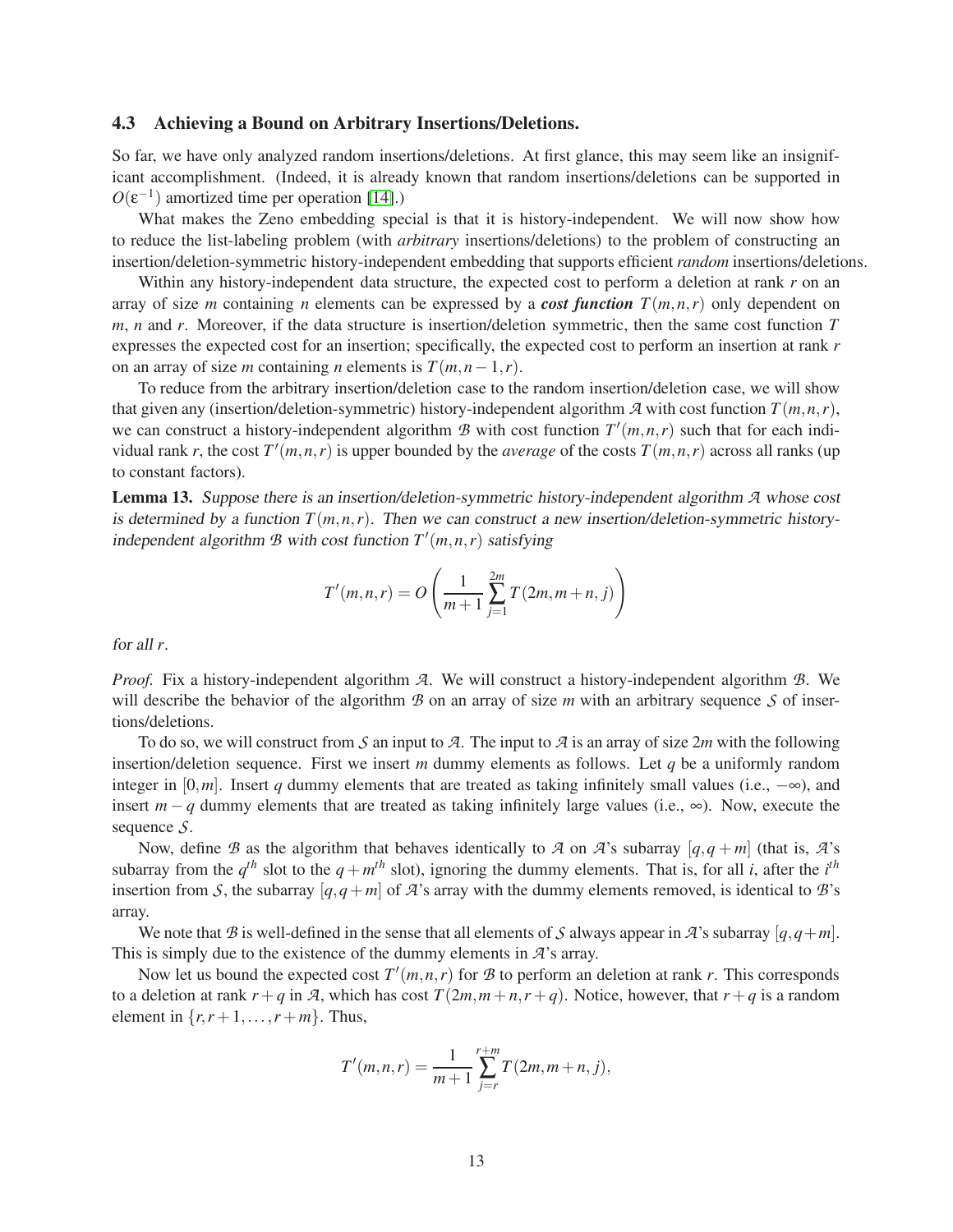which in turn is at most

$$
O\left(\frac{1}{m+1}\sum_{j=1}^{2m}T(2m,m+n,j)\right).
$$

 $\Box$ 

In the case where *A* is the Zeno embedding, then we refer to *B* as the *shifted Zeno embedding*. Now, we are ready to put everything together and prove our main theorem, that the shifted Zeno embedding incurs expected cost  $O(\varepsilon^{-1} \log^{3/2} n)$  per insertion/deletion.

<span id="page-13-0"></span>**Theorem 14.** Let  $\varepsilon \in (0,1)$ , and suppose  $m \ge (1+\varepsilon)n$ , where *m* is a static value while *n* changes dynamically. The shifted Zeno embedding on an array of size *m* with *n* elements incurs expected cost  $O(\epsilon^{-1} \log^{3/2} n)$ per insertion/deletion.

*Proof.* Let  $T(m,n,r)$  be the cost function associated with the Zeno embedding, and let  $T'(m,n,r)$  be the cost function associated with the shifted Zeno embedding. From Lemma [13,](#page-12-0) we know that

<span id="page-13-2"></span>
$$
T'(m,n,r) = O\left(\frac{1}{m+1} \sum_{j=1}^{2m} T(2m,m+n,j)\right).
$$
 (7)

The right side of Equation [4.3](#page-13-2) is within a constant factor of the average value of  $T(2m, m+n, i)$  over all ranks *j*. Thus, it is within a constant factor of the expected value of  $T(2m, m + n, j)$  where *j* is chosen uniformly at random over all ranks, which we know from Lemmas [11](#page-11-1) and [12,](#page-11-2) is  $O(\varepsilon^{-1} \log^{3/2} n)$ . Thus,  $T'(m, n, r) = O(\varepsilon^{-1} \log^{3/2} n)$ , as desired. □

We can use this theorem to bound the total cost to insert into every slot in an array.

<span id="page-13-1"></span>Corollary 15. There exists <sup>a</sup> list-labeling algorithm to fill an array of size *m* from empty to full with expected total cost  $O(m \log^{2.5} m)$ .

*Proof.* We will apply a shifted Zeno embedding in Θ(log*m*) phases, using an ε*<sup>i</sup>* , defined below, for phase *i* and rebuilding the array between phases. The first phase consists of the first *m*/2 insertions, and each phase inserts half as many elements as the preceding phase. This continues until *n* > *m*−log*m*, at which point the final phase consists of inserted the remaining at most log*m* elements.

More precisely, let  $k = \lceil \log m - \log \log m \rceil$ , define

$$
n_i = \frac{m(2^i - 1)}{2^i} \quad \text{for } i = 0, 1, \dots, k,
$$

and  $n_{k+1} = m$ .

Items are inserted by ranks, specified by *r*1,...,*rm*, so that for example, since the first insertion is into an empty array,  $r_1 = 1$ . Phase  $P_i$  is defined by the insertions  $r_j$ , where  $j \in (n_{i-1}, n_i]$ . We define  $\varepsilon_i = (2^i - 1)^{-1}$ for  $i > 1$ , and  $\varepsilon_1 = \frac{m-1}{m}$ .

Let  $C(P_i)$  denote the expected total cost of the insertions in phase  $P_i$ . For  $i > 1$  and for all  $j \in (n_{i-1}, n_i]$ ,

$$
(1+\varepsilon_i) j \leq (1+\varepsilon_i) n_i = \left(1+\frac{1}{2^i-1}\right) \left(\frac{m(2^i-1)}{2^i}\right) = m.
$$

Similarly, in phase  $P_1$ , we have

$$
(1+\varepsilon_i) j \le \left(1+\frac{m-1}{m}\right) \cdot \frac{m}{2} \le m.
$$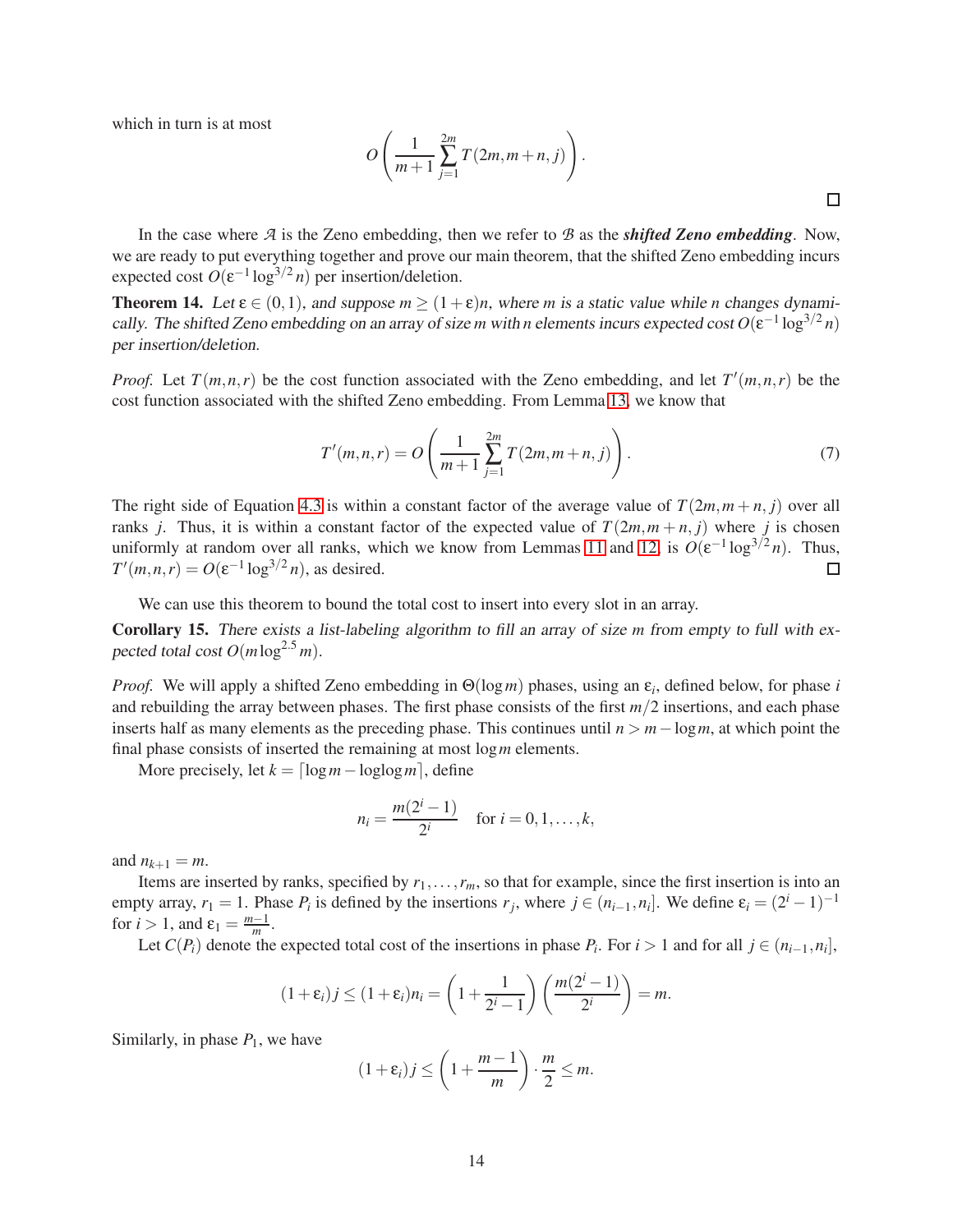Therefore, we can apply Theorem [14](#page-13-0) to say that for all  $i$ , an insertion during phase  $P_i$  incurs expected cost

$$
O(\varepsilon_i^{-1} \log^{3/2} n) = O(2^i \log^{3/2} m),
$$

and

$$
C(P_i) = O\left(2^i \cdot \frac{m}{2^i} \cdot \log^{3/2} m\right) = O(m \log^{3/2} m).
$$

Summing over the first  $k = O(\log m)$  phases, this gives expected total insertion cost  $O(m \log^{2.5} m)$ .

By construction, the final phase has at most log*m* insertions, and thus has total expected cost *O*(*m*log*m*). Finally, since the total number of elements in the array is bounded by *m*, the rebuilds between phases incur total cost  $O(m \log m)$ , completing the proof.

 $\Box$ 

We conclude the section with a remark.

**Remark 16.** Many applications of list labeling require that, if  $m = \Theta(n)$ , then the number of empty slots between any two consecutive elements is at most  $O(1)$ . The Zeno embedding satisfies this property by design, since each subproblem has density at least  $1 - \varepsilon/2$ . The shifted Zeno embedding therefore also satisfies the same property.

# <span id="page-14-1"></span>5 A Lower Bound for History-Independent Solutions

The shifted Zeno embedding (Theorem [14\)](#page-13-0) has the property that it is *history independent*, meaning that the state of the data structure does not reveal any information about the history of insertions/deletions. In this section, we prove that the  $\varepsilon^{-1} \log^{3/2} n$  bound achieved by the shifted Zeno embedding is, in fact, optimal for history-independent data structures.

The main result of this section will be the following lower bound:

<span id="page-14-0"></span>Theorem 17. Consider any history-independent list-labeling data structure. Let *m* be the size of the array and let  $n = (1 - \varepsilon)m$ , where  $\varepsilon$  is at most some small positive constant and is at least  $m^{-1/3}$ . The expected cost to insert an element with a random rank in  $\{1, 2, ..., n+1\}$  and then delete the element with rank  $n+1$ is  $\Omega(\varepsilon^{-1} \log^{3/2} n)$ .

Throughout the rest of the section, let *c* be a large constant, and assume that *m* is sufficiently large as a function of *c*. Let  $m^{-1/3} \le \varepsilon \le 1/c$ , and set  $n = (1 - \varepsilon)m$ . We shall consider sequences of insertions/deletions, where each insertion is into an array of *n* elements and each deletion is from an array of  $n+1$  elements.

To aid in the proof of Theorem [17,](#page-14-0) let us take a moment to establish several definitions and conventions. Let  $J = \{2, 4, 8, ..., 2^{\lfloor \log m \rfloor - 2} \}$ . For each  $j \in [m]$ , define a *j***-block** to be a block of *j* consecutive slots in the array, allowing for wrap-around (so there are *m* possible *j*-blocks).

Define the *density* of a *j*-block to be  $k/i$ , where k is the number of elements in the *j*-block. Call a *j*-block *live* if it has density at least 1−*c*ε, and dead otherwise. Note that this definition of density is slightly different from that used for recursive subproblems in the upper-bound section (Section [4\)](#page-7-0) in that we define the density to be between 0 and 1—this difference will make the algebraic manipulation cleaner in several places.

For each *j* ∈ *J*, define the *imbalance* of a *j*-block to be  $|\mu_1 - \mu_2|$ , where  $\mu_1$  is the density of the first *j*/2 slots in the block, and  $\mu_2$  is the density of the final  $j/2$  slots in the block. Define the *adjusted imbalance*  $\Delta(x)$  of a *j*-block *x* to be the block's imbalance if the block is live, and to be 0 if the block is dead. Finally, define the *boundary set*  $B(x)$  to be the set of up to three elements in positions  $\{1, j/2, j\}$  of *x*.

For a given array configuration *A*, define ∆*j*(*A*) to be the average adjusted imbalance across all *j*-blocks. Finally, define  $\Delta_j = \mathbb{E}_{A \sim C_{n,m}}[\Delta_j(A)].$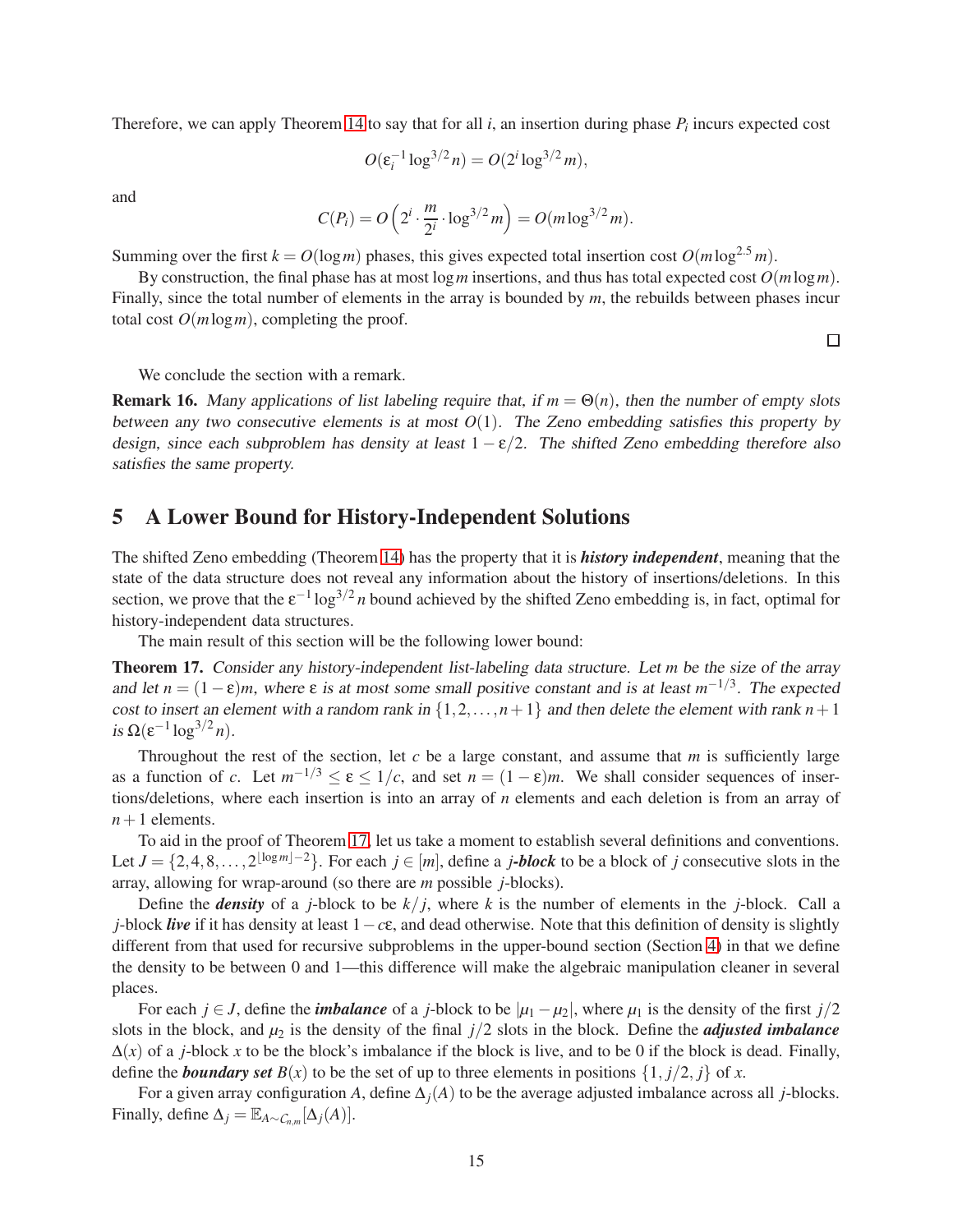We will split the proof of Theorem [17](#page-14-0) into two key components. Section [5.1](#page-16-0) proves the following combinatorial bound, which holds deterministically for any array configuration.

<span id="page-15-4"></span>**Proposition 18.** For any array-configuration *A* with  $n = (1 - \varepsilon)m$  elements,

$$
\sum_{j\in J} (\Delta_j(A))^2 = O(\varepsilon^2).
$$

<span id="page-15-1"></span>Section [5.1](#page-16-0) also uses Cauchy-Schwarz to arrive at the following corollary. Corollary 19. For any array-configuration *A* with  $n = (1 - \varepsilon)m$  elements,

$$
\frac{1}{|J|} \sum_{j \in J} \Delta_j(A) = O(\varepsilon / \sqrt{\log n}).
$$

Section [5.2](#page-18-0) then gives a lower bound in terms of the ∆*i*'s on the expected cost that any history-independent data structure must incur.

<span id="page-15-0"></span>**Proposition 20.** Suppose  $n = (1 - \varepsilon)m$ , where  $m^{-1/3} \le \varepsilon \le 1/c$  and *c* is some sufficiently large positive constant. Suppose we perform an insertion at a random rank  $r \in \{0, \ldots, n+1\}$  and then delete the element with rank  $n+1$ . The expected total cost of the insertion/deletion is at least

$$
\Omega\left(\sum_{j\in J}\frac{1}{\Delta_j+1/j}\right).
$$

Note that the expected cost in Proposition [20](#page-15-0) is with respect to the randomness introduced by both the random rank *r* and the randomness in the history-independent data structure.

Intuitively, the above results tell us that any optimal history-independent data structure must behave a lot like the Zeno embedding. Indeed, Corollary [19](#page-15-1) tells us that, no matter how we configure our array *A*, it is impossible to achieve imbalances that are consistently  $\omega(\varepsilon/\sqrt{\log n})$ —so, if our goal is to maximize the imbalances in our array, we can't hope to do any better than the Zeno embedding already does. Proposition [20](#page-15-0) then tell us that small imbalances are necessarily expensive to maintain (and, in fact, the asymptotic relationship between cost and imbalance is the same as the one achieved by the Zeno embedding). Combining the propositions, we can prove the theorem as follows.

*Proof of Theorem [17.](#page-14-0)* By Corollary [19,](#page-15-1) we have

<span id="page-15-3"></span>
$$
\frac{1}{|J|} \sum_{j \in J} \Delta_j = \mathbb{E}_{A \sim C_{n,m}} \left[ \frac{1}{|J|} \sum_{j \in J} \Delta_j(A) \right] \le O\left(\varepsilon / \sqrt{\log n}\right). \tag{8}
$$

By Proposition [20,](#page-15-0) the the expected cost of the insertion/deletion is at least

<span id="page-15-2"></span>
$$
\Omega\left(\sum_{j\in J}\frac{1}{\Delta_j+1/j}\right). \tag{9}
$$

If  $\Delta_j \leq 1/\sqrt{n}$  for any  $j \geq \sqrt{n}$ , then [\(9\)](#page-15-2) becomes  $\Omega(\sqrt{n}) \geq \Omega(\varepsilon^{-1} \log^{3/2} n)$  (since  $\varepsilon \geq \Omega(n^{-1/3})$ ), and we are done. On the other hand, if  $\Delta_j \geq 1/\sqrt{n}$  for all  $j \geq \sqrt{n}$ , then [\(9\)](#page-15-2) is at least

$$
\Omega\left(\sum_{j\in J,j\geq\sqrt{n}}\frac{1}{\Delta_j}\right). \tag{10}
$$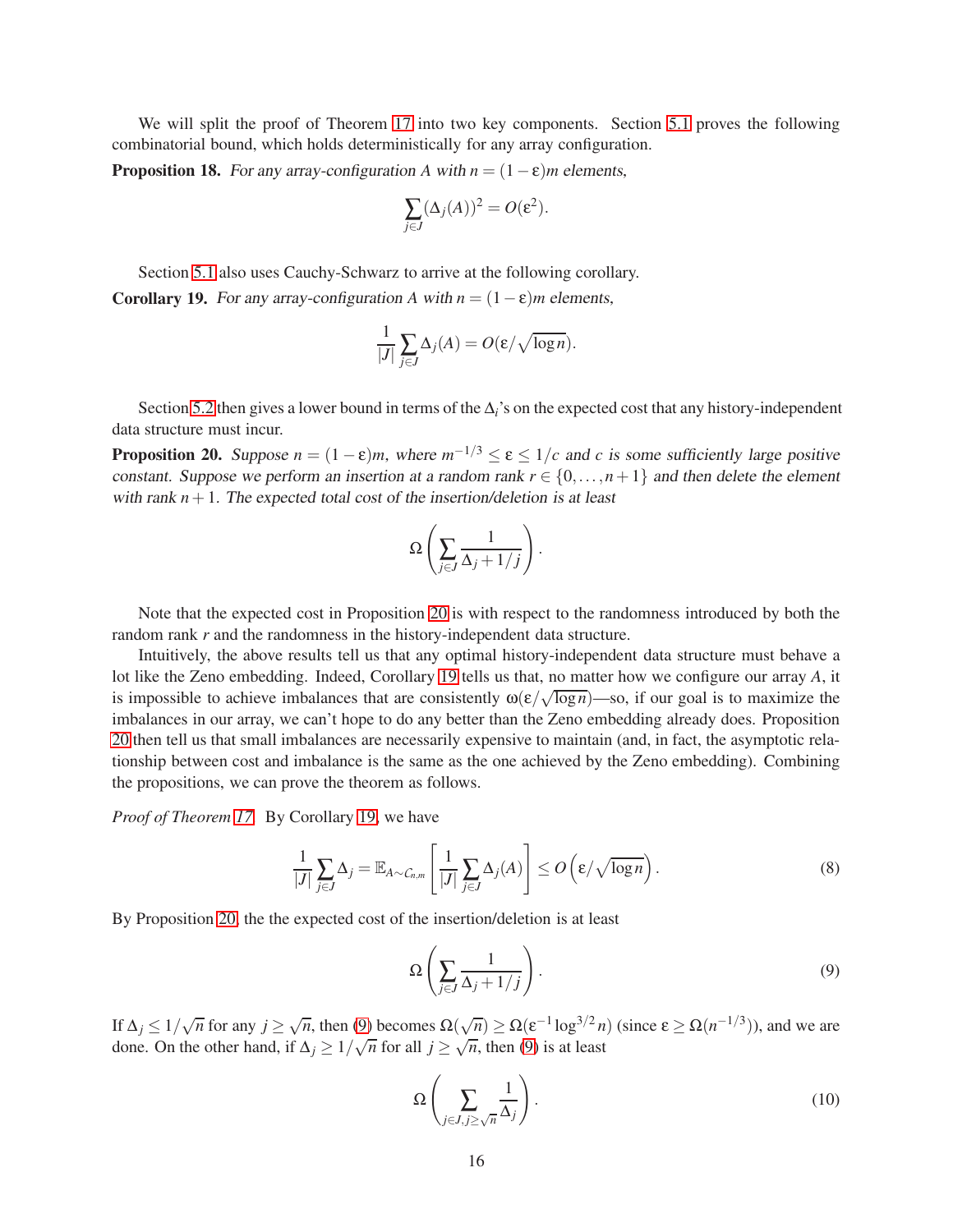By [\(8\)](#page-15-3), we know that at least half of the  $\Delta_j$ 's in the above sum satisfy  $\Delta_j = O(\epsilon/\sqrt{\log n})$ . Thus the expected cost comes out to at least

$$
\Omega(\varepsilon^{-1} \log^{3/2} n).
$$

 $\Box$ 

### <span id="page-16-0"></span>5.1 Proof of Proposition [18](#page-15-4)

Although Proposition [18](#page-15-4) is a deterministic statement, we will prove it with a probabilistic argument.

For  $j \in J$ , then define the *children* of a *j*-block to be the *j*/2-blocks consisting of the first and last  $j/2$ slots of the block, respectively. Also, let  $j^* = 2^{\lfloor \log m \rfloor - 2}$  be the largest element of *J*.

For a *j*-block *x* with density  $\mu$ , define the *potential*  $\phi(x)$  to be

$$
\phi(x) = \begin{cases} 0 & \text{if } x \text{ is dead} \\ (\mu - (1 - c\varepsilon))^2 & \text{otherwise.} \end{cases}
$$

For a random *j*-block *x*, one should think of  $\phi(x)$  as measuring something similar to (but not quite equal to) the variance of  $\mu$ . The key differences between what  $\phi$  and variance measure is that (1)  $\phi$  evaluates directly to 0 on any *j*-block *x* that is dead (i.e., has density less than  $1 - c\epsilon$ ), and (2)  $\phi$  examines the square of the distance between  $\mu$  and the death-threshold 1 −  $c\epsilon$ , rather than the square of the distance from  $\mu$  to  $\mathbb{E}[\mu]=1-\epsilon.$ 

Note that  $0 \le \phi(x) \le O(\varepsilon^2)$  deterministically. On the other hand, we will now see how to relate the expected potential  $\phi(x)$  of a random 1-block to the quantity  $\sum_{j \in J} (\Delta_j(A))^2$ .

<span id="page-16-2"></span>Lemma 21. Let *x* be <sup>a</sup> random 1-block. Then

$$
\mathbb{E}[\phi(x)] = \Omega\left(\sum_{j\in J} (\Delta_j(A))^2\right).
$$

*Proof.* Let  $x_0$  be a random  $j^*$ -block, and for  $i \in [\log j^*]$ , let  $x_i$  be a random child of  $x_{i-1}$ . This means that each  $x_i$  is itself a random  $2^{\log j^* - i}$ -block, and that  $x := x_{\log j^*}$  is a random 1-block. Define  $\mu_i$  to be the density of  $x_i$ .

We will argue that

<span id="page-16-1"></span>
$$
\mathbb{E}[\phi(x_i) - \phi(x_{i-1})] = \Omega\left((\Delta_{j^*/2^i}(A))^2\right).
$$
\n(11)

This would imply that

$$
\mathbb{E}[\phi(x)] = \mathbb{E}[\phi(x_0)] + \sum_i \mathbb{E}[\phi(x_i) - \phi(x_{i-1})] = \Omega\left(\sum_{j \in J} (\Delta_j(A))^2\right),
$$

as desired.

For the rest of the proof, consider some  $\phi_i$  and set  $j = j^*/2^i$ . We claim that with probability at least 1 − 1/*c* ≥ 0.9, *xi*−<sup>1</sup> is live. Indeed, in expectation at most a 1/ε fraction of the slots in *xi*−<sup>1</sup> are free, so by Markov's inequality the probability that more than a  $c/\epsilon$  fraction of the slots in  $x_{i-1}$  are free is at most  $1/c \leq 0.1$ .

If we condition that  $x_{i-1}$  is live, then its imbalance  $\Delta$  satisfies  $\mathbb{E}[\Delta] = \Theta(\Delta_{j^*/2^{i-1}}(A))$ . Furthermore, if  $x_{i-1}$  is live, then we have that  $\phi(x_i)$  is randomly one of

$$
(\sqrt{\phi(x_{i-1})} + \Delta/2)^2
$$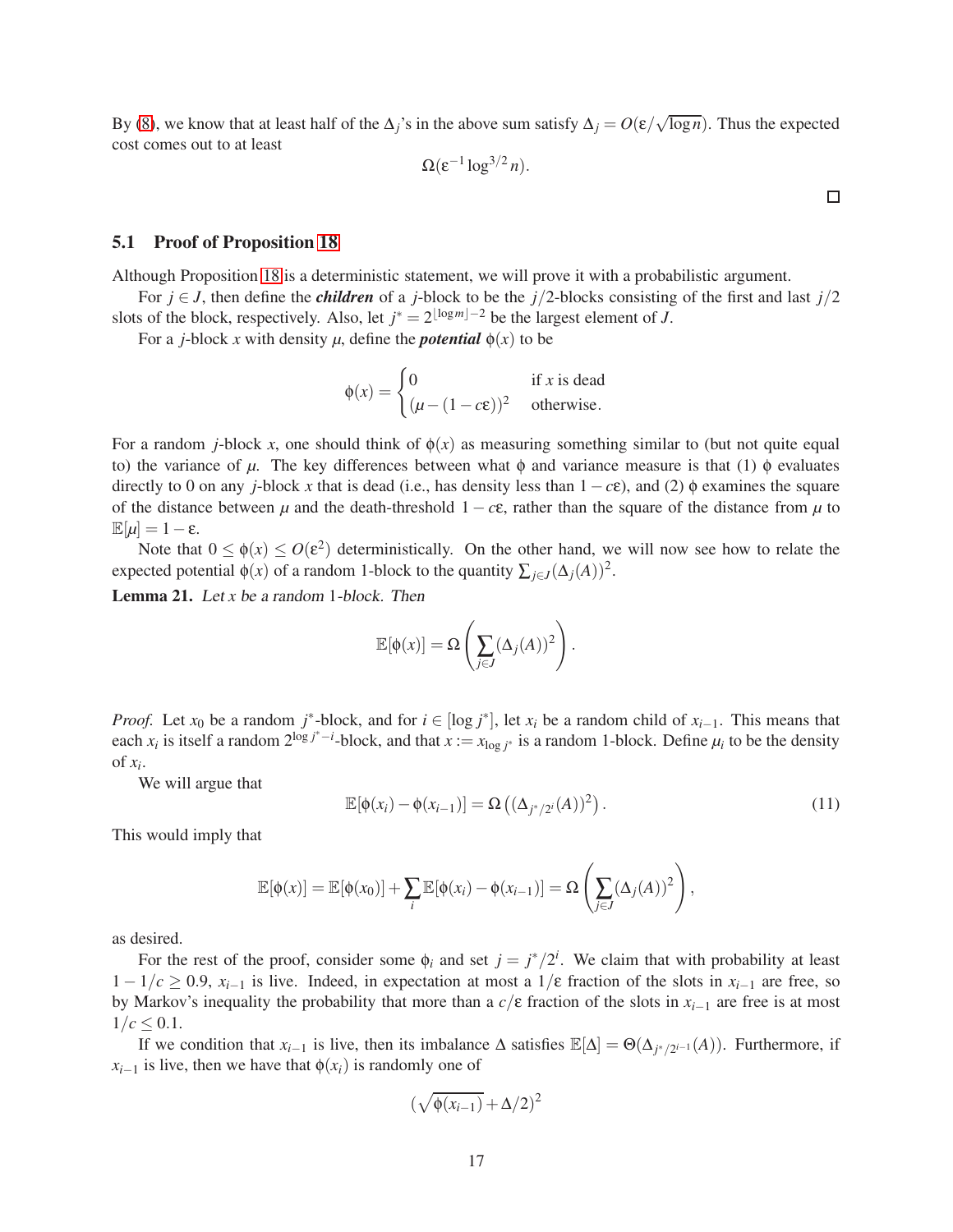or

$$
(\max\{0, \sqrt{\phi(x_{i-1})} - \Delta/2\})^2.
$$

Note that the average of these is

$$
0.5(\sqrt{\phi(x_{i-1})} + \Delta/2)^2 + 0.5(\max\{0, \sqrt{\phi(x_{i-1})} - \Delta/2\})^2.
$$

If  $0 < \sqrt{\phi(x_{i-1})} - \Delta/2$ , this average is

$$
\phi(x_{i-1}) + \Delta^2/4.
$$

On the other hand, if  $0 \ge \sqrt{\phi(x_{i-1})} - \Delta/2$ , this average is

$$
0.5 \cdot \phi(x_{i-1}) + \Delta \sqrt{\phi(x_{i-1})} + \Delta^2/8
$$
  
\n
$$
\geq 2.5 \cdot \phi(x_{i-1}) + \Delta^2/8.
$$

Thus, in either case, this average is

$$
\geq \phi(x_{i-1}) + \Delta^2/8.
$$

It follows that

$$
\mathbb{E}[\phi(x_i) \mid x_{i-1} \text{ live}] \ge \mathbb{E}[\phi(x_{i-1}) \mid x_{i-1} \text{ live}] + \mathbb{E}[\Delta^2 \mid x_{i-1} \text{ live}] / 8
$$
  
\n
$$
\ge \mathbb{E}[\phi(x_{i-1}) \mid x_{i-1} \text{ live}] + \mathbb{E}[\Delta \mid x_{i-1} \text{ live}]^2 / 8
$$
  
\n
$$
\ge \mathbb{E}[\phi(x_{i-1}) \mid x_{i-1} \text{ live}] + \Omega(\Delta_{j^*/2^{i-1}}(A)^2).
$$

On the other hand,

$$
\mathbb{E}[\phi(x_i) | x_{i-1} \text{ not live}] \ge 0
$$
  
= 
$$
\mathbb{E}[\phi(x_{i-1}) | x_{i-1} \text{ not live}].
$$

So we can conclude that

$$
\mathbb{E}[\phi(x_i)] \geq \mathbb{E}[\phi(x_{i-1})] + \Pr[x_{i-1} \text{ live}] \cdot \Omega(\Delta_{j^*/2^i}(A)^2)
$$
  
 
$$
\geq \mathbb{E}[\phi(x_{i-1})] + 0.9 \cdot \Omega(\Delta_{j^*/2^{i-1}}(A)^2),
$$

hence [\(11\)](#page-16-1).

We can now prove Proposition [18.](#page-15-4)

*Proof of Proposition [18.](#page-15-4)* Let *x* be a random 1-block. Then by Lemma [21,](#page-16-2)

$$
\mathbb{E}[\phi(x)] = \Omega\left(\sum_{j\in J} \Delta_j^2\right).
$$

On the other hand,  $\phi(x) = O(\varepsilon^2)$  deterministically, meaning that

$$
\sum_{j\in J}\Delta_j^2=O(\varepsilon^2).
$$

Combined, these imply

$$
\sum_{j\in J} \Delta_j(A)^2 = O(\varepsilon^2).
$$

 $\Box$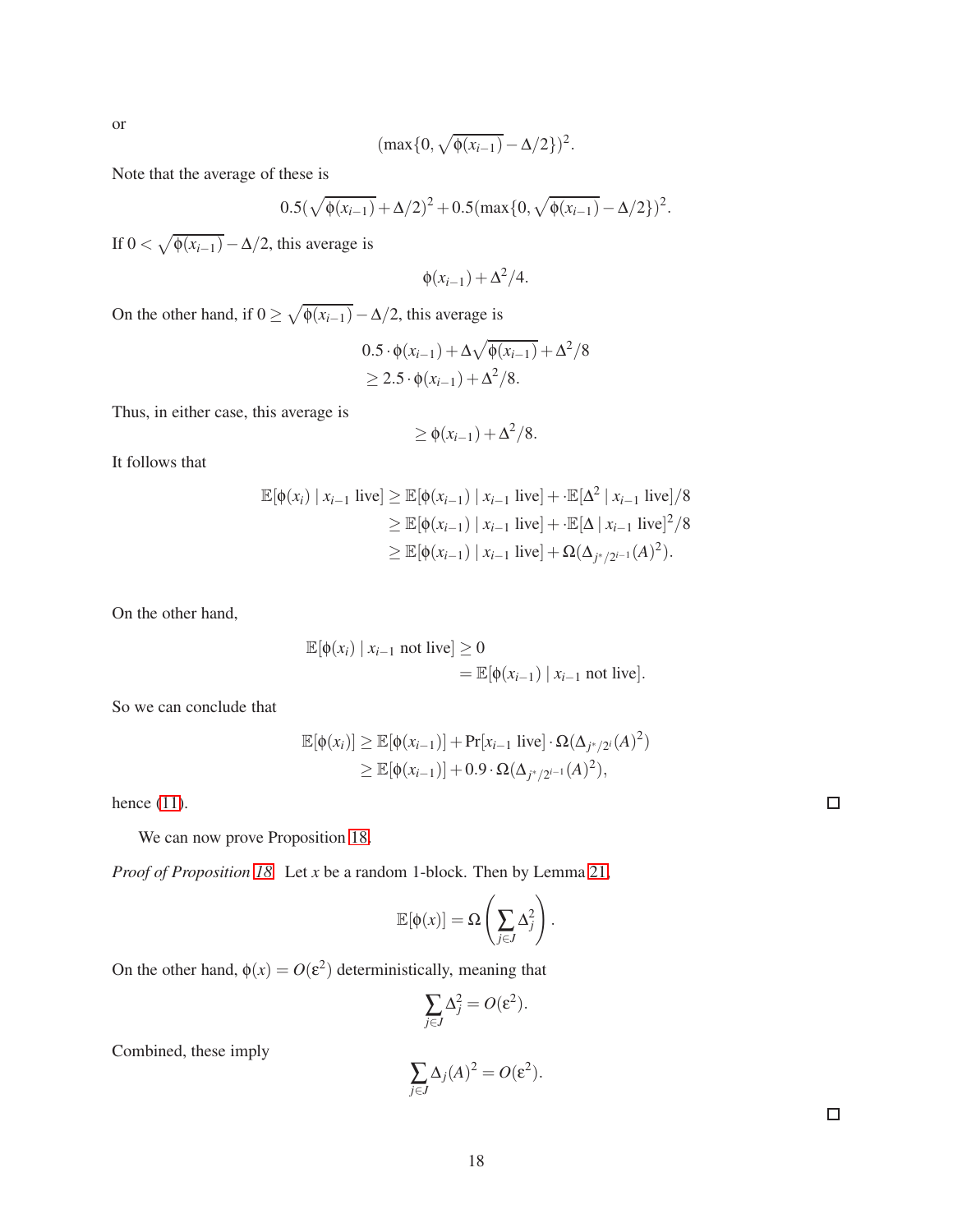*Proof of Corollary [19.](#page-15-1)* Cauchy-Schwarz implies

$$
\sum_{j\in J} \Delta_j(A)^2 \ge \left(\sum_{j\in J} \Delta_j(A)\right)^2 / |J| = \left(\sum_{j\in J} \Delta_j(A)\right)^2 / O(\log n).
$$

Thus we have

$$
\sum_{j\in J} \Delta_j(A) \le O(\sqrt{\log n}) \sqrt{\sum_{j\in J} \Delta_j(A)^2} \le O\left(\varepsilon \sqrt{\log n}\right),
$$

where the final inequality uses Proposition [18.](#page-15-4) Dividing by  $|J| = \Theta(\log n)$ , we have

$$
\frac{1}{|J|} \sum_{j \in J} \Delta_j(A) = O(\varepsilon / \sqrt{\log n}).
$$

 $\Box$ 

### <span id="page-18-0"></span>5.2 Proof of Proposition [20](#page-15-0)

In this section, we prove Proposition [20.](#page-15-0) All of the lemmas in this section assume an array of size *m* that initially contains *n* elements, where  $n = (1 - \varepsilon)m$ .

We begin by establishing that, if we consider an element with random rank  $t \in [n/2]$ , and we examine the *j*-block beginning at that element, then there are several basic properties that hold with probability at least 0.9.

<span id="page-18-1"></span>**Lemma 22.** Let  $j \in J$  and consider a random  $t \in [n/2]$ . Define x to be the *j*-block whose first position contains the current rank-*t* element. With probability at least 0.9, the following all hold:

- *x* is live;
- $|B(x)| = 3;$
- ∆(*x*) < *c*∆*<sup>j</sup>* ,

*Proof.* It suffices to show that each individual property holds with probability at least 0.97. Observe that *x* is chosen at random from one of  $n/2 \ge m/3$  *j*-blocks. It therefore suffices to show that, if we define *x'* to be a uniformly random *j*-block, then each property holds with probability at least 0.99 for *x* ′ .

Note that  $x'$  contains at most  $\varepsilon j$  free slots in expectation, so by Markov's inequality the probability that  $x'$  contains  $\geq c \varepsilon j$  free slots is at most  $1/c \leq 0.01$ . Thus  $x'$  is live with probability at least 0.99.

We claim that  $\mathbb{E}[3 - |B(x')|] = 3\varepsilon$ . This is because the probability that a given slot is occupied is  $1 - \varepsilon$ , so  $\mathbb{E}[|B(x')|] = 3(1-\epsilon) = 3-3\epsilon$ . Thus,  $\mathbb{E}[3-|B(x')|] = 3\epsilon \leq 3/c$ . Thus, by Markov's inequality we have  $Pr[3 - |B(x')| \ge 1] = 3/c \le 0.01$ . Thus  $|B(x')| = 3$  with probability at least 0.99.

Finally, observe that  $\mathbb{E}[\Delta(x')] = \Delta_j$ , so by Markov's inequality we have  $Pr[\Delta(x')] \ge c\Delta_j] \le 1/c \le 0.01$ . Thus  $\Delta(x') < c\Delta_j$  with probability at least 0.99.

<span id="page-18-2"></span>Call and insertion/deletion *critical* to a *j*-block *x* if: *x* is live when the operation is performed; and the operation leads to at least one of the elements in  $B(x)$  being rearranged. The next lemma argues that, if we perform enough insertions/deletions inside a random *j*-block, then at least one of them will likely be critical. **Lemma 23.** Let *j* ∈ *J*, let *s* ∈ [*j*/6, *j*/3], and consider a random  $t \text{ ∈ } [n/4 - s, n/2 - s]$ . Define *x* to be the *j*-block whose first position contains the element with rank *t*. Suppose we perform  $|c j\Delta_j| + 1$  insertion/deletion pairs, where each insertion adds a new element with rank  $t + s$  and each deletion removes the highest-ranked element (i.e., the element with rank  $n + 1$ ). With probability at least 0.6, at least one of the insertions/deletions is critical to *x*.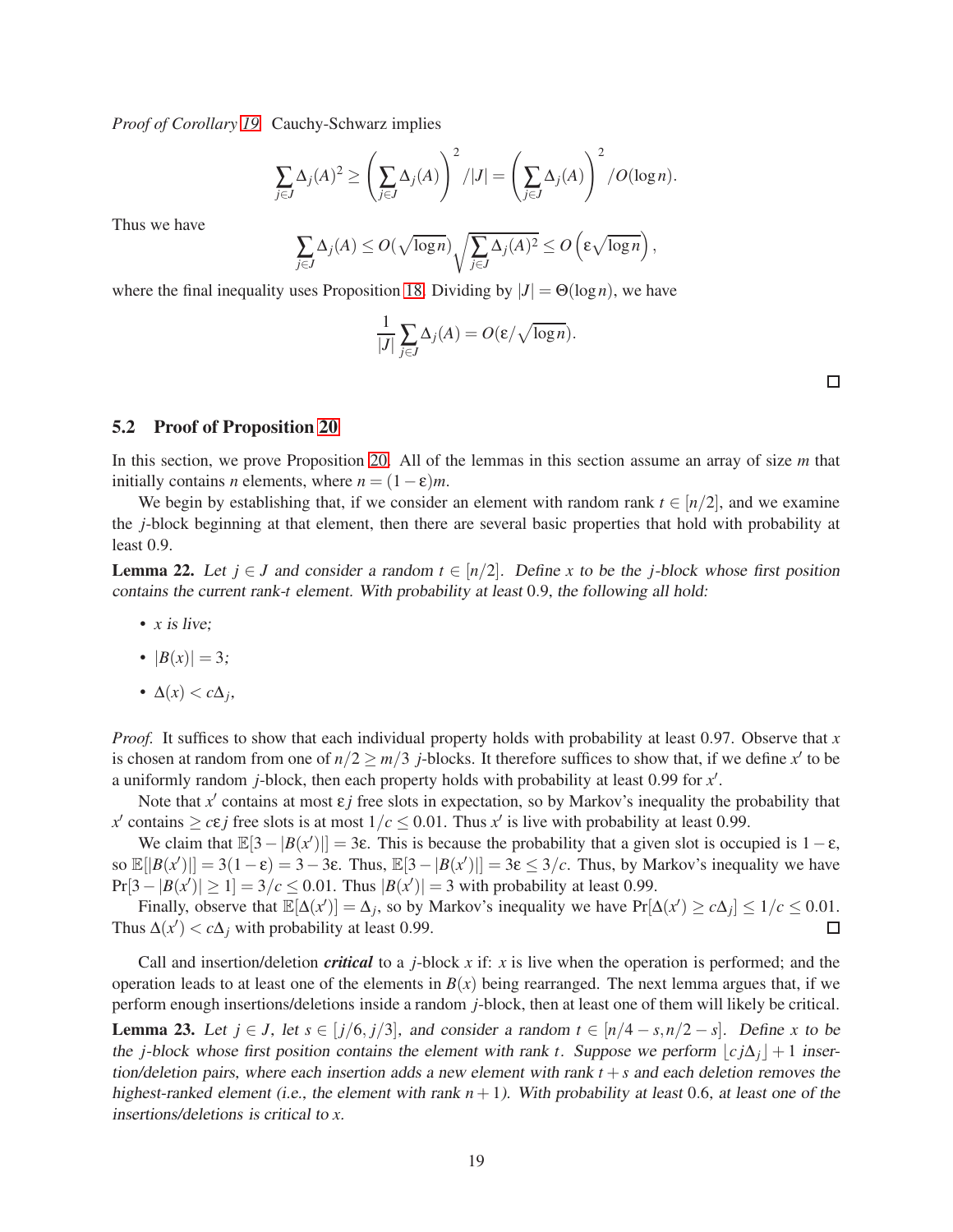*Proof.* We know that, with probability at least 0.6, the properties in Lemma [22](#page-18-1) hold for *x* both before the insertions/deletions are performed and after the insertions/deletions are performed. Suppose for contradiction that none of the insertions/deletions are critical to *x*.

Thus, we know that none of the operations rearrange any of the elements in  $B(x)$ . We additionally claim that none of the elements in  $B(x)$  are deleted. This follows from the fact that we always delete the element of rank  $n+1$ , while the highest-ranked element in x is has rank less than  $n+1$  for the following reason. The first element of *x* is at rank at most *n*/2, and *x* contains at most  $j^* = 2^{\lfloor \log m \rfloor - 2} \le \frac{n}{4(1 - 1)^k}$  $\frac{n}{4(1-\epsilon)}$  elements. So the last element of *x* has rank at most  $\frac{n}{2} + \frac{n}{4(1-n)}$  $\frac{n}{4(1-\epsilon)}$ , which is less than  $n+1$  since  $\epsilon < 1/2$ .

Additionally, we claim that all of the insertions go into the first  $j/2$  slots of  $x$ . This is because otherwise there would be at most  $s \leq j/3$  elements in the first  $j/2$  slots, which means that there would be least  $j/6$ empty slots which contradicts the fact that *x* is live.

Thus, during the course of the insertions/deletions, the first  $j/2$  slots in *x* gain  $|c_j \Delta_j| + 1$  elements, while the second *j*/2 slots of *x* remain stable in their number of elements. We know that  $\Delta(x) < c\Delta_j$  both before and after the insertions/deletions are performed. So, over the course of the insertions/deletions, the density of the first *j*/2 slots in *x* changes by less than 2*c*∆*<sup>j</sup>* . This means that the number of elements in the first *j*/2 slots of *x* changes by at most  $j/2 \cdot 2c\Delta_j = c j\Delta_j$ , which contradictions the fact that the first  $j/2$  slots in *x* gain  $|cj\Delta_j| + 1$  elements.  $\Box$ 

Using symmetry, we can reinterpret the previous lemma as a statement about a single insertion/deletion pair.

<span id="page-19-0"></span>**Lemma 24.** Let *j* ∈ *J*, let *s* ∈ [*j*/6, *j*/3], and consider a random  $t \text{ ∈ } [n/4 - s, n/2 - s]$ . Define *x* to be the *j*-block whose first position contains the element with rank *t*. Suppose we perform <sup>a</sup> single insertion/deletion pair, where the insertion adds a new element with rank  $t + s$  and the deletion removes the current highest-ranked element (i.e., the element with rank  $n + 1$ ). With probability  $\Omega\left(\frac{1}{1+\Delta}\right)$  $\lfloor j\Delta_j\rfloor+1$  , at least one of the insertion/deletion is critical to *x*.

*Proof.* By history independence, the probability distribution of array configurations is only dependent upon *n*, *m*, and *r*, and these quantities are the same after each insertion/deletion pair in Lemma [23.](#page-18-2) Thus, Lemma [23](#page-18-2) immediately extends to each individual insertion/deletion pair.  $\Box$ 

The previous lemma analyzes for a specific block *x* the probability that a specific insertion/deletion pair is critical to *x*. Notice, however, that a given insertion/deletion pair can be critical to many *j*-blocks simultaneously. Indeed, by applying Lemma [23](#page-18-2) simultaneously for multiple different values of *s*, we can deduce a lower bound on the expected number of elements that are rearranged at distance Θ(*j*) (in rank) from the element currently being inserted.

<span id="page-19-1"></span>**Lemma 25.** Let  $j \in J$ . Suppose we perform an insertion at a random rank  $r \in [n/4, n/2]$  and then we delete the highest-ranked element (i.e., the element with rank  $n + 1$ ). Let  $q_i$  be the number of elements that are rearranged by the insertion/deletion, and that have ranks *r*<sup> $\prime$ </sup> satisfying  $|r - r' | = \Theta(j)$  after the insertion. Then

$$
\mathbb{E}[q_j] = \Omega\left(\frac{1}{\Delta_j + 1/j}\right).
$$

*Proof.* For  $s \in [j/6, j/3]$ , define  $x_s$  to be the *j*-block beginning with the element whose rank is  $r - s$ . Note that the sets  $B(x_s)$  are disjoint across  $s \in [j/6, j/3]$ . Let  $B_s$  be the number of elements in  $B(x_s)$  that are rearranged by the insertion/deletion; and let  $E_s$  be the event that both  $B_s \ge 1$  and that  $x_s$  is live.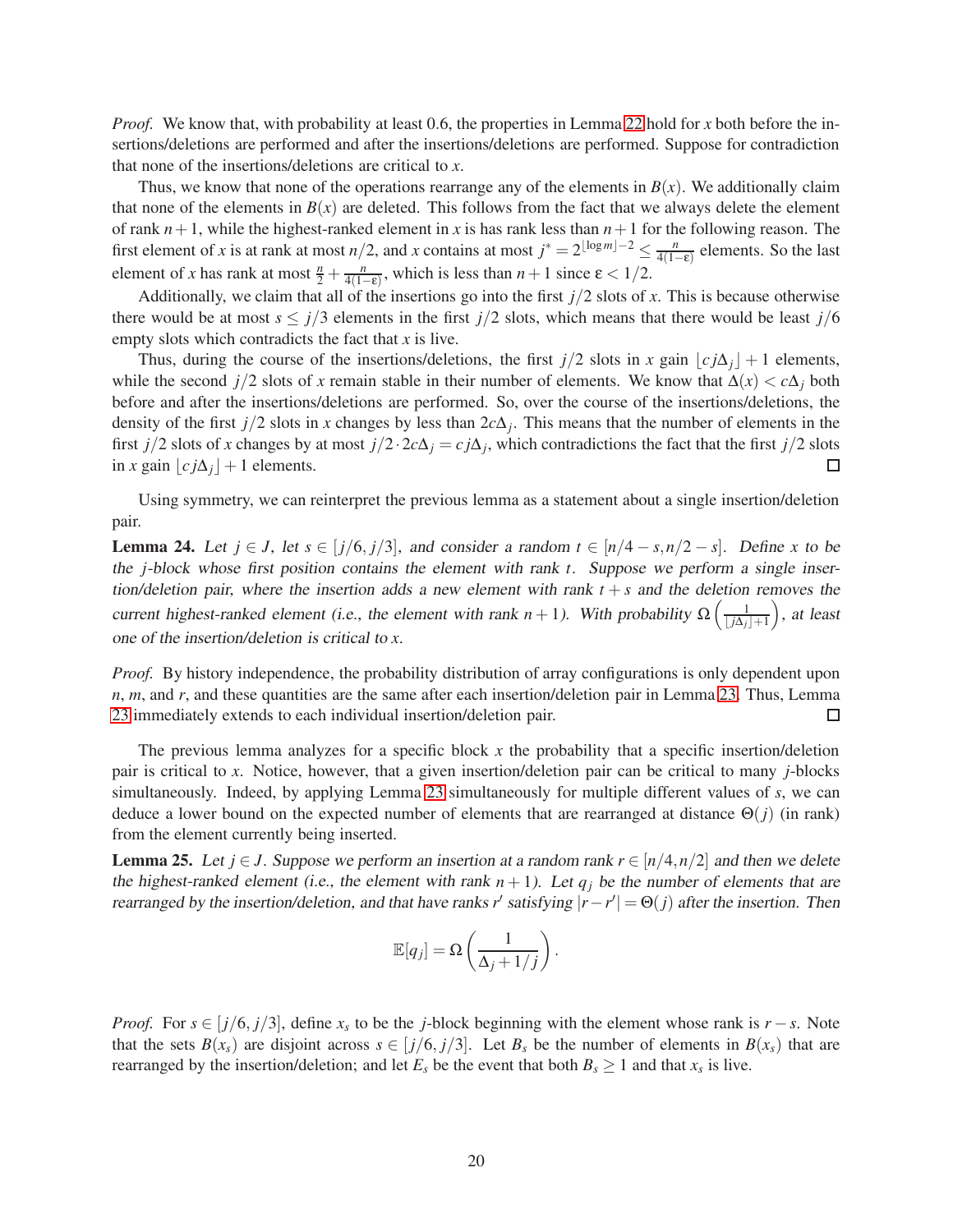If  $x_s$  is live then the elements of  $B_s$  have ranks  $r'$  satisfying  $|r - r'| = \Theta(j)$ . Since the  $B_s$ 's are disjoint, it follows that

$$
\mathbb{E}[q_j] \geq \sum_{s \in [j/6, j/3]} \Pr[E_s].
$$

For each  $s \in [j/6, j/3]$ , we have by Lemma [24](#page-19-0) that

$$
\Pr[E_s] = \Omega\left(\frac{1}{\lfloor j\Delta_j \rfloor + 1}\right).
$$

Thus

$$
\mathbb{E}[q_j] = \Omega\left(\frac{j}{\lfloor j\Delta_j \rfloor + 1}\right) = \Omega\left(\frac{1}{\Delta_j + 1/j}\right),\,
$$

as desired.

Finally, we can deduce a lower bound on the total number of elements that are rearranged by a random insertion/deletion.

<span id="page-20-1"></span>**Lemma 26.** Suppose we perform an insertion at a random rank  $r \in [n/4, n/2]$  and then we delete the highestranked element. The expected total cost of the insertion/deletion is at least

$$
\Omega\left(\sum_{j\in J}\frac{1}{\Delta_j+1/j}\right).
$$

*Proof.* Let *q* be the number of elements that are rearranged by the insertion/deletion. For each  $j \in J$ , define  $q_j$  as in Lemma [25.](#page-19-1) Each element that is rearranged by the insertion/deletion has a rank  $r'$  satisfying  $|r' - r| = \Theta(j)$  for at most a constant number of  $j \in J$ . That is, each rearrangement is counted by at most  $O(1)$  of the  $q_i$ 's. Thus

$$
q = \Omega\left(\sum_j q_j\right).
$$

By Lemma [25,](#page-19-1) it follows that

$$
\mathbb{E}[q] = \Omega\left(\sum_{j\in J}\frac{1}{\Delta_j+1/j}\right).
$$

 $\Box$ 

Lemma [26](#page-20-1) considers an insertion with a random rank  $r \in [n/4, n/2]$ , but this trivially implies the same claim for a random rank  $r \in \{0, \ldots, n\}$  (i.e., Proposition [20\)](#page-15-0). Thus the section is complete.

# <span id="page-20-0"></span>6 Upper Bound For Sparse Arrays

Finally, in this section, we extend our upper bounds to apply to the sparse regime where  $m = \tau n$  for some  $16 \le \tau \le n^{o(1)}$ . We do this via a simple general-purpose reduction from the sparse setting to linear setting.

Define the **τ-sparse list-labeling problem** to be the list-labeling problem in the regime of  $n \leq m/\tau$ . We will prove the following proposition: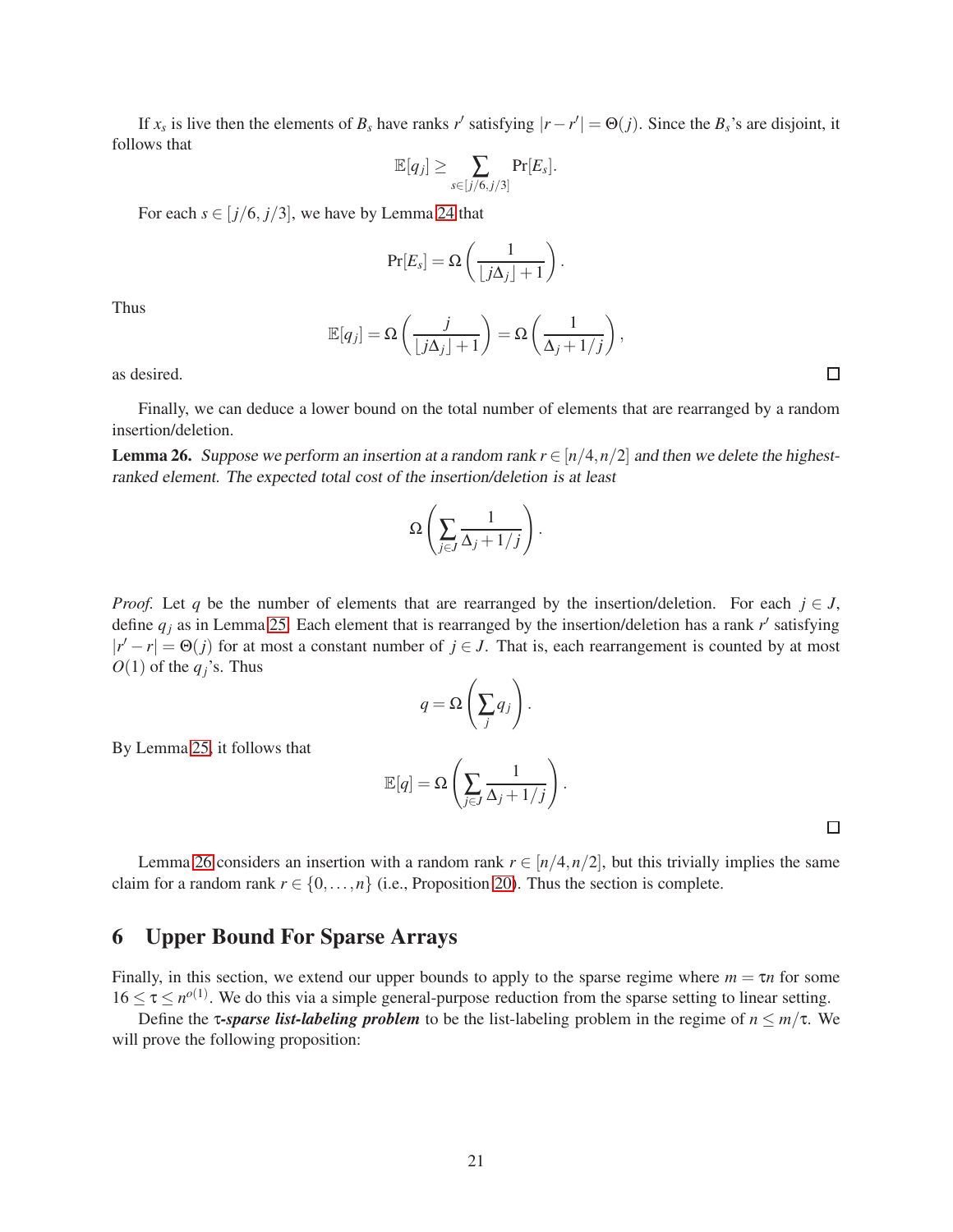<span id="page-21-1"></span>**Proposition 27.** Let *T* be a non-negative convex function satisfying  $T(\Theta(i)) = \Theta(T(i))$  for all *i* and satisfying  $T(0) = 0$ . Let  $16 \le \tau \le n^{o(1)}$ . If there exists a 2-sparse list-labeling solution whose expected amortized cost is upper bound by  $T(\log n)$ , then there exists a  $\tau$ -sparse list-labeling solution whose expected amortized cost is upper bound by

$$
O\left(T\left(\frac{\log n}{\log \tau}\right) \cdot \log \tau\right).
$$

<span id="page-21-0"></span>Combining Proposition [27](#page-21-1) and Theorem [14,](#page-13-0) we obtain the following upper bound for the sparse case: **Theorem 28.** For  $16 \le \tau \le n^{o(1)}$ , there exists a solution to the  $\tau$ -sparse list-labeling problem with expected amortized cost upper bounded by

$$
O\left(\frac{\log^{3/2} n}{\sqrt{\log \tau}}\right).
$$

To prove Proposition [27,](#page-21-1) we introduce an intermediate problem that we call the *bucketed list-labeling problem*. In this problem, there are *m* buckets and up to  $N = \Omega(m)$  elements at a time, with elements being inserted and deleted as in the classical list-labeling problem. Elements must be assigned to buckets so that, if two elements *a* and *b* are assigned to buckets  $u \neq v$ , then  $a < b \iff u < v$ . The cost of adding/removing an element to/from a bucket is 0 when that element is inserted/deleted, but the cost of rearranging items is equal to the *sum* of the sizes of the buckets containing those items. (So even moving one item from a bucket *u* to a bucket *v* costs  $|u| + |v|$ ). Finally, each bucket has a maximum capacity of 8*N*/*m* elements.

Our next lemma reduces bucketed list labeling to 2-sparse list labeling.

<span id="page-21-2"></span>Lemma 29. Let *T* be a non-negative convex function. If there exists a 2-sparse list-labeling solution whose expected amortized cost is upper bound by  $T(\log n)$ , then there exists a bucketed list-labeling solution whose expected amortized cost is upper bounded by

$$
O(T(\log m)).
$$

*Proof.* An important component of our bucketed list-labeling solution is to partition the elements into up to *m*/2 disjoint *blocks*, where each block contains up to 8*N*/*m* consecutive elements. We maintain these blocks using hysteresis: every time that a block's size falls below 2*N*/*m* (due to deletions), we merge it with an adjacent block (unless there is only one block in the system); and every time that a block's size exceeds 8*N*/*m* (due to insertions or merges), we split that block into two blocks of equal size. Note that a block's size can never exceed  $10N/m$  because a block of size  $\leq 8N/m$  can be merged with a block of size  $\lt 2N/m$ , and there is no way to create a larger block. Thus, after a split, the size of each resulting block is between 4*N*/*m* and 5*N*/*m*. Starting from an empty array, during a sequence of *k* insertions/deletions, the number of block splits/merges will be at most *O*(*km*/*N*).

To construct a bucketed list-labeling solution, we treat the *m* buckets as slots in an array of size *m*, and we treat the up-to-*m*/2 blocks as elements that reside in that array. This allows for us to treat the bucketed list-labeling problem as a 2-sparse list-labeling problem: block splits corresponded to element insertions in the 2-sparse list-labeling problem; and block merges correspond to element deletions in the 2-sparse list-labeling problem.

If an operation incurs cost *T* in the 2-sparse list-labeling problem, then it incurs cost  $O(T \cdot N/m)$  in the bucketed list-labeling problem (since each element in the former problem corresponds to a block of *O*(*N*/*m*) elements in the latter problem). On the other hand, starting from an empty array, if *k* insertions/deletions are performed in the bucketed list-labeling problem, the number of insertions/deletions in the 2-sparse listlabeling problem will only be  $O(km/N)$ . Thus the amortized cost of the bucketed list-labeling problem is asymptotically upper-bounded by the amortized cost of the 2-sparse list-labeling problem.  $\Box$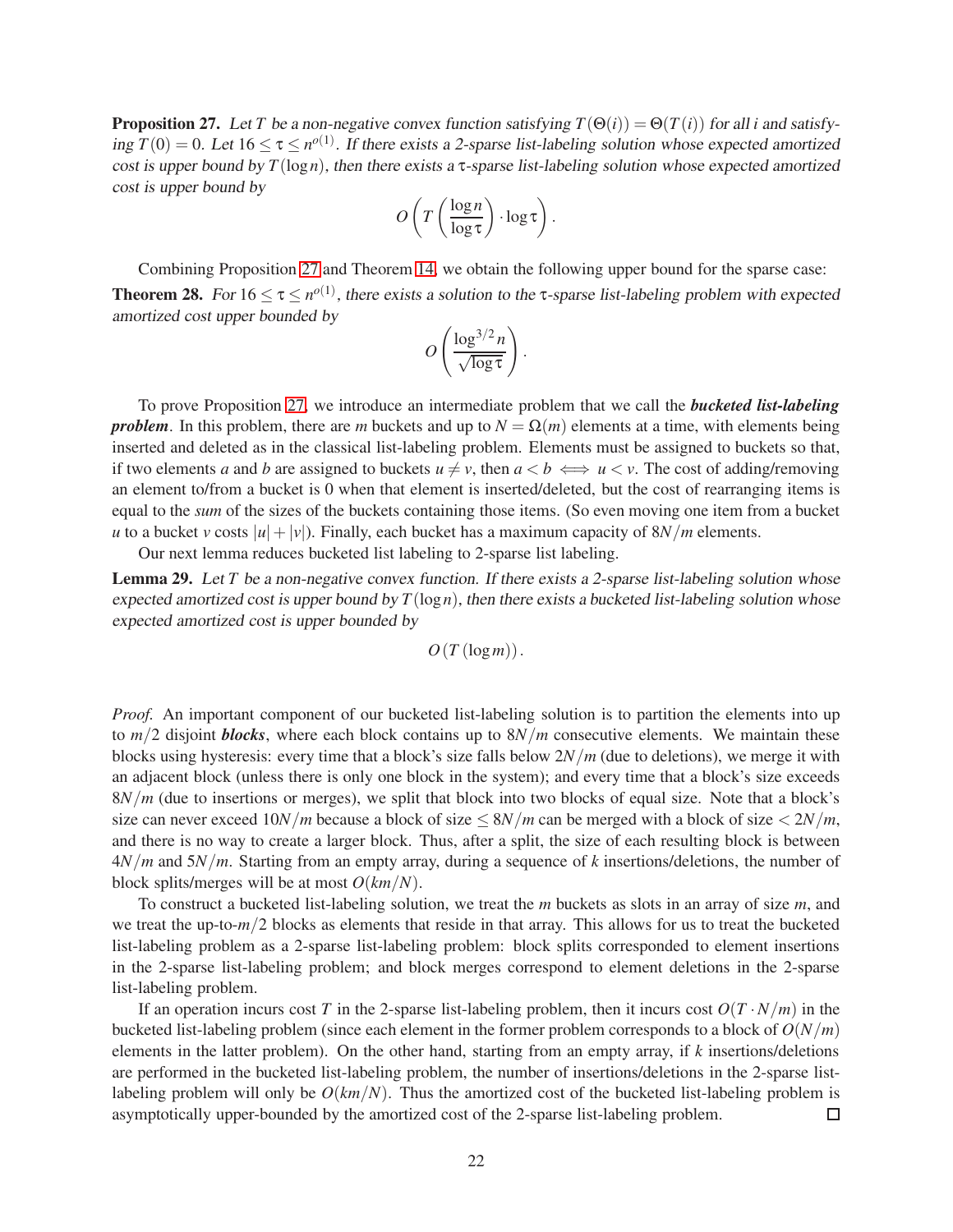Next we reduce sparse list labeling to bucketed list labeling.

<span id="page-22-1"></span>**Lemma 30.** Let *T* be a non-negative convex function satisfying  $T(\Theta(i)) = \Theta(T(i))$  for all *i* and satisfying  $T(0) = 0$ . Let  $16 \le \tau \le n^{o(1)}$ . If there exists a bucketed list-labeling solution whose expected amortized cost is upper bound by  $T(\log m)$ , then there exists a  $\tau$ -sparse list-labeling solution whose expected amortized cost is upper bounded by

$$
O\left(T\left(\frac{\log n}{\log \tau}\right) \cdot \log \tau\right).
$$

*Proof.* We may assume without loss of generality that τ is a natural number. We prove the result by induction on τ. The base case of  $16 \le \tau \le O(1)$  is trivial, since we can break the array into  $\Theta(n)$  chunks of size  $\Theta(1)$ and treat each chunk as a bucket in the bucketed list-labeling problem.

Now suppose that  $\omega(1) \le \tau \le n^{o(1)}$ . Let *c* be a large positive constant (to be selected later), and partition the array into  $n^{c/\log \tau}$  chunks of size  $m' = \lfloor m/n^{c/\log \tau} \rfloor$  slots each (possibly orphaning  $O(n^{c/\log \tau})$  slots due to rounding errors). Treat each of the *n<sup>c/log τ</sup>* chunks as a bucket, and assign elements to chunks using bucketed list-labeling. By assumption, bucketed list-labeling has expected amortized cost *T*(log*m*) where *m* is the number of buckets, and plugging in the value  $n^{c/\log \tau}$  for *m* we get that the expected amortized cost of the bucketed list-labeling instance is:

$$
T(\log n^{c/\log \tau}) = T\left(\frac{c\log n}{\log \tau}\right)
$$

per operation. Since  $T(\Theta(i)) = \Theta(T(i))$ , we can further bound the above cost to be at most

<span id="page-22-0"></span>
$$
c' \cdot T\left(\frac{\log n}{\log \tau}\right),\tag{12}
$$

.

where  $c'$  is a constant determined by  $c$ .

By design, each chunk contains at most  $n' = 8n/n^{c/\log \tau}$  elements, so

$$
\frac{m'}{n'} \ge \frac{\lfloor m/n^{c/\log \tau} \rfloor}{8n/n^{c/\log \tau}} \ge \frac{m}{16n} \ge \tau/16.
$$

Thus we can recursively implement each chunk as an instance of  $\frac{\tau}{16}$ -sparse list labeling. By our inductive hypothesis for  $\tau' = \frac{\tau}{16}$ , we have that for every sufficiently large positive constant *Q*, the expected amortized cost of performing an insertion/deletion in a given chunk is at most

$$
Q \cdot T\left(\frac{\log n'}{\log \tau'}\right) \cdot \log \tau'
$$
  
=  $Q \cdot T\left(\frac{(1 - c/\log \tau) \log n}{(1 - 4/\log \tau) \log \tau}\right) \cdot \log \tau'$   
 $\leq Q \cdot T\left(\frac{(1 - 1/\log \tau) \log n}{\log \tau}\right) \cdot \log \tau$  (since  $c \geq 8$ )  
 $\leq Q \cdot (1 - 1/\log \tau) \cdot T\left(\frac{\log n}{\log \tau}\right) \cdot \log \tau$  (since  $T$  is convex and  $T(0) = 0$ )  
 $\leq Q \cdot T\left(\frac{\log n}{\log \tau}\right) \cdot \log \tau - Q \cdot T\left(\frac{\log n}{\log \tau}\right).$ 

Combining this with [\(12\)](#page-22-0), the total expected amortized cost of an insertion/deletion is at most

$$
c' \cdot T\left(\frac{\log n}{\log \tau}\right) + Q \cdot T\left(\frac{\log n}{\log \tau}\right) \cdot \log \tau - Q \cdot T\left(\frac{\log n}{\log \tau}\right)
$$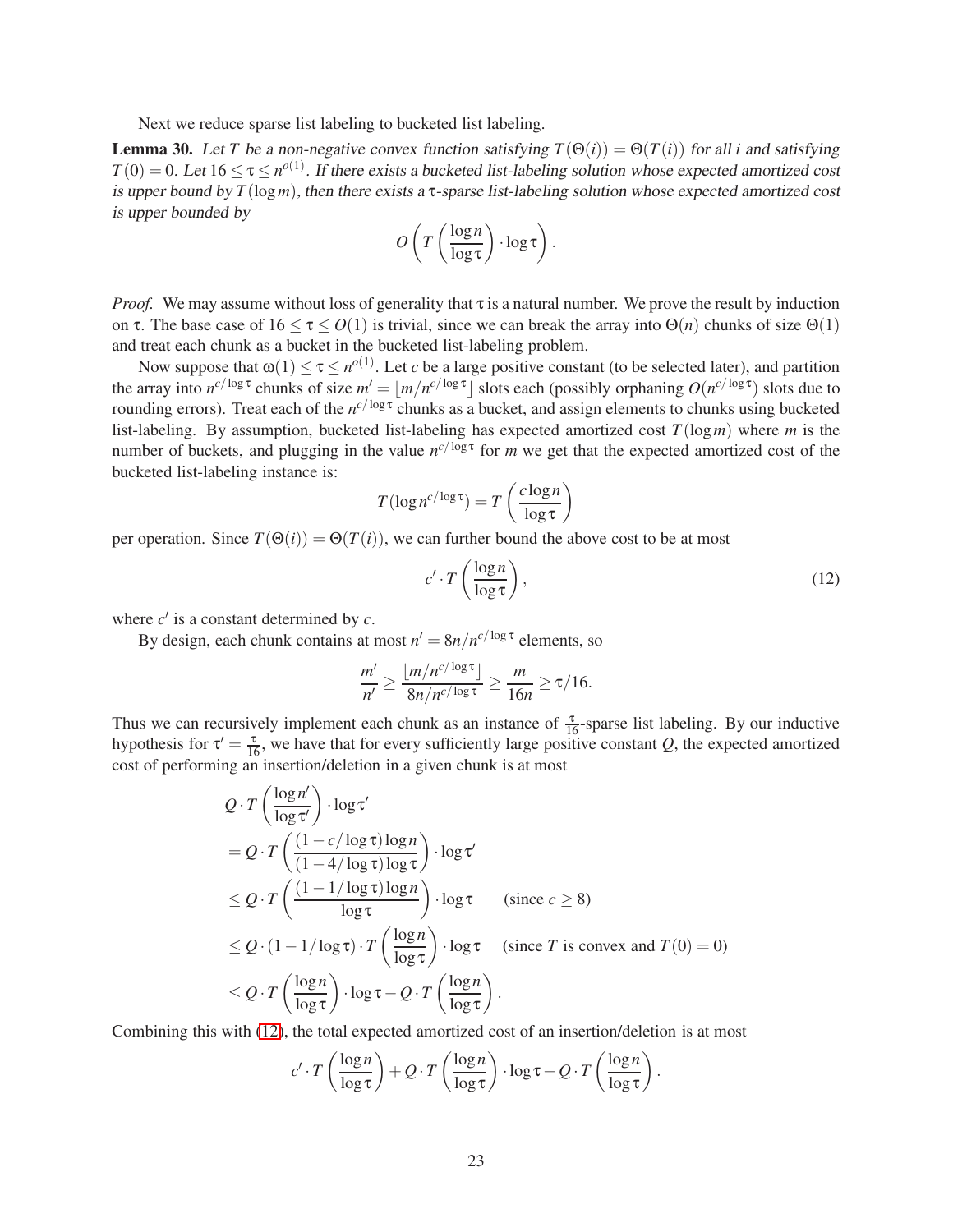Choosing  $Q$  to be at least  $c'$ , this is at most

$$
Q \cdot T\left(\frac{\log n}{\log \tau}\right) \cdot \log \tau,
$$

which completes the proof by induction.

Lemmas [29](#page-21-2) and [30](#page-22-1) directly implying Proposition [27,](#page-21-1) completing the section.

### <span id="page-23-0"></span>7 Related work

Formulations and reformulations. The list-labeling problem has been independently formulated several times and under various names. It was first studied by Itai, Konheim and Rodeh [\[40\]](#page-28-4) as a sparse table scheme for implementing priority queues. Willard [\[73\]](#page-30-3) considered the *file maintenance problem*, where records are inserted and deleted in a sequentially ordered file. Dietz [\[25\]](#page-27-5) formulated the similar *order-maintenance problem* of maintaining order in a linked list with efficient insertions. Andersson [\[2\]](#page-25-1) and Andersson and Lai [\[3\]](#page-25-0) studied a version of the problem in the context of balanced binary search trees, which Galperin and Rivest [\[33\]](#page-27-0) independently studied under the name *scapegoat trees*. Raman [\[63\]](#page-29-1) posited an analogous problem related to building locality preserving dictionaries.

This problem has mainly been studied in four regimes for the size  $m$  of the label array: dense  $(m =$  $(1+o(1))n$ , linear  $(m = (1 + \Theta(1))n)$ , polynomial  $(m = n^{1+\Theta(1)})$ , and superpolynomial  $(m = n^{\omega(1)})$ .

Upper and lower bounds in the linear case. In the linear regime, Itai, Konheim and Rodeh [\[40\]](#page-28-4), first proved that items can be inserted with  $O(\log^2 n)$  amortized cost. Various subsequent works have made improvements or simplifications to the algorithms achieving this cost, but the upper bound has remained unchanged. Willard [\[74–](#page-30-0)[76\]](#page-30-1) deamortized this result to a  $O(\log^2 n)$  worst-case cost. Bender, Cole, Demaine, Farach-Colton and Zito [\[9\]](#page-26-1), Bender, Fineman, Gilbert, Kopelowitz and Montes [\[15\]](#page-26-3) and Katriel [\[41\]](#page-28-1) provided simplified algorithms for this result for the order maintenance problem. Itai and Katriel [\[39\]](#page-28-0) additionally simplified the algorithm for the amortized upper bound.

The list-labeling problem where  $m = (1 + \varepsilon)n$ , and where the gap between any two inserted items is *O*(1) is often called the *packed memory array problem* (PMA), for which bounds of  $O(\varepsilon^{-1} \log^2 n)$  are known [\[10,](#page-26-13) [11,](#page-26-2) [16\]](#page-26-7). Bender and Hu [\[17\]](#page-26-4) provide an *adaptive* packed-memory array algorithm, that is, it matches the  $O(log^2 n)$  worst case insertion cost in the linear regime while achieving cost of  $O(log n)$  on certain common classes of instances. A history-independent packed-memory array is given in [\[8\]](#page-26-5), which again matches the existing upper bound in the linear regime.

Dietz and Zhang [\[28\]](#page-27-3) proved a lower bound on insertion costs of  $\Omega(\log^2 n)$  amortized per insertion in the linear regime for the natural class of *smooth* algorithms, where the relabelings are restricted to evenly rebalance elements across a contiguous subarray. Bulánek, Koucký and Saks. [\[22\]](#page-27-1) showed a  $\Omega(\log^2 n)$  lower bound for deterministic algorithms in the linear regime, and thus proved that the best known upper bounds were tight for deterministic algorithms. The best general lower bound is  $\Omega(\log n)$  in the linear case [\[23\]](#page-27-7).

Other upper bounds. In the dense setting, Andersson and Lai [\[3\]](#page-25-0), Zhang [\[77\]](#page-30-2), and Bird and Sadnicki [\[18\]](#page-26-10) show an  $O(n \log^3 n)$  upper bound for filling an array from empty to full for  $m = n$ . For arrays of polynomial size, it was known as a folklore algorithm that an amortized  $O(\log n)$  insertion cost can be achieved by modifying the techniques in [\[40\]](#page-28-4). Kopelowitz [\[43\]](#page-28-5) extended this to a worst case upper bound. This bound was also matched in the balanced search tree setting [\[2,](#page-25-1) [33\]](#page-27-0). In the superpolynomial array regime, Babka, Bulánek, Cunát, Koucký and Saks [\[7\]](#page-26-0) show an upper bound amortized per element cost of  $O(\log n / \log \log m)$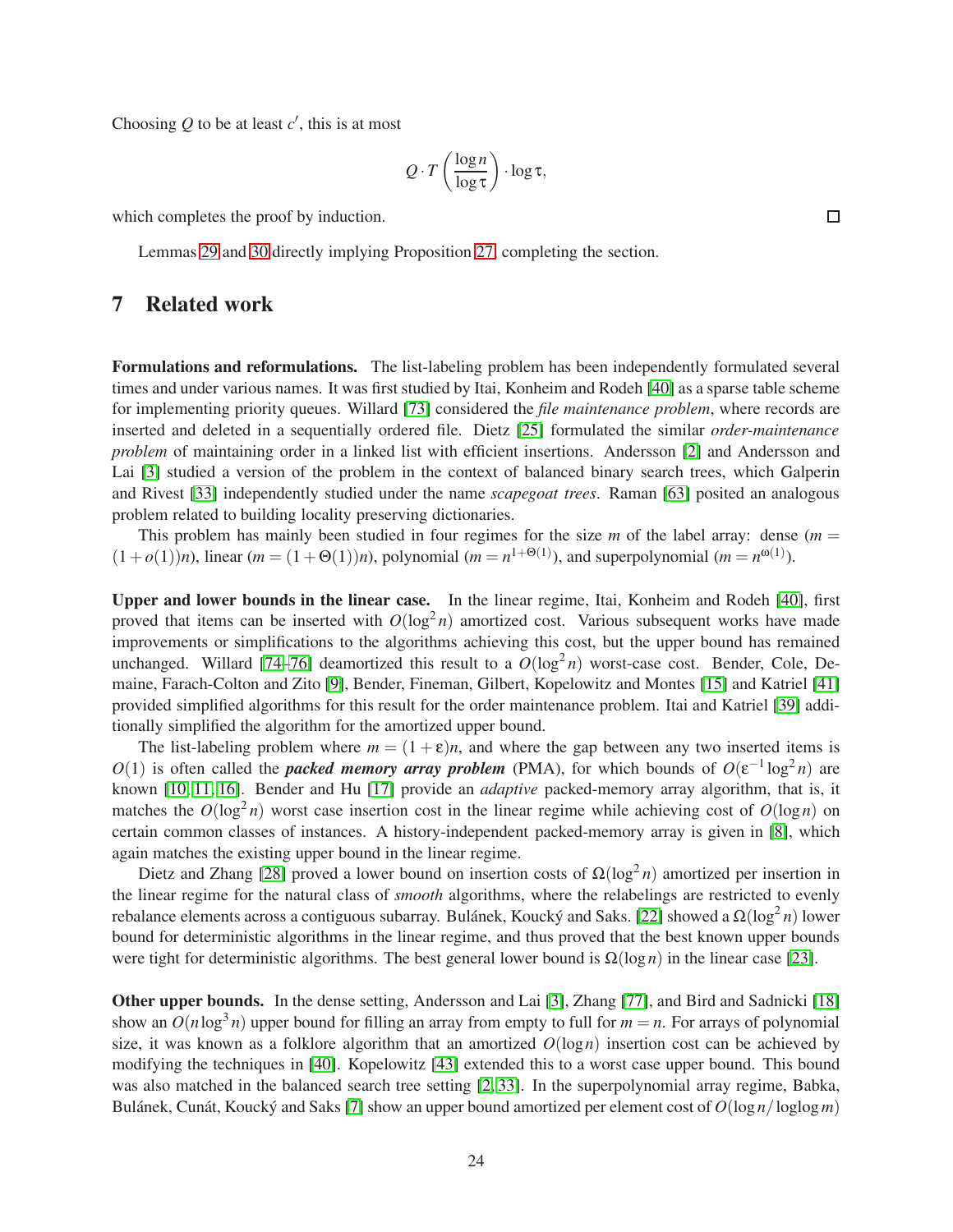when  $m = \Omega(2^{\log^k n})$ , which implies constant amortized cost in the pseudo-exponential regime of  $m = 2^{n^{\Omega(1)}}$ . Devanny, Fineman, Goodrich and Kopelowitz [\[24\]](#page-27-4) studied the *online house numbering problem*, which is similar to the list labeling problem, except with the objective to minimize the maximum number of times an element is relabeled.

Other lower bounds. Dietz and Zhang [\[28\]](#page-27-3) proved a lower bound on insertion costs of Ω(log*n*) per insertion in the polynomial array case for *smooth* algorithms. Bulánek, Koucký and Saks [\[22\]](#page-27-1) showed an  $\Omega(n \log^3 n)$  lower bound for *n* insertions into an intially empty array of size  $m = n + n^{1-\epsilon}$ . Babka, Bulánek, Cunát, Koucký, and Saks [\[6\]](#page-26-9), following on the work of Dietz, Seiferas and Zhang [\[27\]](#page-27-11) prove a lower bound of Ω(log*n*) in the polynomial array regime. Bulanek, Kouck´y and Saks [\[23\]](#page-27-7) also proved that the Ω(log*n*) lower bound for the polynomial regime extends to randomized algorithms. In the superpolynomial regime, Babka, Bulánek, Cunát, Koucký and Saks [\[7\]](#page-26-0) show a lower bound of  $\Omega\left(\frac{\log n}{\log\log m - \ln n}\right)$ loglog *m*−loglog*n* for *m* from  $n^{1+C}$ to  $2^n$ , which reduces to a bound of  $\Omega(\log n)$  for  $m = n^{1+C}$ .

Theoretical Applications. Applications of list labeling include the diverse motivating problems under which it was first studied, such as priority queue implementation, ordered file maintenance, etc. Hofri and Konheim [\[38\]](#page-28-12) studied a similar array structure for use in a *control density array*, a sparse table that supports search, insert and deletion by keys. Fagerberg, Hammer and Meyer [\[31\]](#page-27-12) use upper bounds from [\[40\]](#page-28-4) for their rebalancing scheme, which maintains optimal height in a balanced B-tree.

Bender, Demaine and Farach-Colton [\[11\]](#page-26-2) use the packed memory array array in their *cache-oblivious B-tree* algorithm, so our result directly implies an improvement in that scheme. Specifically, insertions into their B-tree take  $O(\log_B N + (\log^2 N)/B)$  I/Os, and using our list-labeling algorithm, this is improved to  $O(\log_B N + (\log^{3/2} N)/B)$  I/Os. Brodal, Fagerberg and Jacob [\[20\]](#page-26-8) and Bender, Duan, Iacono and Wu [\[12\]](#page-26-12) independently simplified the cache-oblivious B-tree algorithm. Bender, Fineman, Gilbert and Kuszmaul [\[16\]](#page-26-7) presented *concurrent* cache-oblivious B-trees for the distributed setting. Bender, Farach-Colton and Kuszmaul [\[13\]](#page-26-6) describe *cache-oblivious string B-trees* for improved performance on variable length keys, compressed keys, and range queries. All of these cache-oblivious algorithms use packed-memory arrays.

In their results on the *controller problem* for managing global resource consumption in a distributed network, Emek and Korman [\[30\]](#page-27-13) reduce the list-labeling problem to prove their lower bounds. Bender, Cole, Demaine, Farach-Colton [\[9\]](#page-26-1) also applied list labeling lower bounds to the problem of maintaining a dynamic ordered set which supports traversals in the cache-oblivious and sequential-access models. Kopelowitz [\[43\]](#page-28-5) studied the *predecessor search on dynamic subsets of an ordered dynamic list problem*, which combines the order maintenance problem with the *predecessor problem* of maintaining dynamic sets which support predecessor queries. Nekrich uses techniques for linear list labeling from [\[40\]](#page-28-4) in data structures supporting various problems related to querying points in planar space, such as orthogonal range reporting [\[53,](#page-29-7) [54\]](#page-29-8), the stabbing-max problem [\[56\]](#page-29-9), and the related problem of searching a dynamic catalog on a tree [\[55\]](#page-29-10). Mortensen [\[50\]](#page-28-13) similarly considered applications to the orthogonal range and dynamic line segment intersection reporting problems.

Practical Applications. Additionally, a variety of practical applications use the packed memory array as an algorithmic component. Durand, Raffin and Faure [\[29\]](#page-27-14) propose using a packed memory array to maintain sorted order in during particle movement simulations for efficient searching. Khayyat, Lucia, Singh, Ouzzani, Papotti, Quiané-Ruiz, Tang and Kalnis [\[42\]](#page-28-14) apply it to handle dynamic database updates in their inequality join algorithms. Toss, Pahins, Raffin and Comba [\[68\]](#page-29-11) present a *packed memory quadtree*, which supports large streaming spatiotemporal datasets. De Leo and Boncz [\[45\]](#page-28-15) present the *rewired memory array*, an implementation of a packed memory array which improves on its practical performance. Several works [\[44,](#page-28-2) [46,](#page-28-3) [59,](#page-29-2) [70–](#page-30-4)[72\]](#page-30-5) implement *parallel* packed memory arrays for the purpose of storing dynamic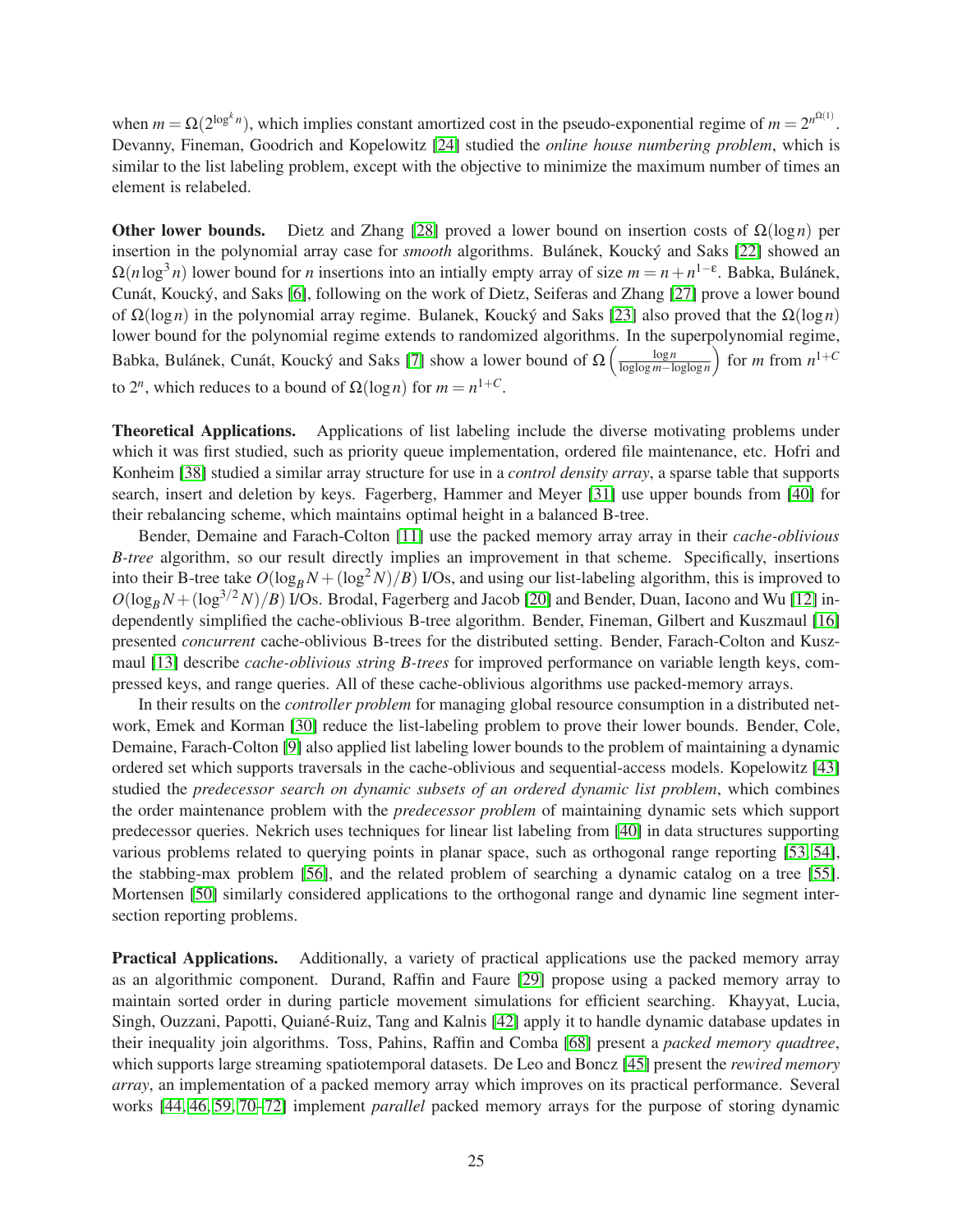graphs with fast updates and range queries. Assessing whether out results can be used to obtain practical speedups for these applications remains an interesting direction for future work.

Related work on history independence. History independence has been studied for data structures in both internal and external memory models [\[8,](#page-26-5) [19,](#page-26-11) [21,](#page-27-8) [34,](#page-27-9) [35,](#page-27-10) [37,](#page-28-9) [49,](#page-28-7) [51,](#page-28-10) [52\]](#page-28-8). Even prior to the formalization of history independence [\[49,](#page-28-7)[52\]](#page-28-8) in the late 1990s, there were several notable early works on hashing and search trees that implicitly achieved history-independent topologies [\[1,](#page-25-3) [4,](#page-25-4) [5,](#page-25-2) [60](#page-29-12)[–62,](#page-29-13) [66,](#page-29-14) [67\]](#page-29-15). The notion of history independence studied in this paper is sometimes referred to as *weak history independence*—for a survey of stronger notions of history independence, along with other related work, see recent work [\[36\]](#page-27-15) by Goodrich, Kornaropoulos, Mitzenmacher, and Tamassia. (Note that, the *weaker* the notion of history independence that one uses, the *stronger* any lower bound on history-independent data structures becomes.)

History independence is typically treated as a security property: the goal is to minimize the amount of information that is leaked if an adversary sees internals of the data structure. To the best of our knowledge, the results in this paper are the first to use techniques from history independence in order to achieve *faster* algorithms than were previously possible.

# 8 Acknowledgements

This research was partially sponsored by the United States Air Force Research Laboratory and the United States Air Force Artificial Intelligence Accelerator and was accomplished under Cooperative Agreement Number FA8750-19-2-1000. The views and conclusions contained in this document are those of the authors and should not be interpreted as representing the official policies, either expressed or implied, of the United States Air Force or the U.S. Government. The U.S. Government is authorized to reproduce and distribute reprints for Government purposes notwithstanding any copyright notation herein.

This work was also supported by NSF grants CCF-2106999, CCF-2118620, CNS-1938180, CCF-2118832, CCF-2106827, CSR-1763680, CCF-1716252, CNS-1938709. Finally, William Kuszmaul is partially supported by a Hertz Fellowship and an NSF GRFP Fellowship.

# <span id="page-25-3"></span>References

- <span id="page-25-1"></span>[1] Ole Amble and Donald Ervin Knuth. Ordered hash tables. *The Computer Journal*, 17(2):135–142, 1974.
- [2] Arne Andersson. Improving partial rebuilding by using simple balance criteria. In *Proc. Workshop on Algorithms and Data Structures (WADS)*, volume 382 of *Lecture Notes in Computer Science*, pages 393–402. Springer, 1989.
- <span id="page-25-0"></span>[3] Arne Andersson and Tony W. Lai. Fast updating of well-balanced trees. In John R. Gilbert and Rolf G. Karlsson, editors, *Proc. 2nd Scandinavian Workshop on Algorithm Theory (SWAT)*, volume 447 of *Lecture Notes in Computer Science*, pages 111–121, July 1990.
- <span id="page-25-4"></span>[4] Arne Andersson and Thomas Ottmann. Faster uniquely represented dictionaries. In *Proc. 32nd Annual IEEE Symposium on Foundations of Computer Science (FOCS)*, pages 642–649, 1991.
- <span id="page-25-2"></span>[5] Cecilia R Aragon and Raimund G Seidel. Randomized search trees. In *Proc. 30th Annual IEEE Symposium on Foundations of Computer Science (FOCS)*, pages 540–545, 1989.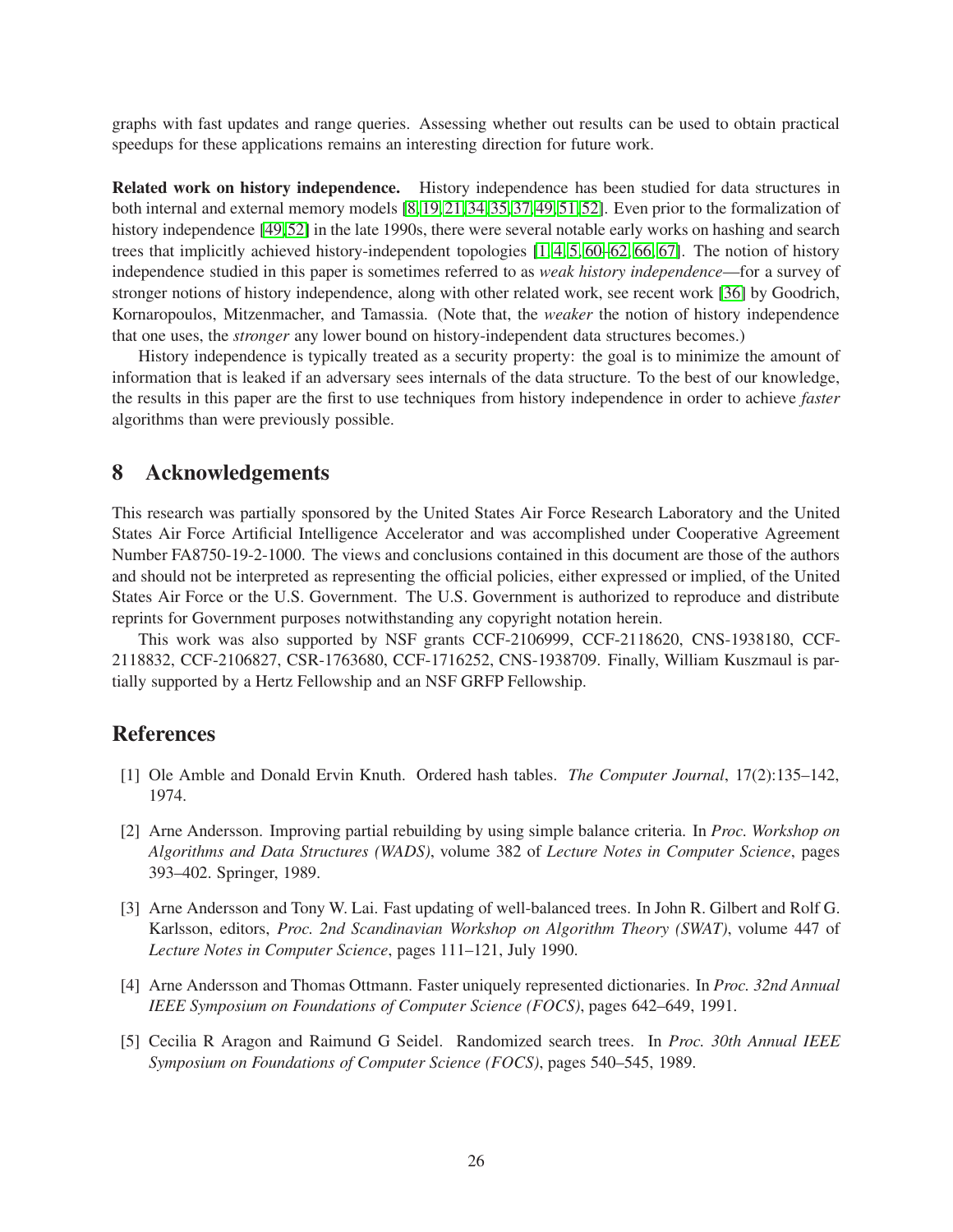- <span id="page-26-9"></span>[6] Martin Babka, Jan Bulánek, Vladimír Cunát, Michal Koucký, and Michael E. Saks. On online labeling with polynomially many labels. In *ESA*, volume 7501 of *Lecture Notes in Computer Science*, pages 121–132. Springer, 2012.
- <span id="page-26-5"></span><span id="page-26-0"></span>[7] Martin Babka, Jan Bulánek, Vladimír Cunát, Michal Koucký, and Michael E. Saks. On online labeling with large label set. *SIAM J. Discret. Math.*, 33(3):1175–1193, 2019.
- [8] Michael A. Bender, Jon Berry, Rob Johnson, Thomas M. Kroeger, Samuel McCauley, Cynthia A. Phillips, Bertrand Simon, Shikha Singh, and David Zage. Anti-persistence on persistent storage: History-independent sparse tables and dictionaries. In *Proc. 35th ACM SIGMOD-SIGACT-SIGART Symposium on Principles of Database Systems (PODS)*, pages 289–302, June 2016.
- <span id="page-26-1"></span>[9] Michael A Bender, Richard Cole, Erik D Demaine, Martin Farach-Colton, and Jack Zito. Two simplified algorithms for maintaining order in a list. In *Proc. 10th European Symposium on Algorithms (ESA)*, pages 152–164. Springer, 2002.
- <span id="page-26-13"></span>[10] Michael A. Bender, Erik D. Demaine, and Martin Farach-Colton. Cache-oblivious B-trees. In *Proc. 41st Annual IEEE Symposium on Foundations of Computer Science (FOCS)*, pages 399–409. IEEE Computer Society, 2000.
- <span id="page-26-12"></span><span id="page-26-2"></span>[11] Michael A. Bender, Erik D. Demaine, and Martin Farach-Colton. Cache-oblivious B-trees. *SIAM Journal on Computing*, 35(2):341–358, 2005.
- <span id="page-26-6"></span>[12] Michael A. Bender, Ziyang Duan, John Iacono, and Jing Wu. A locality-preserving cache-oblivious dynamic dictionary. *Journal of Algorithms*, 3(2):115–136, 2004.
- [13] Michael A. Bender, Martin Farach-Colton, and Bradley C. Kuszmaul. Cache-oblivious string Btrees. In *Proc. 25th ACM SIGMOD-SIGACT-SIGART Symposium on Principles of Database Systems (PODS)*, pages 233–242. ACM, 2006.
- [14] Michael A. Bender, Martin Farach-Colton, and Miguel A. Mosteiro. Insertion sort is *O*(*n*log *n*). *Theory of Computing Systems*, 39(3):391–397, 2006.
- <span id="page-26-3"></span>[15] Michael A. Bender, Jeremy T. Fineman, Seth Gilbert, Tsvi Kopelowitz, and Pablo Montes. File maintenance: When in doubt, change the layout! In *Proc. 28th Annual ACM-SIAM Symposium on Discrete Algorithms (SODA)*, pages 1503–1522, January 2017.
- <span id="page-26-7"></span>[16] Michael A. Bender, Jeremy T. Fineman, Seth Gilbert, and Bradley C. Kuszmaul. Concurrent cacheoblivious B-trees. In *Proc. 17th Annual Symposium on Parallelism in Algorithms and Architectures (SPAA)*, pages 228–237, 2005.
- <span id="page-26-4"></span>[17] Michael A. Bender and Haodong Hu. An adaptive packed-memory array. *ACM Trans. Database Syst.*, 32(4):26:1–26:43, November 2007.
- <span id="page-26-11"></span><span id="page-26-10"></span>[18] Richard S. Bird and Stefan Sadnicki. Minimal on-line labelling. *Inf. Process. Lett.*, 101(1):41–45, 2007.
- [19] Guy E Blelloch and Daniel Golovin. Strongly history-independent hashing with applications. In *Proc. 48th Annual IEEE Symposium on Foundations of Computer Science (FOCS)*, pages 272–282, 2007.
- <span id="page-26-8"></span>[20] Gerth Stølting Brodal, Rolf Fagerberg, and Riko Jacob. Cache oblivious search trees via binary trees of small height. In *Proc. 13th Annual ACM-SIAM Symposium on Discrete Algorithms (SODA)*, pages 39–48, 2002.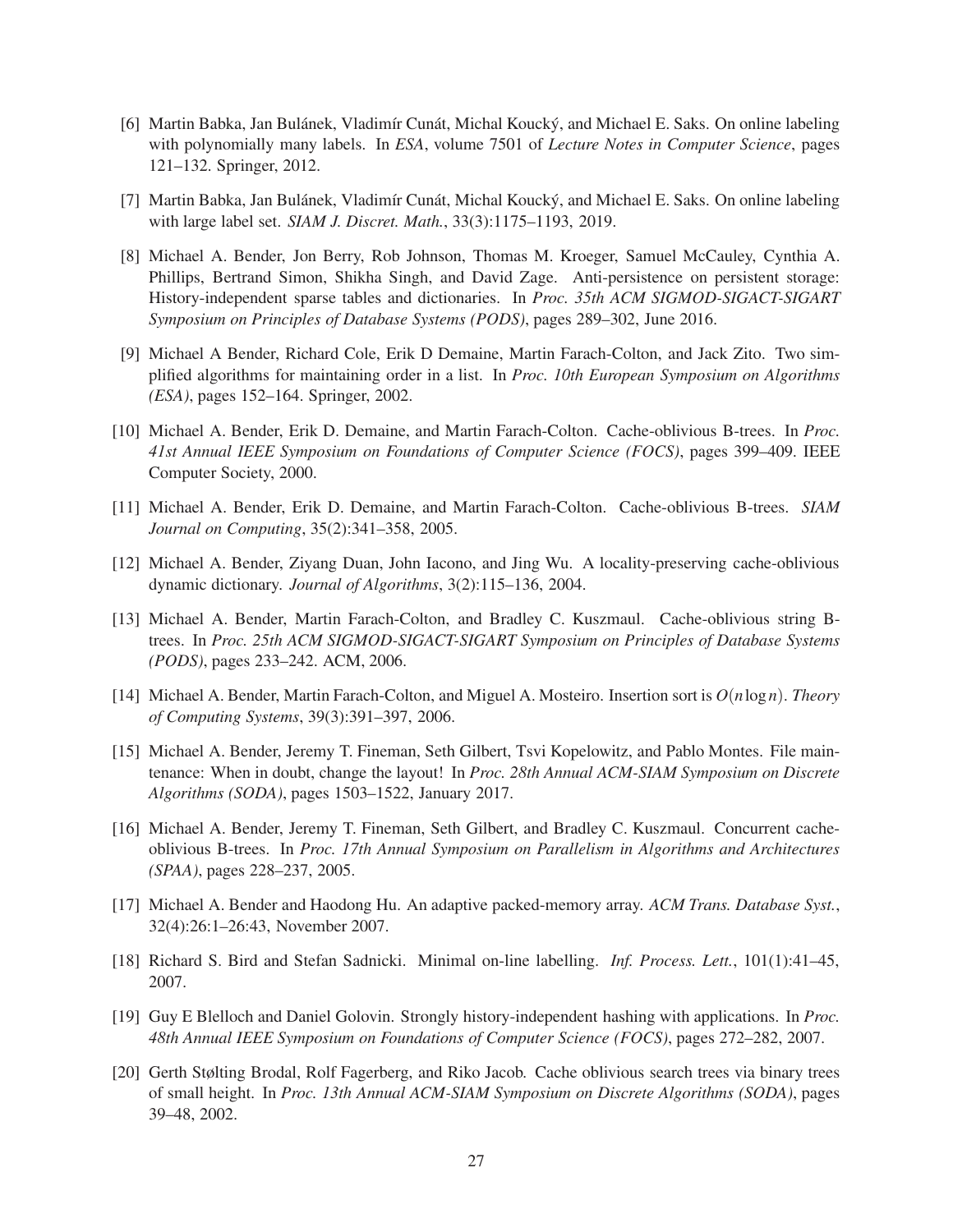- <span id="page-27-8"></span><span id="page-27-1"></span>[21] Niv Buchbinder and Erez Petrank. Lower and upper bounds on obtaining history independence. In *Advances in Cryptology*, pages 445–462, 2003.
- <span id="page-27-7"></span>[22] Jan Bulánek, Michal Koucký, and Michael Saks. Tight lower bounds for the online labeling problem. In *Proc. 44th Annual Symposium on Theory of Computing (STOC)*, pages 1185–1198, 2012.
- [23] Jan Bulánek, Michal Koucký, and Michael E. Saks. On randomized online labeling with polynomially many labels. In *Proc. International Colloquium on Automata, Languages, and Programming (ICALP)*, volume 7965 of *Lecture Notes in Computer Science*, pages 291–302. Springer, 2013.
- <span id="page-27-4"></span>[24] William E Devanny, Jeremy T Fineman, Michael T Goodrich, and Tsvi Kopelowitz. The online house numbering problem: Min-max online list labeling. In *Proc. 25th European Symposium on Algorithms (ESA)*. Schloss Dagstuhl-Leibniz-Zentrum fuer Informatik, 2017.
- <span id="page-27-5"></span><span id="page-27-2"></span>[25] Paul F. Dietz. Maintaining order in a linked list. In *Proc. 14th Annual ACM Symposium on Theory of Computing (STOC)*, pages 122–127, New York, NY, USA, 1982.
- <span id="page-27-11"></span>[26] Paul F Dietz, Joel I Seiferas, and Ju Zhang. A tight lower bound for on-line monotonic list labeling. In *Scandinavian Workshop on Algorithm Theory*, pages 131–142. Springer, 1994.
- <span id="page-27-3"></span>[27] Paul F Dietz, Joel I Seiferas, and Ju Zhang. A tight lower bound for online monotonic list labeling. *SIAM Journal on Discrete Mathematics*, 18(3):626–637, 2004.
- <span id="page-27-14"></span>[28] Paul F Dietz and Ju Zhang. Lower bounds for monotonic list labeling. In *Scandinavian Workshop on Algorithm Theory*, pages 173–180. Springer, 1990.
- [29] Marie Durand, Bruno Raffin, and François Faure. A packed memory array to keep moving particles sorted. In *VRIPHYS*, pages 69–77. Eurographics Association, 2012.
- <span id="page-27-13"></span><span id="page-27-12"></span>[30] Yuval Emek and Amos Korman. New bounds for the controller problem. *Distributed Computing*, 24(3-4):177–186, 2011.
- [31] Rolf Fagerberg, David Hammer, and Ulrich Meyer. On optimal balance in B-trees: What does it cost to stay in perfect shape? In *ISAAC*, volume 149 of *LIPIcs*, pages 35:1–35:16. Schloss Dagstuhl - Leibniz-Zentrum für Informatik, 2019.
- <span id="page-27-6"></span>[32] Anna Gál, Meena Mahajan, Rahul Santhanam, and Till Tantau. Computational complexity of discrete problems (dagstuhl seminar 21121). In *Dagstuhl Reports*, volume 11. Schloss Dagstuhl-Leibniz-Zentrum für Informatik, 2021.
- <span id="page-27-0"></span>[33] Igal Galperin and Ronald L. Rivest. Scapegoat trees. In *Proc. 4th Annual ACM-SIAM Symposium on Discrete Algorithms (SODA)*, pages 165–174. ACM/SIAM, 1993.
- <span id="page-27-9"></span>[34] Daniel Golovin. B-treaps: A uniquely represented alternative to B-trees. In *Proc. 36th Annual International Colloquium on Automata, Languages, and Programming (ICALP)*, pages 487–499. 2009.
- <span id="page-27-15"></span><span id="page-27-10"></span>[35] Daniel Golovin. The B-skip-list: A simpler uniquely represented alternative to B-trees. *arXiv preprint [arXiv:1005.0662](http://arxiv.org/abs/1005.0662)*, 2010.
- [36] Michael T. Goodrich, Evgenios M. Kornaropoulos, Michael Mitzenmacher, and Roberto Tamassia. Auditable data structures. In *2017 IEEE European Symposium on Security and Privacy, EuroS&P 2017, Paris, France, April 26-28, 2017*, pages 285–300, 2017.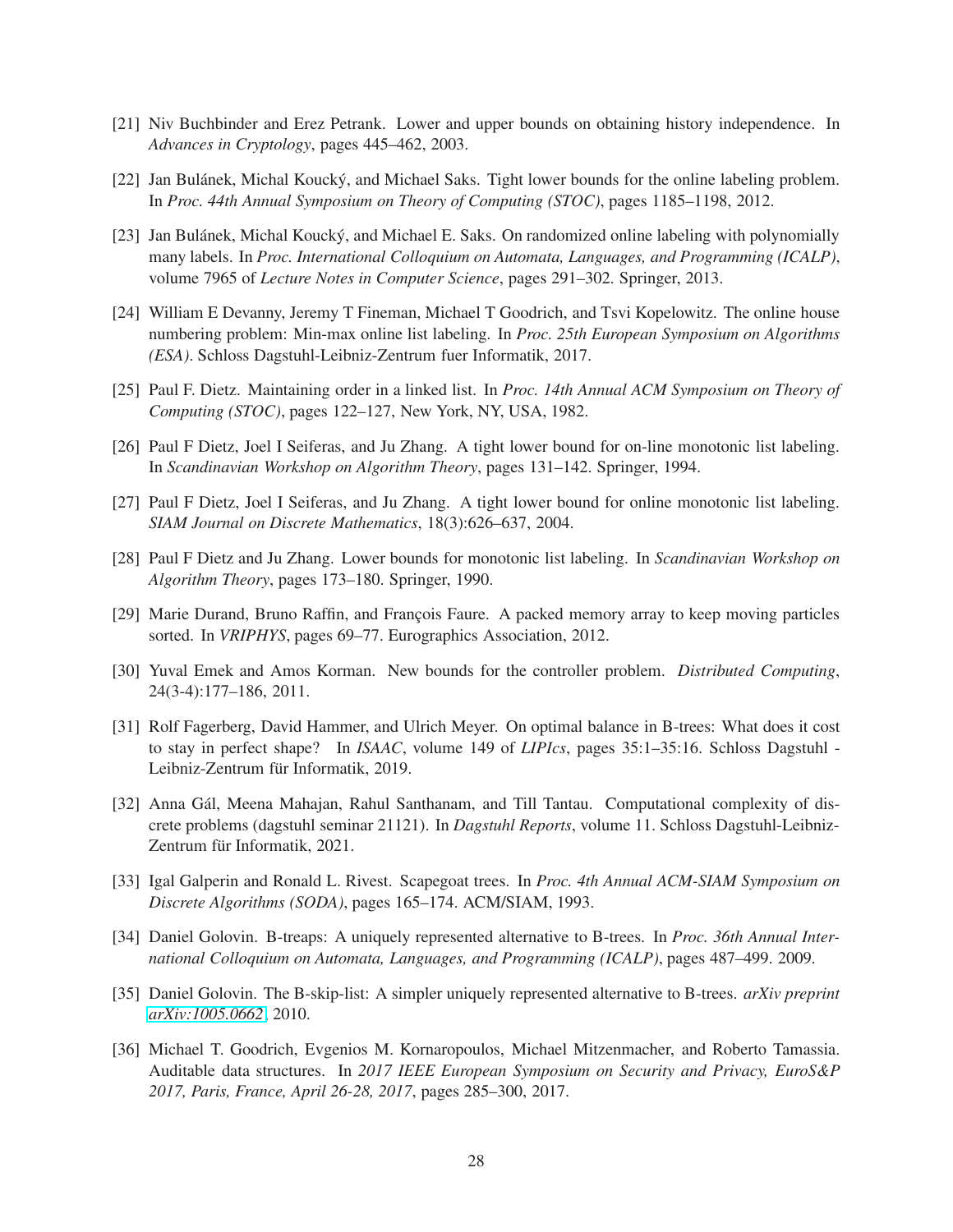- <span id="page-28-12"></span><span id="page-28-9"></span>[37] Jason D Hartline, Edwin S Hong, Alexander E Mohr, William R Pentney, and Emily C Rocke. Characterizing history independent data structures. *Algorithmica*, 42(1):57–74, 2005.
- <span id="page-28-0"></span>[38] Micha Hofri and Alan G. Konheim. Padded lists revisited. *SIAM Journal on Computing*, 16(6):1073– 1114, 1987.
- <span id="page-28-4"></span>[39] Alon Itai and Irit Katriel. Canonical density control. *Inf. Process. Lett.*, 104(6):200–204, 2007.
- [40] Alon Itai, Alan G. Konheim, and Michael Rodeh. A sparse table implementation of priority queues. In *Proc. 8th International Colloquium on Automata, Languages, and Programming (ICALP)*, volume 115 of *Lecture Notes in Computer Science*, pages 417–431, 1981.
- <span id="page-28-14"></span><span id="page-28-1"></span>[41] Irit Katriel. Implicit data structures based on local reorganizations. Master's thesis, Technion – Israel Inst. of Tech., Haifa, May 2002.
- [42] Zuhair Khayyat, William Lucia, Meghna Singh, Mourad Ouzzani, Paolo Papotti, Jorge-Arnulfo Quian´e-Ruiz, Nan Tang, and Panos Kalnis. Fast and scalable inequality joins. *The VLDB Journal*, 26(1):125–150, 2017.
- <span id="page-28-5"></span>[43] Tsvi Kopelowitz. On-line indexing for general alphabets via predecessor queries on subsets of an ordered list. In *Proc. 53rd Annual IEEE Symposium on Foundations of Computer Science (FOCS)*, pages 283–292, 2012.
- <span id="page-28-2"></span>[44] Dean De Leo and Peter A. Boncz. Fast concurrent reads and updates with PMAs. In *Proceedings of the 2nd Joint International Workshop on Graph Data Management Experiences & Systems (GRADES) and Network Data Analytics (NDA)*, pages 8:1–8:8. ACM, 2019.
- <span id="page-28-15"></span><span id="page-28-3"></span>[45] Dean De Leo and Peter A. Boncz. Packed memory arrays - rewired. In *35th IEEE International Conference on Data Engineering (ICDE)*, pages 830–841. IEEE, 2019.
- <span id="page-28-11"></span>[46] Dean De Leo and Peter A. Boncz. Teseo and the analysis of structural dynamic graphs. *Proc. VLDB Endowment 14*, 14(6):1053–1066, 2021.
- [47] Kim-Hung Li. Reservoir-sampling algorithms of time complexity  $O(n(1 + \log(N/n)))$ . *ACM Transactions on Mathematical Software (TOMS)*, 20(4):481–493, 1994.
- <span id="page-28-6"></span>[48] Kurt Mehlhorn, Peter Sanders, and Peter Sanders. *Algorithms and data structures: The basic toolbox*, volume 55. Springer, 2008.
- <span id="page-28-7"></span>[49] Daniele Micciancio. Oblivious data structures: applications to cryptography. In *Proc. 29th Annual ACM Symposium on Theory of Computing (STOC)*, pages 456–464, 1997.
- <span id="page-28-13"></span>[50] Christian Worm Mortensen. Fully-dynamic two dimensional orthogonal range and line segment intersection reporting in logarithmic time. In *Proc. 14th Annual ACM-SIAM Symposium on Discrete Algorithms (SODA)*, pages 618–627. ACM/SIAM, 2003.
- <span id="page-28-10"></span>[51] Moni Naor, Gil Segev, and Udi Wieder. History-independent cuckoo hashing. In *Proc. 35th International Colloquium on Automata, Languages and Programming (ICALP)*, pages 631–642. Springer, 2008.
- <span id="page-28-8"></span>[52] Moni Naor and Vanessa Teague. Anti-persistence: history independent data structures. In *Proc. 33rd Annual ACM Symposium on Theory of Computing (STOC)*, pages 492–501, 2001.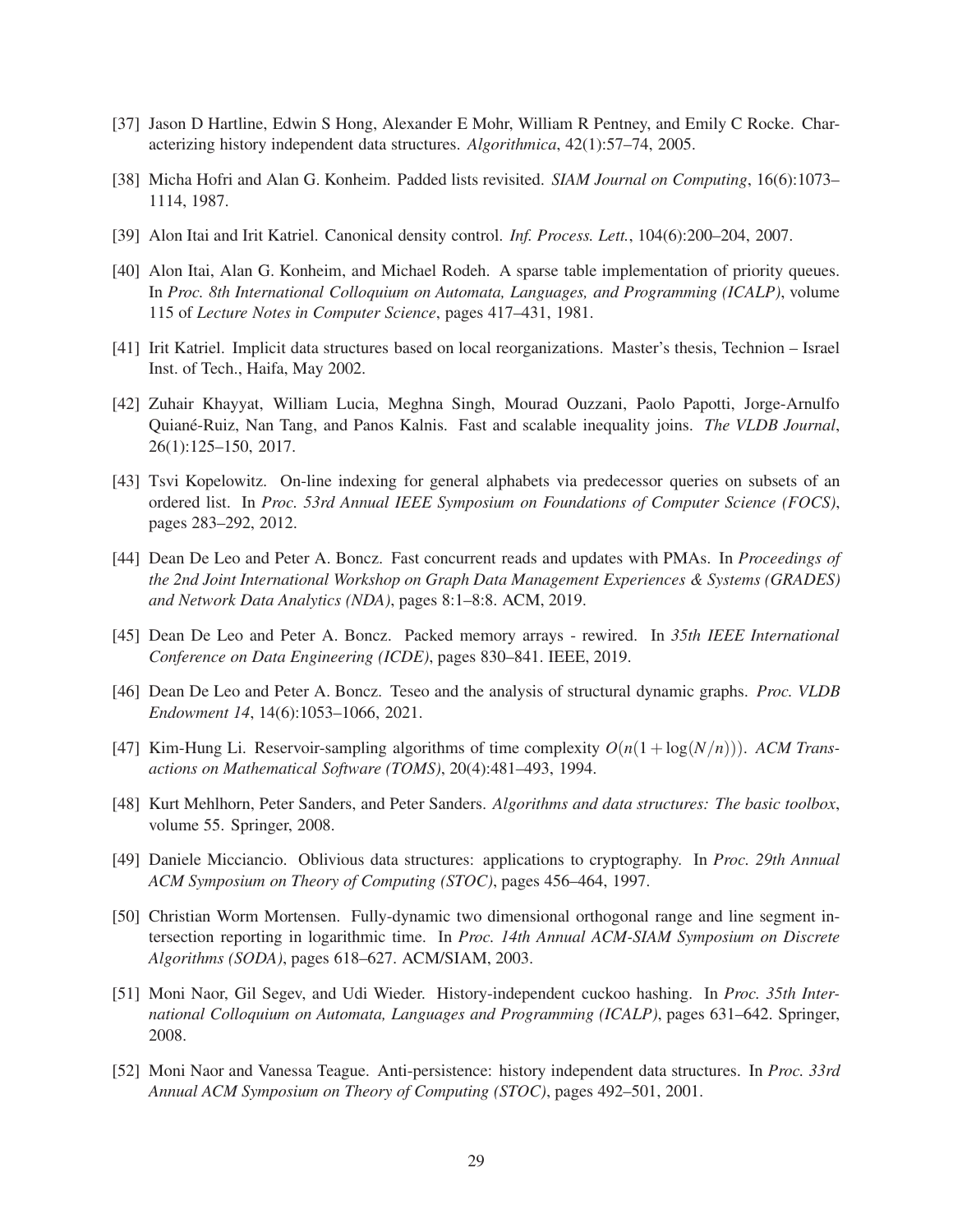- <span id="page-29-8"></span><span id="page-29-7"></span>[53] Yakov Nekrich. Space efficient dynamic orthogonal range reporting. *Algorithmica*, 49(2):94–108, 2007.
- <span id="page-29-10"></span>[54] Yakov Nekrich. Orthogonal range searching in linear and almost-linear space. *Computational Geometry*, 42(4):342–351, 2009.
- <span id="page-29-9"></span>[55] Yakov Nekrich. Searching in dynamic catalogs on a tree. *Computing Research Repository (CoRR)*, abs/1007.3415, 2010.
- <span id="page-29-3"></span>[56] Yakov Nekrich. A dynamic stabbing-max data structure with sub-logarithmic query time. *Computing Research Repository (CoRR)*, abs/1109.3890, 2011.
- <span id="page-29-4"></span>[57] Jürg Nievergelt and Edward M. Reingold. Binary search trees of bounded balance. In *Proc. 4th Annual ACM Symposium on Theory of Computing (STOC)*, pages 137–142, 1972.
- <span id="page-29-2"></span>[58] Jürg Nievergelt and Edward M. Reingold. Binary search trees of bounded balance. *SIAM Journal on Computing*, 2(1):33–43, 1973.
- [59] Prashant Pandey, Brian Wheatman, Helen Xu, and Aydin Buluc. Terrace: A hierarchical graph container for skewed dynamic graphs. In *Proc. 2021 ACM SIGMOD International Conference on Management of Data (SIGMOD)*, pages 1372–1385, 2021.
- <span id="page-29-12"></span>[60] William Pugh. *Incremental computation and the incremental evaluation of functional programs*. PhD thesis, Cornell University, 1988.
- <span id="page-29-13"></span>[61] William Pugh. Skip lists: a probabilistic alternative to balanced trees. *Communications of the ACM*, 33(6):668–676, 1990.
- [62] William Pugh and Tim Teitelbaum. Incremental computation via function caching. In *Proc. 16th ACM SIGPLAN-SIGACT Symposium on Principles of Programming Languages (POPL)*, pages 315–328, 1989.
- <span id="page-29-1"></span>[63] Vijayshankar Raman. Locality preserving dictionaries: Theory and application to clustering in databases. In *Proc. 18th ACM SIGMOD-SIGACT-SIGART Symposium on Principles of Database Systems (PODS)*, pages 337–345, 1999.
- <span id="page-29-0"></span>[64] Michael Saks. Online labeling: Algorithms, lower bounds and open questions. In *International Computer Science Symposium in Russia (CSR)*, volume 10846, pages 23–28. Springer, 2018.
- <span id="page-29-14"></span><span id="page-29-5"></span>[65] Raimund Seidel and Cecilia R Aragon. Randomized search trees. *Algorithmica*, 16(4):464–497, 1996.
- <span id="page-29-15"></span>[66] Lawrence Snyder. On uniquely represented data structures. In *Proc. 18th Annual IEEE Symposium on Foundations of Computer Science (FOCS)*, pages 142–146, 1977.
- [67] Rajamani Sundar and Robert Endre Tarjan. Unique binary search tree representations and equalitytesting of sets and sequences. In *Proc. 22nd Annual ACM Symposium on Theory of Computing (STOC)*, pages 18–25, 1990.
- <span id="page-29-11"></span>[68] Julio Toss, Cicero Augusto de Lara Pahins, Bruno Raffin, and João Luiz Dihl Comba. Packed-memory quadtree: A cache-oblivious data structure for visual exploration of streaming spatiotemporal big data. *Computers & Graphics*, 76:117–128, 2018.
- <span id="page-29-6"></span>[69] Jeffrey S Vitter. Random sampling with a reservoir. *ACM Transactions on Mathematical Software (TOMS)*, 11(1):37–57, 1985.